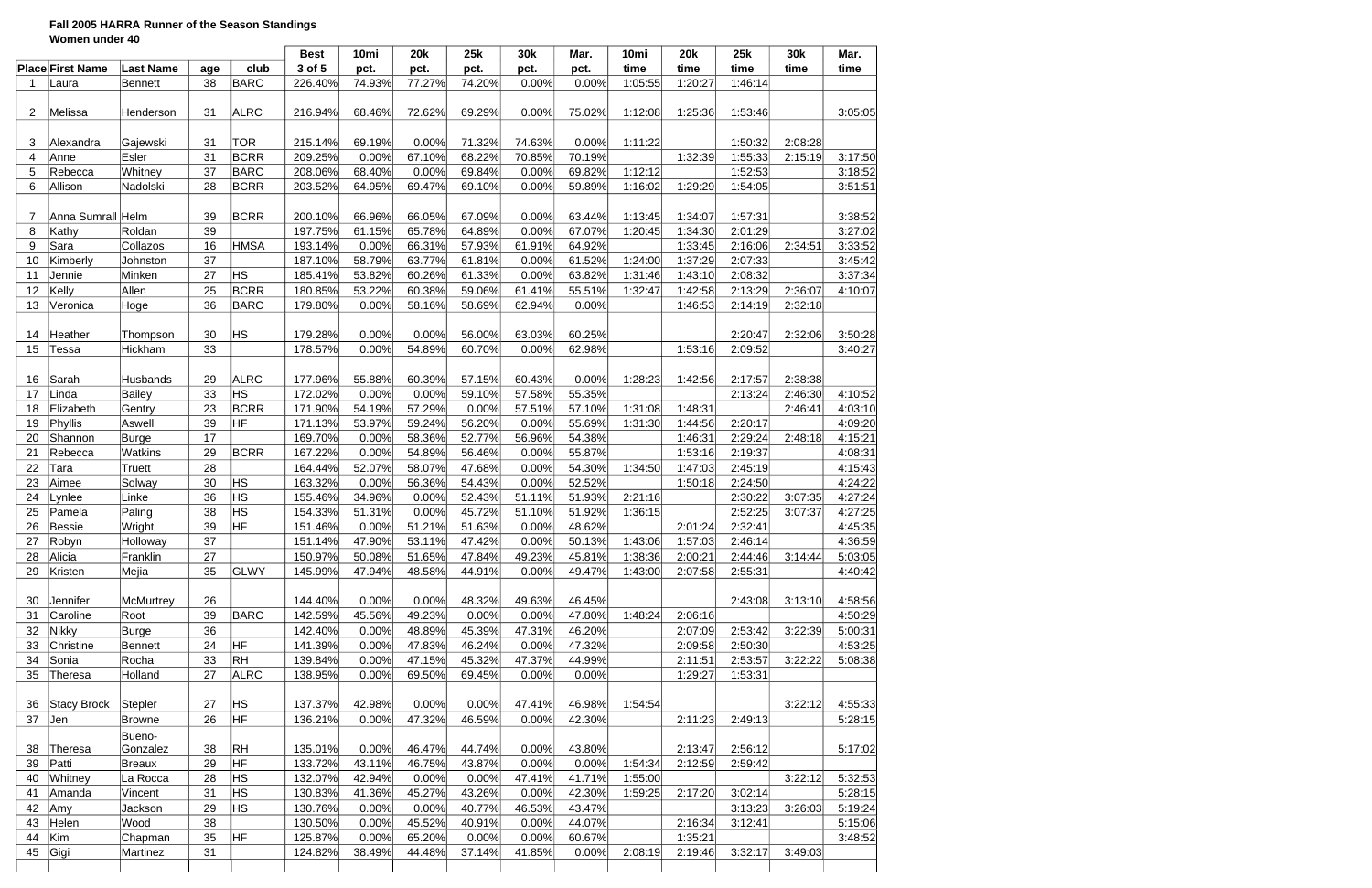| 46 | Jennifer           | Kim              | 32 | <b>HS</b>   | 122.96% | 0.00%  | 43.59% | 39.23% | 38.43% | 40.14% |         | 2:22:37 | 3:20:59 | 4:09:29 | 5:45:55 |
|----|--------------------|------------------|----|-------------|---------|--------|--------|--------|--------|--------|---------|---------|---------|---------|---------|
| 47 | Michelle           | Jones            | 31 | <b>BARC</b> | 121.19% | 0.00%  | 63.72% | 0.00%  | 0.00%  | 57.47% |         | 1:37:34 |         |         | 4:01:36 |
| 48 | Fiona              | Stigter          | 38 | KW          | 120.98% | 0.00%  | 0.00%  | 58.56% | 62.42% | 0.00%  |         |         | 2:14:37 | 2:33:34 |         |
| 49 | Laura              | Hansen           | 35 | <b>TTC</b>  | 120.75% | 36.03% | 42.03% | 0.00%  | 42.69% | 0.00%  | 2:17:03 | 2:27:55 |         | 3:44:33 |         |
| 50 | Jennifer           | <b>Brown</b>     | 29 | TOR         | 119.94% | 0.00%  | 0.00%  | 48.55% | 71.39% | 0.00%  |         |         | 2:42:23 | 2:14:17 |         |
| 51 | Melanie            | <b>Brooks</b>    | 31 |             | 119.40% | 0.00%  | 58.65% | 0.00%  | 0.00%  | 60.75% |         | 1:46:00 |         |         | 3:48:33 |
| 52 | Cindy              | Foong            | 31 |             | 119.33% | 0.00%  | 40.31% | 0.00%  | 40.43% | 38.59% |         | 2:34:13 |         | 3:57:08 | 5:59:49 |
| 53 | Danielle           | Ryan             | 29 | <b>ALRC</b> | 115.27% | 0.00%  | 0.00%  | 60.13% | 0.00%  | 55.14% |         |         | 2:11:07 |         | 4:11:49 |
| 54 | Christina          | Wilson           | 25 |             | 114.90% | 0.00%  | 0.00%  | 55.60% | 0.00%  | 59.30% |         |         | 2:21:48 |         | 3:54:09 |
| 55 | Heidi              | <b>Riggs</b>     | 36 | HF          | 112.60% | 55.13% | 0.00%  | 0.00%  | 0.00%  | 57.47% | 1:29:34 |         |         |         | 4:01:37 |
|    |                    |                  |    |             |         |        |        |        |        |        |         |         |         |         |         |
| 56 | Alison             | <b>Borchardt</b> | 25 |             | 110.60% | 0.00%  | 0.00%  | 53.31% | 0.00%  | 57.29% |         |         | 2:27:52 |         | 4:02:21 |
| 57 | <b>Bonnie</b>      | Mize             | 36 | <b>HS</b>   | 110.28% | 0.00%  | 0.00%  | 55.88% | 0.00%  | 54.40% |         |         | 2:21:05 |         | 4:15:13 |
| 58 | Carrie             | Pedersen         | 38 |             | 99.82%  | 0.00%  | 50.12% | 0.00%  | 49.70% | 0.00%  |         | 2:04:01 |         | 3:12:54 |         |
| 59 | Kari               | Young            | 35 | FBF         | 99.26%  | 50.22% | 0.00%  | 0.00%  | 49.04% | 0.00%  | 1:38:20 |         |         | 3:15:29 |         |
|    |                    |                  |    |             |         |        |        |        |        |        |         |         |         |         |         |
| 60 | Marion             | Rischmann        | 29 |             | 98.95%  | 0.00%  | 0.00%  | 51.72% | 0.00%  | 47.23% |         |         | 2:32:26 |         | 4:54:00 |
| 61 | Jennifer           | Fowlkes          | 30 | <b>ALRC</b> | 98.28%  | 46.08% | 52.20% | 0.00%  | 0.00%  | 0.00%  | 1:47:10 | 1:59:06 |         |         |         |
|    |                    |                  |    |             |         |        |        |        |        |        |         |         |         |         |         |
| 62 |                    |                  | 32 | <b>HS</b>   | 92.79%  | 0.00%  | 48.30% | 44.48% | 0.00%  | 0.00%  |         | 2:08:42 | 2:57:13 |         |         |
| 63 | Angelica<br>Laurie | Hernandez        | 39 |             | 91.59%  | 45.81% | 0.00%  | 45.78% |        | 0.00%  | 1:47:49 |         | 2:52:11 |         |         |
|    |                    | Long             |    |             |         |        |        |        | 0.00%  |        |         |         |         |         |         |
| 64 | Lauren             | Robishaw         | 28 | <b>ALRC</b> | 85.70%  | 0.00%  | 45.39% | 0.00%  | 0.00%  | 40.31% |         | 2:16:58 |         |         | 5:44:26 |
| 65 | Chian              | Kerr             | 14 |             | 85.39%  | 0.00%  | 44.50% | 40.89% | 0.00%  | 0.00%  |         | 2:19:42 | 3:12:49 |         |         |
| 66 | Sarah              | Allen            | 29 | HS.         | 83.94%  | 0.00%  | 0.00%  | 40.76% | 0.00%  | 43.18% |         |         | 3:13:23 |         | 5:21:34 |
| 67 | <b>Desiree</b>     | <b>Skinner</b>   | 30 | <b>TOR</b>  | 80.35%  | 80.35% | 0.00%  | 0.00%  | 0.00%  | 0.00%  | 1:01:28 |         |         |         |         |
| 68 | Zoey               | Beckner          | 20 | TOR         | 72.66%  | 72.66% | 0.00%  | 0.00%  | 0.00%  | 0.00%  | 1:07:58 |         |         |         |         |
| 69 | Kristen            | Foxley           | 39 | <b>BARC</b> | 70.70%  | 0.00%  | 0.00%  | 0.00%  | 0.00%  | 70.70% |         |         |         |         | 3:16:24 |
| 70 | Shay               | Emerick          | 34 | KW          | 69.88%  | 0.00%  | 0.00%  | 69.88% | 0.00%  | 0.00%  |         |         | 1:52:49 |         |         |
|    |                    |                  |    |             |         |        |        |        |        |        |         |         |         |         |         |
| 71 | Jacqueline         | <b>Brooks</b>    | 37 | FBF         | 68.03%  | 33.81% | 34.22% | 0.00%  | 0.00%  | 0.00%  | 2:26:04 | 3:01:40 |         |         |         |
| 72 | Rachel             | Guenther         | 29 | HS.         | 67.24%  | 0.00%  | 0.00%  | 67.24% | 0.00%  | 0.00%  |         |         | 1:57:14 |         |         |
|    |                    | Tilton-          |    |             |         |        |        |        |        |        |         |         |         |         |         |
| 73 | Lisa               | McCarthy         | 39 |             | 64.60%  | 0.00%  | 0.00%  | 0.00%  | 0.00%  | 64.60% |         |         |         |         | 3:34:56 |
| 74 | Lora               | Wilkins          | 37 |             | 63.38%  | 0.00%  | 63.38% | 0.00%  | 0.00%  | 0.00%  |         | 1:38:05 |         |         |         |
|    |                    |                  |    |             |         |        |        |        |        |        |         |         |         |         |         |
| 75 | Priscilla          | Schneider        | 31 | <b>CLFC</b> | 63.29%  | 0.00%  | 0.00%  | 0.00%  | 0.00%  | 63.29% |         |         |         |         | 3:39:24 |
| 76 | Kate               | Gay              | 29 | <b>BARC</b> | 63.17%  | 0.00%  | 0.00%  | 0.00%  | 0.00%  | 63.17% |         |         |         |         | 3:39:49 |
| 77 | Jenna              | Jurica           | 18 | HS          | 62.12%  | 0.00%  | 0.00%  | 0.00%  | 0.00%  | 62.12% |         |         |         |         | 3:43:32 |
| 78 | Jennifer           | Chan             | 34 | HS.         | 61.81%  | 0.00%  | 61.81% | 0.00%  | 0.00%  | 0.00%  |         | 1:40:35 |         |         |         |
| 79 | Cindy              | Shirley          | 39 | <b>HS</b>   | 59.98%  | 0.00%  | 0.00%  | 0.00%  | 0.00%  | 59.98% |         |         |         |         | 3:51:29 |
| 80 | Xochtil            | Soldevilla       | 27 | <b>HS</b>   | 58.63%  | 0.00%  | 58.63% | 0.00%  | 0.00%  | 0.00%  |         | 1:46:02 |         |         |         |
|    |                    |                  |    |             |         |        |        |        |        |        |         |         |         |         |         |
| 81 | Holly              | Steadman         | 24 | <b>HS</b>   | 58.00%  | 0.00%  | 58.00% | 0.00%  | 0.00%  | 0.00%  |         | 1:47:11 |         |         |         |
|    |                    |                  |    |             |         |        |        |        |        |        |         |         |         |         |         |
| 82 | Kelly              | Carrington       | 28 |             | 57.53%  | 57.53% | 0.00%  | 0.00%  | 0.00%  | 0.00%  | 1:25:50 |         |         |         |         |
| 83 | Jennie             | Moroney          | 39 |             | 57.29%  | 0.00%  | 0.00%  | 0.00%  | 0.00%  | 57.29% |         |         |         |         | 4:02:23 |
| 84 | Amalia             | Guardiola        | 29 | <b>HS</b>   | 55.90%  | 0.00%  | 0.00%  | 55.90% | 0.00%  | 0.00%  |         |         | 2:21:02 |         |         |
| 85 | Consuela           | Styer            | 34 | <b>HS</b>   | 55.79%  | 0.00%  | 0.00%  | 55.79% | 0.00%  | 0.00%  |         |         | 2:21:19 |         |         |
|    |                    |                  |    |             |         |        |        |        |        |        |         |         |         |         |         |
| 86 | Kari               | Ronningen        | 24 | <b>BCRR</b> | 53.08%  | 0.00%  | 0.00%  | 0.00%  | 0.00%  | 53.08% |         |         |         |         | 4:21:34 |
| 87 | Melissa            | Bailar           | 30 | <b>BCRR</b> | 53.05%  | 0.00%  | 53.05% | 0.00%  | 0.00%  | 0.00%  |         | 1:57:11 |         |         |         |
| 88 | Lisa               | Foronda          | 36 | <b>ALRC</b> | 51.14%  | 51.14% | 0.00%  | 0.00%  | 0.00%  | 0.00%  | 1:36:34 |         |         |         |         |
| 89 |                    |                  | 39 | <b>HS</b>   |         |        |        |        |        |        |         |         |         |         | 4:34:31 |
|    | Rosa               | Alzate           |    |             | 50.58%  | 0.00%  | 0.00%  | 0.00%  | 0.00%  | 50.58% |         |         |         |         |         |
|    |                    |                  |    |             |         |        |        |        |        |        |         |         |         |         |         |
| 90 | Helen              | Alexander        | 23 |             | 50.47%  | 0.00%  | 50.47% | 0.00%  | 0.00%  | 0.00%  |         | 2:03:10 |         |         |         |
| 91 | Amy                | Parker           | 33 | <b>HS</b>   | 49.93%  | 0.00%  | 49.93% | 0.00%  | 0.00%  | 0.00%  |         | 2:04:30 |         |         |         |
| 92 | Amy                | McClain          | 28 |             | 49.84%  | 0.00%  | 0.00%  | 0.00%  | 0.00%  | 49.84% |         |         |         |         | 4:38:34 |
|    |                    |                  |    |             |         |        |        |        |        |        |         |         |         |         |         |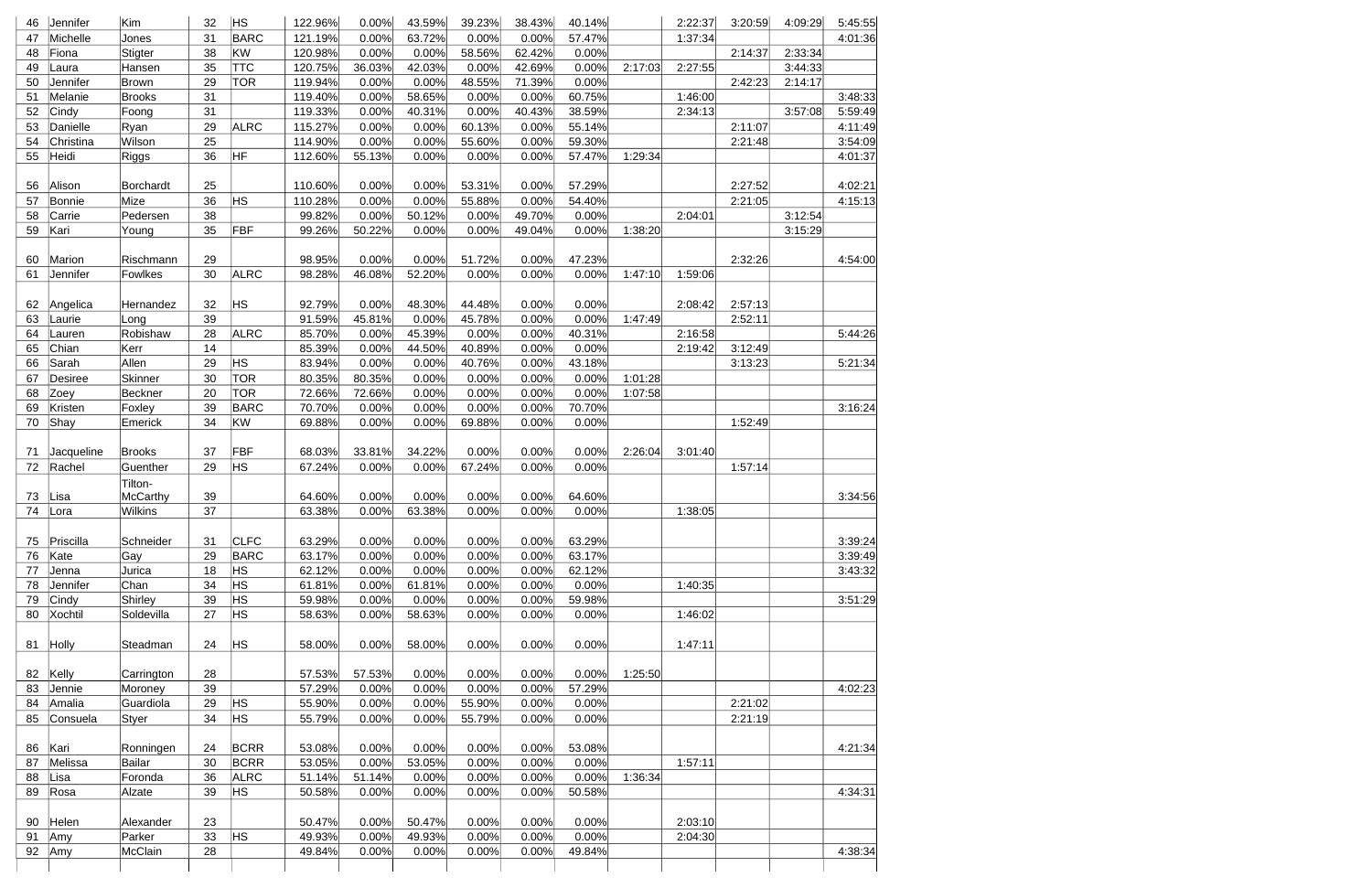| 93  | Gigi         | Schultze     | 34 | <b>BARC</b> | 49.02% | 0.00%  | 49.02% | 0.00%  | 0.00% | 0.00%  | 2:06:49 |         |         |  |
|-----|--------------|--------------|----|-------------|--------|--------|--------|--------|-------|--------|---------|---------|---------|--|
| 94  | Shirley      | Ng           | 37 |             | 48.27% | 0.00%  | 0.00%  | 48.27% | 0.00% | 0.00%  |         | 2:43:19 |         |  |
| 95  | April        | Thomson      | 34 | HF          | 47.94% | 0.00%  | 0.00%  | 0.00%  | 0.00% | 47.94% |         |         | 4:49:39 |  |
| 96  | lDonna       | Fink         | 37 | GLWY        | 47.30% | 0.00%  | 0.00%  | 0.00%  | 0.00% | 47.30% |         |         | 4:53:33 |  |
| 97  | Elsa         | Kuehl        | 32 |             | 44.73% | 0.00%  | 0.00%  | 0.00%  | 0.00% | 44.73% |         |         | 5:10:27 |  |
| 98  | ∣Evelyn.     | Angelle      | 38 |             | 44.55% | 44.55% | 0.00%  | 0.00%  | 0.00% | 0.00%  | 1:50:52 |         |         |  |
| 99  | Chris        | Murphy       | 37 | ΗS          | 43.92% | 0.00%  | 0.00%  | 0.00%  | 0.00% | 43.92% |         |         | 5:16:09 |  |
| 100 | Christina    | Scott        | 24 |             | 43.85% | 0.00%  | 0.00%  | 43.85% | 0.00% | 0.00%  |         | 2:59:46 |         |  |
| 101 | <b>Paula</b> | <b>Boone</b> | 39 | <b>BCRR</b> | 42.53% | 0.00%  | 0.00%  | 0.00%  | 0.00% | 42.53% |         |         | 5:26:29 |  |
| 102 | Katie        | lSenesac     | 37 | <b>BCRR</b> | 42.51% | 42.51% | 0.00%  | 0.00%  | 0.00% | 0.00%  | 1:56:09 |         |         |  |
|     | 103 Cynthia  | Moreno       | 34 | ΗS          | 41.87% | 0.00%  | 41.87% | 0.00%  | 0.00% | 0.00%  | 2:28:29 |         |         |  |
|     |              |              |    |             |        |        |        |        |       |        |         |         |         |  |
|     | 104 Lajuan   | Ellis-Thayer | 39 | <b>FBF</b>  | 41.67% | 0.00%  | 0.00%  | 0.00%  | 0.00% | 41.67% |         |         | 5:33:14 |  |
|     | 105 Adrienne | Balfour      | 32 |             | 40.53% | 0.00%  | 0.00%  | 0.00%  | 0.00% | 40.53% |         |         | 5:42:37 |  |
|     | 106 Zully    | Garcia       | 39 | TOR         | 37.17% | 0.00%  | 0.00%  | 37.17% | 0.00% | 0.00%  |         | 3:32:06 |         |  |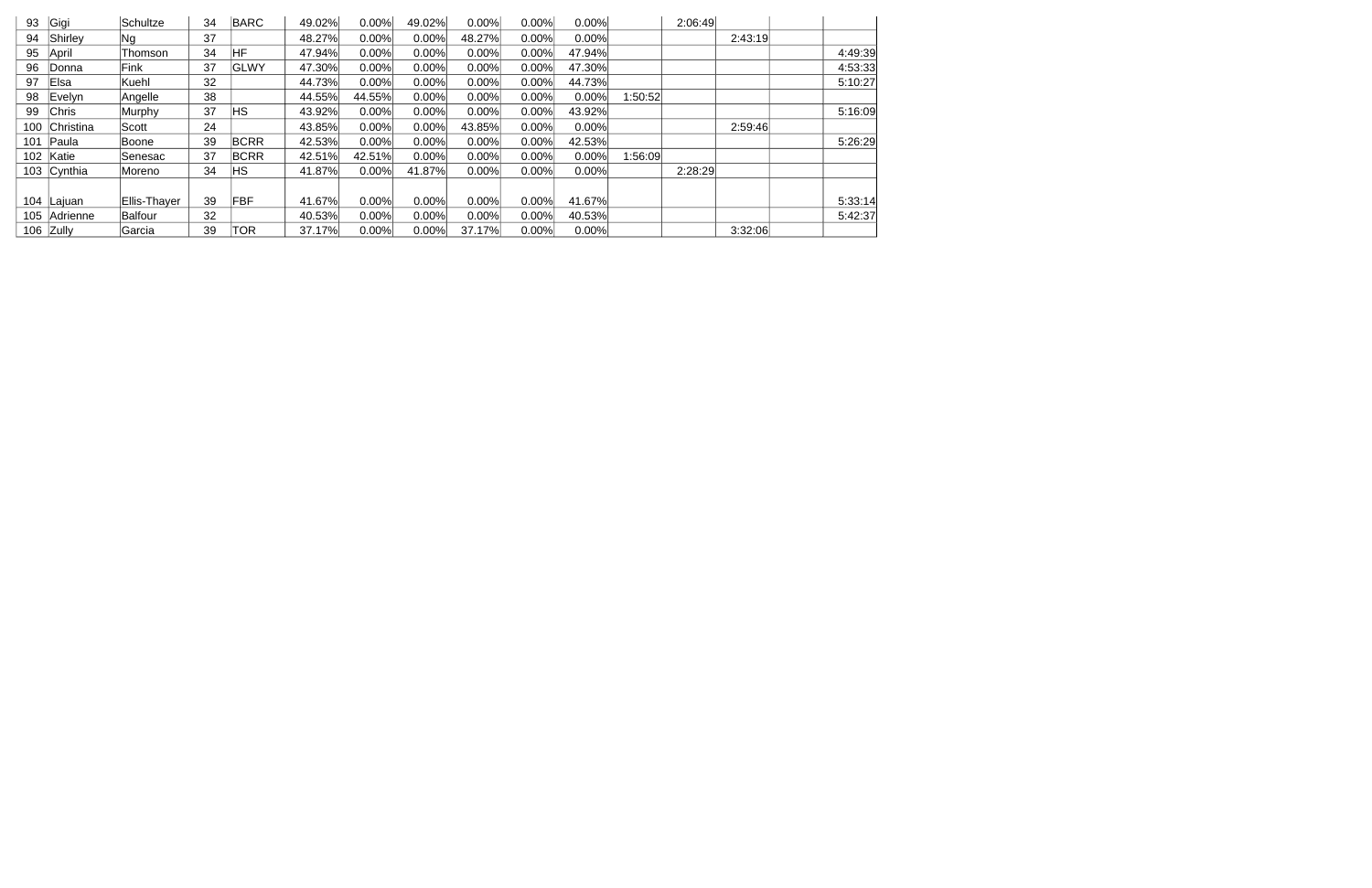# **Fall 2005 HARRA Runner of the Season Standings Women 40-49**

|                |                         |                  |     |             | <b>Best</b> | 10mi   | <b>20k</b> | 25k    | 30k    | Mar.   | 10mi    | <b>20k</b> | 25k     | 30k     | Mar.    |
|----------------|-------------------------|------------------|-----|-------------|-------------|--------|------------|--------|--------|--------|---------|------------|---------|---------|---------|
|                | <b>Place First Name</b> | <b>Last Name</b> | age | club        | 3 of 5      | pct.   | pct.       | pct.   | pct.   | pct.   | time    | time       | time    | time    | time    |
|                | Suzanne                 | Day              | 48  | Iнн         | 242.59%     | 78.51% | 81.20%     | 79.46% | 81.65% | 79.74% | 1:09:55 | 1:24:55    | 1:49:43 | 2:09:32 | 3:11:07 |
| $\overline{2}$ | Susan                   | Walters          | 41  | <b>TOR</b>  | 232.66%     | 0.00%  | 77.72%     | 73.83% | 78.46% | 76.48% |         | 1:23:34    | 1:51:16 | 2:07:01 | 3:07:50 |
| 3              | Caroline                | Chamness         | 40  | <b>HS</b>   | 229.45%     | 0.00%  | 76.37%     | 0.00%  | 77.01% | 76.07% |         | 1:24:21    |         | 2:08:21 | 3:07:19 |
| 4              | Elizabeth               | Schwandt         | 43  | <b>BARC</b> | 225.36%     | 68.64% | 74.60%     | 73.38% | 0.00%  | 77.38% | 1:16:35 | 1:28:31    | 1:53:49 |         | 3:08:43 |
| 5              | Caroline                | Burum            | 40  | <b>ALRC</b> | 225.23%     | 70.89% | 76.82%     | 75.56% | 0.00%  | 72.85% | 1:12:20 | 1:23:51    | 1:47:49 |         | 3:15:35 |
| 6              | Bonnie Jo               | Barron           | 44  | <b>BCRR</b> | 222.92%     | 75.15% | 74.53%     | 73.24% | 0.00%  | 0.00%  | 1:09:57 | 1:28:36    | 1:54:02 |         |         |
| $\overline{7}$ | Jackie                  | Connelly         | 42  | ΗS          | 212.87%     | 66.92% | 70.54%     | 70.04% | 71.43% | 70.90% | 1:17:15 | 1:32:50    | 1:58:15 | 2:20:40 | 3:24:17 |
| 8              | Melissa                 | Hurta            | 42  | <b>ALRC</b> | 212.33%     | 68.99% | 72.81%     | 70.54% | 0.00%  | 0.00%  | 1:15:34 | 1:29:56    | 1:57:25 |         |         |
| 9              | Karen                   | Nelson           | 44  | FLS         | 205.82%     | 0.00%  | 0.00%      | 70.63% | 71.83% | 63.36% |         |            | 1:59:14 | 2:22:14 | 3:52:25 |
| 10             | Deb                     | Clifford         | 45  | TTC         | 200.95%     | 62.10% | 67.90%     | 65.90% | 66.49% | 66.56% | 1:25:23 | 1:38:04    | 2:07:47 | 2:33:39 | 3:43:04 |
| 11             | Rosella                 | Pessin           | 44  | <b>BCRR</b> | 196.56%     | 59.27% | 62.66%     | 64.14% | 67.16% | 65.26% | 1:28:41 | 1:46:15    | 2:11:18 | 2:32:07 | 3:45:38 |
| 12             | Annie                   | Hadow            | 41  | <b>ALRC</b> | 195.50%     | 65.12% | 0.00%      | 65.30% | 0.00%  | 65.09% | 1:19:24 |            | 2:05:49 |         | 3:40:42 |
| 13             | Anita                   | Werner           | 40  | <b>TOR</b>  | 191.10%     | 0.00%  | 60.89%     | 63.88% | 0.00%  | 66.33% |         | 1:42:06    | 2:07:32 |         | 3:34:48 |
| 14             | Jitka                   | Newald           | 48  | <b>BARC</b> | 189.27%     | 61.03% | 67.30%     | 60.94% | 0.00%  | 0.00%  | 1:29:08 | 1:41:32    | 2:21:48 |         |         |
| 15             | <b>Bernie</b>           | <b>Steffeck</b>  | 47  |             | 188.44%     | 62.01% | 64.65%     | 61.77% | 0.00%  | 0.00%  | 1:27:43 | 1:45:42    | 2:19:54 |         |         |
|                |                         |                  | 40  | FLS         |             |        |            |        |        | 62.10% |         | 1:44:05    |         | 2:37:02 | 3:49:26 |
| 16             | Jean                    | Leach            |     |             | 186.94%     | 59.53% | 61.89%     | 0.00%  | 62.95% |        | 1:26:09 |            |         |         |         |
| 17             | Catherine               | Fulford          | 47  | <b>BARC</b> | 185.20%     | 55.57% | 60.90%     | 61.45% | 61.94% | 61.81% | 1:37:04 | 1:51:15    | 2:19:25 | 2:47:48 | 4:04:26 |
| 18             | Terrie                  | Gorney           | 46  | FBF         | 183.24%     | 61.01% | 65.33%     | 56.25% | 0.00%  | 56.90% | 1:27:38 | 1:42:47    | 2:31:00 |         | 4:23:14 |
| 19             | Samantha                | Cayton           | 40  | <b>ALRC</b> | 182.38%     | 57.63% | 61.26%     | 57.88% | 63.24% | 52.14% | 1:29:00 | 1:45:09    | 2:20:46 | 2:36:19 | 4:33:15 |
| 20             | Tonya                   | Arnold           | 41  | <b>TTC</b>  | 182.33%     | 58.17% | 61.30%     | 56.92% | 60.28% | 60.75% | 1:28:52 | 1:45:57    | 2:24:19 | 2:45:21 | 3:56:27 |
| 21             | Rhonda                  | Emerson          | 48  | <b>BCRR</b> | 181.97%     | 0.00%  | 0.00%      | 61.05% | 59.41% | 61.51% |         |            | 2:22:49 | 2:58:02 | 4:07:45 |
| 22             | Ali                     | Keily            | 46  | <b>ALRC</b> | 178.30%     | 59.99% | 62.50%     | 55.80% | 0.00%  | 55.79% | 1:29:54 | 1:48:24    | 2:33:31 |         | 4:28:28 |
|                |                         |                  |     |             |             |        |            |        |        |        |         |            |         |         |         |
| 23             | Mary Kathryn Campion    |                  | 43  | <b>BCRR</b> | 176.87%     | 55.59% | 61.21%     | 58.75% | 56.91% | 0.00%  | 1:33:47 | 1:46:59    | 2:22:10 | 2:58:02 |         |
| 24             | Susan                   | <b>Bragdon</b>   | 47  |             | 176.22%     | 0.00%  | 64.34%     | 54.45% | 0.00%  | 57.43% |         | 1:46:12    | 2:38:42 |         | 4:23:05 |
| 25             | Christie                | Lammers          | 49  | TTC         | 171.05%     | 0.00%  | 85.56%     | 0.00%  | 0.00%  | 85.49% |         | 1:20:35    |         |         | 2:59:52 |
| 26             | Connie                  | Butcher          | 42  | HF          | 164.29%     | 0.00%  | 56.10%     | 50.86% | 50.71% | 57.33% |         | 1:55:47    | 2:41:31 | 3:16:33 | 4:12:37 |
| 27             | Theresa                 | Phillips         | 42  | <b>FBF</b>  | 162.92%     | 53.68% | 55.39%     | 53.85% | 0.00%  | 48.76% | 1:36:18 | 1:57:16    | 2:33:47 |         | 4:57:03 |
| 28             | Lana                    | Moody            | 40  | <b>BCRR</b> | 161.90%     | 53.02% | 55.71%     | 47.25% | 53.17% | 44.01% | 1:36:43 | 1:55:38    | 2:52:25 | 3:05:54 | 5:23:43 |
| 29             | Sylvia                  | Lugo             | 47  | <b>BCRR</b> | 160.94%     | 46.19% | 52.00%     | 55.24% | 0.00%  | 53.70% | 1:58:49 | 2:11:24    | 2:36:26 |         | 4:41:22 |
| 30             | Rosemarie               | Schmandt         | 43  | <b>BCRR</b> | 158.67%     | 49.11% | 55.07%     | 52.67% | 50.07% | 50.93% | 1:47:02 | 1:59:54    | 2:38:34 | 3:22:20 | 4:46:44 |
| 31             | Joan                    | O'Connor         | 46  | <b>HS</b>   | 154.26%     | 0.00%  | 0.00%      | 50.02% | 53.23% | 51.01% |         |            | 2:51:16 | 3:15:16 | 4:53:36 |
| 32             | Laurie                  | Spangle          | 47  |             | 153.82%     | 51.03% | 53.81%     | 48.99% | 0.00%  | 0.00%  | 1:46:36 | 2:07:00    | 2:56:24 |         |         |
| 33             | Martha                  | Hilton           | 42  | <b>ALRC</b> | 151.22%     | 0.00%  | 52.67%     | 49.59% | 0.00%  | 48.96% |         | 2:04:20    | 2:46:59 |         | 4:55:50 |
| 34             | Alaina                  | Metz             | 41  |             | 151.08%     | 0.00%  | 54.53%     | 49.97% | 0.00%  | 46.57% |         | 1:59:06    | 2:44:24 |         | 5:08:27 |
| 35             | Lisa                    | Coley            | 43  | RH          | 149.21%     | 0.00%  | 50.11%     | 49.04% | 50.07% | 45.35% |         | 2:11:46    | 2:50:19 | 3:22:22 | 5:21:59 |
| 36             | Meg                     | Oswald           | 45  |             | 147.62%     | 0.00%  | 52.37%     | 0.00%  | 47.78% | 47.47% |         | 2:08:14    |         | 3:35:38 | 5:12:47 |
| 37             | Karen                   | Smith            | 43  | FBF         | 146.69%     | 0.00%  | 50.00%     | 48.79% | 47.90% | 46.05% |         | 2:10:58    | 2:51:10 | 3:31:31 | 5:17:06 |
| 38             | Heide                   | Mairs            | 45  | <b>TTC</b>  | 146.37%     | 0.00%  | 76.26%     | 70.10% | 0.00%  | 0.00%  |         | 1:28:03    | 2:01:09 |         |         |
| 39             | Tracy                   | Shepperd         | 40  | <b>TTC</b>  | 146.32%     | 0.00%  | 71.39%     | 74.94% | 0.00%  | 0.00%  |         | 1:27:05    | 1:48:43 |         |         |
| 40             | Kathleen                | Hanson           | 45  | GLWY        | 144.73%     | 0.00%  | 0.00%      | 49.19% | 48.71% | 46.83% |         |            | 2:52:40 | 3:31:31 | 5:17:06 |
| 41             | Tammy                   | Blackburn        | 44  | HF          | 141.52%     | 44.44% | 47.84%     | 42.76% | 0.00%  | 49.23% | 1:59:18 | 2:19:10    | 3:16:58 |         | 4:59:05 |
| 42             | Mary                    | Patterson        | 43  | <b>TTC</b>  | 139.72%     | 45.39% | 47.02%     | 46.81% | 45.56% | 45.89% | 1:55:48 | 2:20:27    | 2:58:24 | 3:42:22 | 5:18:14 |
| 43             | Carolyn                 | Parsons          | 45  | <b>BCRR</b> | 139.19%     | 0.00%  | 66.35%     | 0.00%  | 0.00%  | 72.84% |         | 1:41:12    |         |         | 3:23:51 |
| 44             | Carol                   | Madrid           | 48  | HF          | 139.01%     | 0.00%  | 48.13%     |        | 45.30% | 0.00%  |         |            | 3:11:15 | 3:53:30 |         |
|                |                         |                  |     |             |             |        |            | 45.59% |        |        |         | 2:23:16    |         |         |         |
| 45             | Audrey                  | Christiansen     | 44  | FLS         | 134.30%     | 65.54% | 0.00%      | 0.00%  | 68.76% | 0.00%  | 1:20:53 |            |         | 2:28:36 |         |
| 46             | Andrea                  | Chan             | 40  | ΗS          | 133.48%     | 41.13% | 0.00%      | 42.28% | 47.70% | 43.49% | 2:04:40 |            | 3:12:40 | 3:27:13 | 5:27:37 |
| 47             | Lisa                    | Ruthven          | 45  | ΗS          | 132.43%     | 36.77% | 0.00%      | 48.36% | 0.00%  | 47.29% | 2:24:10 |            | 2:55:37 |         | 5:13:59 |
| 48             | Patricia                | Martinez         | 44  | PTI         | 130.58%     | 39.30% | 44.24%     | 38.60% | 44.62% | 41.73% | 2:14:55 | 2:30:31    | 3:38:10 | 3:49:00 | 5:52:54 |
| 49             | Alison                  | Stewart          | 47  | ΗS          | 130.41%     | 0.00%  | 0.00%      | 63.05% | 67.36% | 0.00%  |         |            | 2:17:04 | 2:35:40 |         |
| 50             | Libby                   | <b>Myers</b>     | 47  |             | 128.75%     | 0.00%  | 66.29%     | 62.46% | 0.00%  | 0.00%  |         | 1:43:05    | 2:18:21 |         |         |
| 51             | Mary Beth               | Miller           | 44  | HF          | 127.71%     | 0.00%  | 64.56%     | 0.00%  | 0.00%  | 63.15% |         | 1:42:17    |         |         | 3:53:10 |
| 52             | Lauren                  | McCreary         | 46  | <b>BCRR</b> | 127.66%     | 0.00%  | 64.78%     | 0.00%  | 0.00%  | 62.87% |         | 1:44:35    |         |         | 3:58:12 |
|                |                         |                  |     |             |             |        |            |        |        |        |         |            |         |         |         |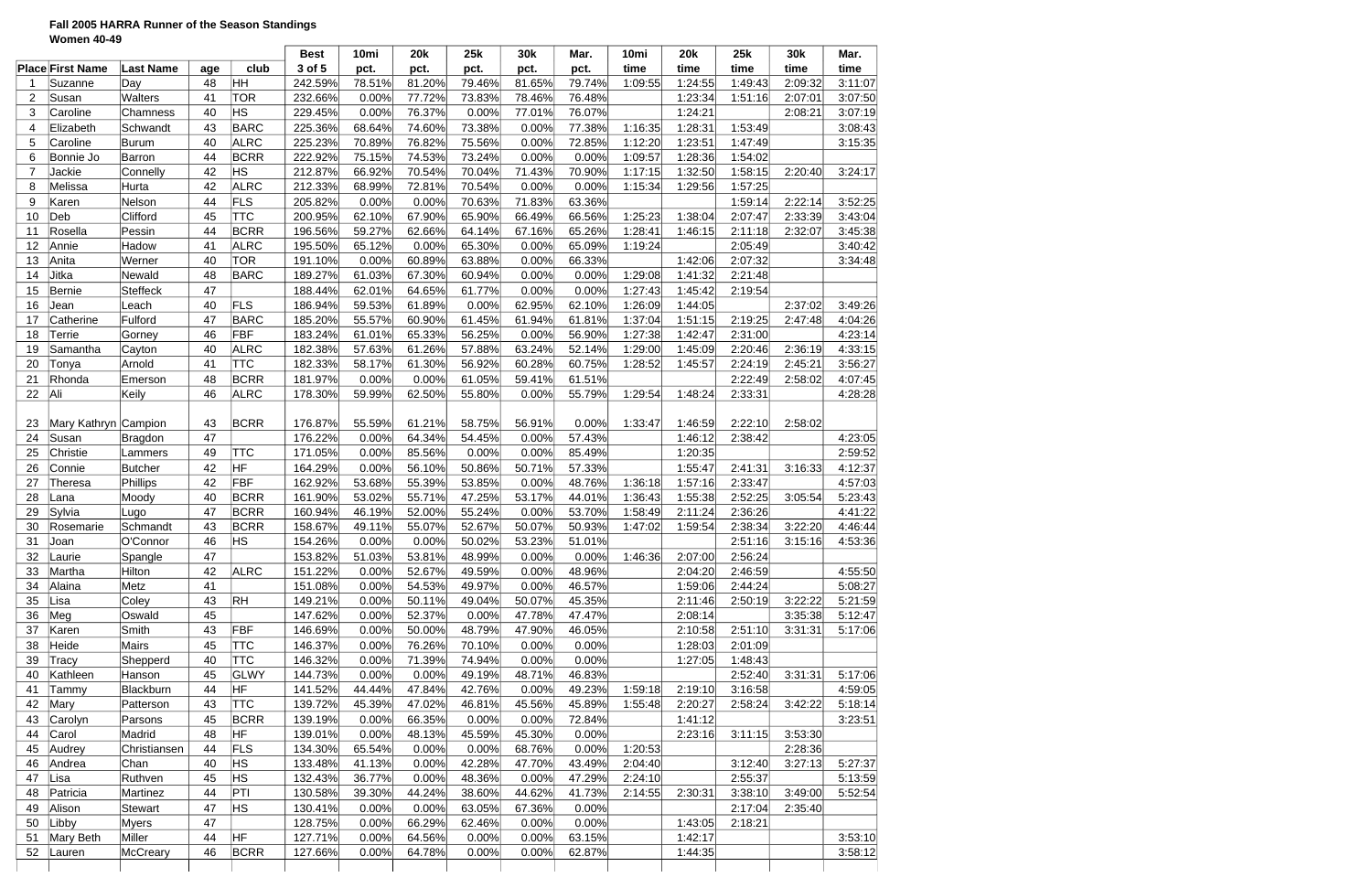| 53               | Miriam      | Terc           | 47       | ∣HS         | 127.58% | 0.00%  | 0.00%  | 63.70% | 0.00%  | 63.88% |         |         | 2:15:40 |         | 3:56:31 |
|------------------|-------------|----------------|----------|-------------|---------|--------|--------|--------|--------|--------|---------|---------|---------|---------|---------|
| 54               | Barbara     | Callistien     | 46       |             | 127.02% | 0.00%  | 65.24% | 0.00%  | 0.00%  | 61.78% |         | 1:43:51 |         |         | 4:02:24 |
| 55               | Amy         | Lerouax        | 47       | FBF         | 124.19% | 38.72% | 44.22% | 41.25% | 0.00%  | 0.00%  | 2:19:17 | 2:33:13 | 3:27:40 |         |         |
| 56               | Nina        | Jannetti       | 49       | FLS         | 123.31% | 59.42% | 0.00%  | 0.00%  | 0.00%  | 63.89% | 1:33:12 |         |         |         | 4:00:40 |
| 57               | Caryn       | Honig          | 40       | <b>BCRR</b> | 122.70% | 0.00%  | 62.63% | 0.00%  | 0.00%  | 60.07% |         | 1:42:51 |         |         | 3:57:12 |
| 58               | Terrell     | Smith          | 41       | FBF         | 121.79% | 0.00%  | 40.61% | 39.54% | 41.64% | 0.00%  |         | 2:39:57 | 3:27:45 | 3:59:21 |         |
| 59               | April       | Murphy         | 46       | <b>BCRR</b> | 114.17% | 0.00%  | 0.00%  | 0.00%  | 58.38% | 55.79% |         |         |         | 2:58:02 | 4:28:27 |
| 60               | Nancy       | Wangen         | 49       | HMSA        | 113.76% | 0.00%  | 0.00%  | 56.45% | 0.00%  | 57.30% |         |         | 2:34:26 |         | 4:28:20 |
| 61               | Judith      | Tamayo         | 46       | <b>TOR</b>  | 111.43% | 0.00%  | 56.53% | 54.90% | 0.00%  | 0.00%  |         | 1:59:51 | 2:36:03 |         |         |
| 62               | Cynthia     | Laidlaw        | 42       | HS.         | 108.72% | 0.00%  | 0.00%  | 55.56% | 0.00%  | 53.16% |         |         | 2:29:03 |         | 4:32:28 |
| 63               | Colleen     | Jones          | 44       | HF          | 106.10% | 0.00%  | 55.16% | 50.93% | 0.00%  | 0.00%  |         | 2:00:42 | 2:45:21 |         |         |
| 64               | June        | Harris         | 49       |             | 103.38% | 0.00%  | 0.00%  | 48.35% | 0.00%  | 55.03% |         |         | 3:01:57 |         | 4:39:25 |
| 65               | Robin       | Coyne          | 41       | FBF         | 101.64% | 0.00%  | 51.98% | 49.66% | 0.00%  | 0.00%  |         | 2:04:57 | 2:45:25 |         |         |
| 66               | Michelle    | Crossley       | 44       |             | 98.20%  | 0.00%  | 0.00%  | 48.77% | 0.00%  | 49.43% |         |         | 2:52:42 |         | 4:57:52 |
| 67               | Lana        | Shadwick       | 48       | HS.         | 96.95%  | 44.93% | 52.02% | 0.00%  | 0.00%  | 0.00%  | 2:01:05 | 2:11:22 |         |         |         |
| 68               | Marilyn     |                | 42       | <b>BCRR</b> | 91.69%  |        | 44.87% | 46.82% | 0.00%  | 0.00%  |         | 2:25:56 | 2:56:53 |         |         |
|                  |             | <b>Blythe</b>  |          | GLWY        |         | 0.00%  |        |        |        |        |         |         |         |         |         |
| 69               | Jean        | Uy             | 47       |             | 86.30%  | 0.00%  | 0.00%  | 43.91% | 0.00%  | 42.39% |         |         | 3:16:49 |         | 5:56:26 |
| 70               | Judy        | Chapa          | 45       |             | 86.16%  | 40.86% | 45.30% | 0.00%  | 0.00%  | 0.00%  | 2:10:51 | 2:28:14 |         |         |         |
| 71               | Diana       | Dela Rosa      | 48       | FBF         | 85.71%  | 40.18% | 0.00%  | 45.53% | 0.00%  | 0.00%  | 2:16:36 |         | 3:11:28 |         |         |
| 72               | Tomi        | Scantlebury    | 42       | <b>FBF</b>  | 85.01%  | 41.66% | 0.00%  | 43.35% | 0.00%  | 0.00%  | 2:05:08 |         | 3:11:02 |         |         |
| 73               | Paula       | Floeck         | 44       | HF          | 83.91%  | 0.00%  | 43.35% | 40.56% | 0.00%  | 0.00%  |         | 2:33:36 | 3:27:39 |         |         |
| 74               | Helen       | Grant          | 42       | НS          | 76.30%  | 0.00%  | 0.00%  | 76.30% | 0.00%  | 0.00%  |         |         | 1:48:33 |         |         |
| 75               | Suzy        | Seeley         | 46       | <b>BCRR</b> | 74.90%  | 0.00%  | 0.00%  | 0.00%  | 0.00%  | 74.90% |         |         |         |         | 3:19:58 |
| 76               | Pamela      | Cinquemani     | 42       | FBF         | 73.99%  | 37.75% | 36.25% | 0.00%  | 0.00%  | 0.00%  | 2:18:07 | 3:00:40 |         |         |         |
| 77               | Cyndie      | Keene          | 49       | HS.         | 69.81%  | 0.00%  | 0.00%  | 69.81% | 0.00%  | 0.00%  |         |         | 2:04:53 |         |         |
| 78               | Rose        | Rhoton         | 42       | <b>ALRC</b> | 69.19%  | 0.00%  | 0.00%  | 0.00%  | 0.00%  | 69.19% |         |         |         |         | 3:29:20 |
| 79               | Claire      | Greenberg      | 43       | <b>BCRR</b> | 65.03%  | 0.00%  | 0.00%  | 0.00%  | 0.00%  | 65.03% |         |         |         |         | 3:44:34 |
| 80               | Patti       | Muck           | 47       | FLS         | 64.66%  | 0.00%  | 0.00%  | 0.00%  | 0.00%  | 64.66% |         |         |         |         | 3:53:40 |
| 81               | Nancy       | Husby          | 44       | <b>TOR</b>  | 64.09%  | 0.00%  | 64.09% | 0.00%  | 0.00%  | 0.00%  |         | 1:43:53 |         |         |         |
| 82               | Carol       | Schmidt        | 46       | HS.         | 63.71%  | 0.00%  | 0.00%  | 0.00%  | 0.00%  | 63.71% |         |         |         |         | 3:55:05 |
|                  |             | Gilmore-       |          |             |         |        |        |        |        |        |         |         |         |         |         |
| 83               | Anne        | Smith          | 49       |             | 63.36%  | 0.00%  | 63.36% | 0.00%  | 0.00%  | 0.00%  |         | 1:49:48 |         |         |         |
| 84               | Monica      | Montes         | 41       | HΗ          | 62.47%  | 62.47% | 0.00%  | 0.00%  | 0.00%  | 0.00%  | 1:22:46 |         |         |         |         |
| 85               | Janet       | Raschke        | 46       |             | 60.66%  | 0.00%  | 0.00%  | 0.00%  | 0.00%  | 60.66% |         |         |         |         | 4:06:54 |
| 86               | Michele     | Reynolds       | 44       | <b>HS</b>   | 59.81%  | 0.00%  | 59.81% | 0.00%  | 0.00%  | 0.00%  |         | 1:51:19 |         |         |         |
| 87               | Merry       | Nelson         | 48       | <b>MPRC</b> | 58.89%  | 0.00%  | 58.89% | 0.00%  | 0.00%  | 0.00%  |         | 1:57:05 |         |         |         |
| 88               | Susanna     | Chan           | 40       | ΗS          | 56.76%  | 0.00%  | 0.00%  | 0.00%  | 0.00%  | 56.76% |         |         |         |         | 4:11:01 |
| 89               | Jan         | <b>Broyles</b> | 44       | <b>FLS</b>  | 56.53%  | 0.00%  | 0.00%  | 0.00%  | 0.00%  | 56.53% |         |         |         |         | 4:20:30 |
| 90               | Dena        | Sokolow        | 49       | <b>BCRR</b> | 56.31%  | 0.00%  | 0.00%  | 0.00%  | 0.00%  | 56.31% |         |         |         |         | 4:33:05 |
| 91               | Gina        | Monteith       | 48       | <b>BCRR</b> | 55.48%  | 0.00%  | 0.00%  | 0.00%  | 0.00%  | 55.48% |         |         |         |         | 4:34:43 |
| 92               | Jo Ann      | Canich         | 46       |             | 55.27%  | 0.00%  | 55.27% | 0.00%  | 0.00%  | 0.00%  |         | 2:02:35 |         |         |         |
| 93               | Irene       | Binash         | 48       | HS.         | 54.39%  | 0.00%  | 0.00%  | 0.00%  | 0.00%  | 54.39% |         |         |         |         | 4:40:12 |
|                  |             |                |          |             |         |        |        |        |        |        |         |         |         |         |         |
| 94               | Kristin     | Coffey-        |          | <b>BARC</b> | 54.20%  | 0.00%  | 0.00%  | 0.00%  | 0.00%  | 54.20% |         |         |         |         |         |
|                  |             | Edelen         | 40<br>40 | HS.         |         |        |        |        |        | 54.12% |         |         |         |         | 4:22:52 |
| 95               | Jody        | Rice           |          |             | 54.12%  | 0.00%  | 0.00%  | 0.00%  | 0.00%  |        |         |         |         |         | 4:23:17 |
| 96               | Lori        | Batchelder     | 49       | HF          | 52.52%  | 0.00%  | 52.52% | 0.00%  | 0.00%  | 0.00%  |         | 2:11:17 |         |         |         |
| 97               | Susan       | Bell           | 42       | <b>CLFC</b> | 51.49%  | 0.00%  | 0.00%  | 0.00%  | 0.00%  | 51.49% |         |         |         |         | 4:41:18 |
| 98               | Jan         | Cohen          | 42       | HΗ          | 51.47%  | 0.00%  | 51.47% | 0.00%  | 0.00%  | 0.00%  |         | 2:07:13 |         |         |         |
| 99               | Kimberly    | Pilcher        | 42       | <b>BCRR</b> | 51.01%  | 0.00%  | 0.00%  | 0.00%  | 0.00%  | 51.01% |         |         |         |         | 4:43:57 |
| 100              | Rebecca     | Vandebunt      | 44       | <b>BCRR</b> | 49.63%  | 0.00%  | 0.00%  | 0.00%  | 0.00%  | 49.63% |         |         |         |         | 4:56:41 |
| 101              | Vicki       | Davis          | 41       | <b>CLFC</b> | 49.50%  | 0.00%  | 49.50% | 0.00%  | 0.00%  | 0.00%  |         | 2:11:13 |         |         |         |
| 102 <sub>2</sub> | Heather     | Eisenhardt     | 41       | HF          | 47.33%  | 0.00%  | 0.00%  | 0.00%  | 0.00%  | 47.33% |         |         |         |         | 5:03:32 |
| 103              | Sylvia      | Gonzalez       | 47       | <b>TOR</b>  | 42.92%  | 0.00%  | 42.92% | 0.00%  | 0.00%  | 0.00%  |         | 2:39:13 |         |         |         |
|                  | 104 $ Anna$ | Rodriguez      | 46       | HF          | 42.48%  | 0.00%  | 0.00%  | 0.00%  | 0.00%  | 42.48% |         |         |         |         | 5:52:33 |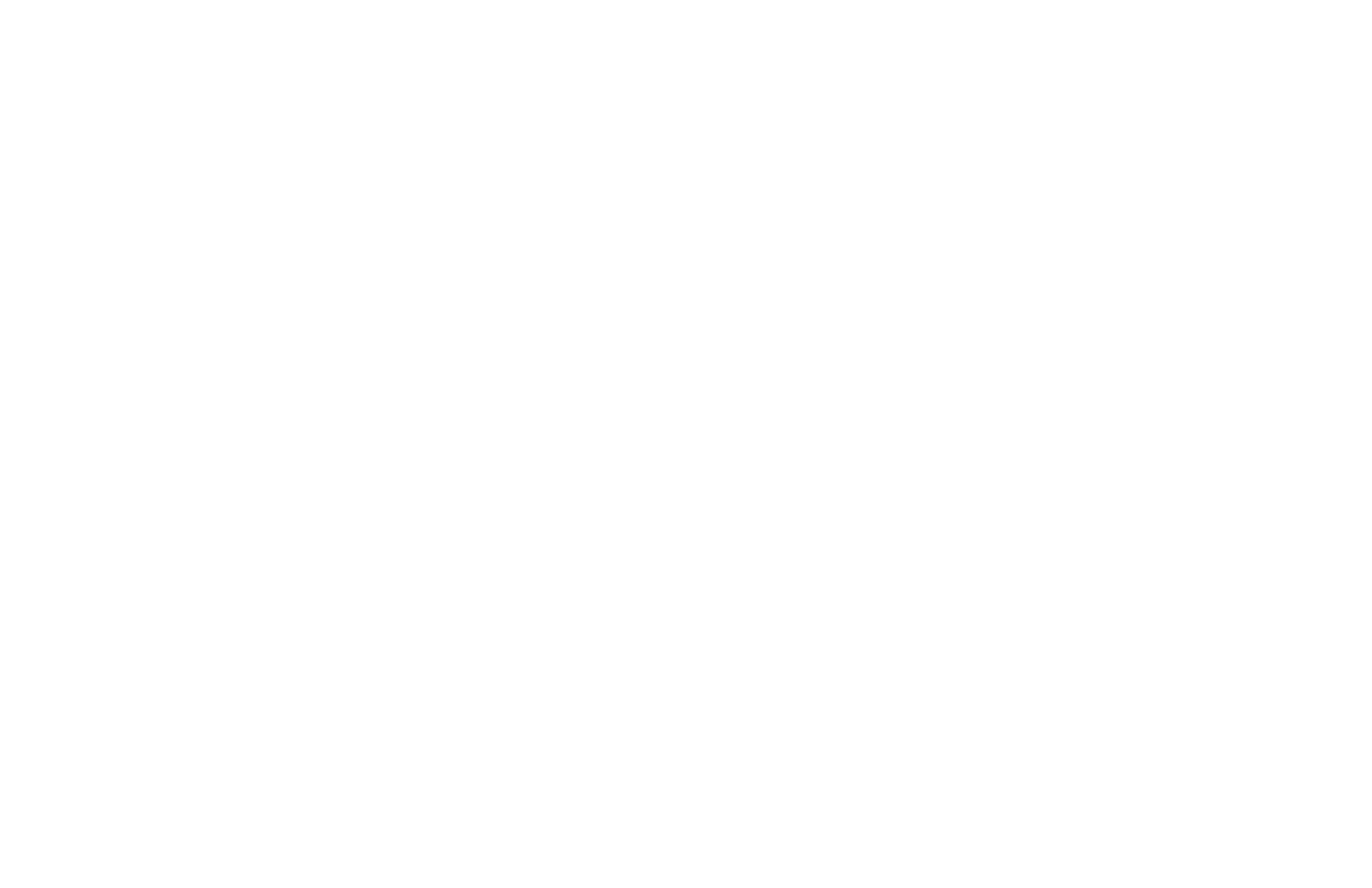### **Fall 2005 HARRA Runner of the Season Standings Women 50+**

|                |                         |                  |          |             | <b>Best</b> | 10mi   | <b>20k</b> | 25k      | 30k    | Mar.   | 10mi    | <b>20k</b> | 25k     | 30k     | Mar.    |
|----------------|-------------------------|------------------|----------|-------------|-------------|--------|------------|----------|--------|--------|---------|------------|---------|---------|---------|
|                | <b>Place First Name</b> | <b>Last Name</b> | age      | club        | 3 of 5      | pct.   | pct.       | pct.     | pct.   | pct.   | time    | time       | time    | time    | time    |
|                | Nancy                   | Prejean          | 60       | <b>TTC</b>  | 241.91%     | 0.00%  | 83.48%     | 77.12%   | 0.00%  | 81.31% |         | 1:32:54    | 2:07:07 |         | 3:30:35 |
| $\overline{2}$ | Eva                     | Luckey           | 51       | ∣HMSA       | 223.93%     | 70.71% | 75.25%     | 74.18%   | 0.00%  | 74.50% | 1:19:45 | 1:34:09    | 2:00:47 |         | 3:30:11 |
| 3              | Carole                  | <b>Uttecht</b>   | 50       | <b>ALRC</b> | 218.71%     | 0.00%  | 73.28%     | 71.11%   | 0.00%  | 74.33% |         | 1:34:56    | 2:04:50 |         | 3:28:43 |
| 4              | Yong                    | Collins          | 51       | <b>HS</b>   | 213.86%     | 69.15% | 70.83%     | 70.88%   | 72.16% | 67.45% | 1:20:49 | 1:39:07    | 2:05:15 | 2:30:37 | 3:52:08 |
| 5              | Alice                   | Keelin           | 56       | <b>TTC</b>  | 210.07%     | 69.16% | 71.65%     | 68.39%   | 69.26% | 0.00%  | 1:25:37 | 1:43:49    | 2:17:30 | 2:44:41 |         |
| 6              | Patti                   | Sears            | 51       | HS          | 199.09%     | 58.63% | 68.02%     | 64.34%   | 66.74% | 0.00%  | 1:36:12 | 1:44:10    | 2:19:15 | 2:42:51 |         |
| $\overline{7}$ | Susan                   | Middleton        | 55       | <b>ALRC</b> | 187.48%     | 59.46% | 63.15%     | 59.06%   | 64.37% | 59.96% | 1:38:34 | 1:56:35    | 2:37:36 | 2:55:23 | 4:31:14 |
| 8              | Κ                       | Moriarty         | 52       | HF          | 183.86%     | 0.00%  | 54.19%     | 69.96%   | 52.88% | 59.70% |         | 2:10:44    | 2:08:04 | 3:25:31 | 4:24:45 |
| 9              | Maria                   | Camacho          | 50       | <b>TTC</b>  | 182.08%     | 0.00%  | 63.25%     | 59.54%   | 0.00%  | 59.29% |         | 1:50:59    | 2:29:05 |         | 4:21:39 |
| 10             | Karen                   | Lancer           | 54       | <b>ALRC</b> | 180.69%     | 55.86% | 62.06%     | 55.48%   | 61.42% | 57.22% | 1:43:55 | 1:57:30    | 2:46:09 | 3:02:03 | 4:41:30 |
| 11             | Julie                   | Ward             | 50       | PTI         | 178.87%     | 56.22% | 60.01%     | 57.37%   | 59.87% | 58.99% | 1:39:24 | 1:56:59    | 2:34:43 | 2:59:51 | 4:22:59 |
| 12             | Amelia                  | Taylor           | 52       | HН          | 175.29%     | 56.80% | 61.77%     | 56.72%   | 0.00%  | 0.00%  | 1:40:16 | 1:55:48    | 2:39:27 |         |         |
| 13             | Irma                    | Conran           | 53       | <b>BCRR</b> | 174.76%     | 53.42% | 58.02%     | 0.00%    | 59.48% | 57.26% | 1:46:37 | 2:03:18    |         | 3:06:11 | 4:38:39 |
| 14             | Carole                  | Flad             | 50       | НS          | 172.20%     | 56.76% | 0.00%      | 57.96%   | 57.48% | 55.60% | 1:38:27 |            | 2:33:09 | 3:07:21 | 4:39:00 |
| 15             | Kathryn                 | Vidal            | 54       | <b>BCRR</b> | 169.12%     | 51.04% | 57.33%     | 54.87%   | 0.00%  | 56.92% | 1:53:45 | 2:07:11    | 2:48:01 |         | 4:42:58 |
| 16             | Kathleen                | Mahon            | 51       | <b>BCRR</b> | 168.52%     | 53.84% | 58.84%     | 54.70%   | 53.38% | 54.98% | 1:43:47 | 1:59:19    | 2:43:48 | 3:21:43 | 4:44:48 |
| 17             | Hope                    | <b>Sellers</b>   | 59       | <b>BCRR</b> | 160.81%     | 50.69% | 56.47%     | 48.32%   | 53.65% | 48.74% | 2:00:30 | 2:15:53    | 3:20:44 | 3:39:17 | 5:47:36 |
| 18             | Karen                   | Bowler           | 56       | ΗS          | 154.87%     | 73.59% | 0.00%      | 0.00%    | 81.27% | 0.00%  | 1:19:38 |            |         | 2:20:20 |         |
| 19             | Melanie                 | Abedelfatah      | 50       | PTI         | 154.53%     | 0.00%  | 46.93%     | 0.00%    | 63.41% | 44.19% |         | 2:29:35    |         | 2:49:49 | 5:51:03 |
| 20             | Lynn                    | Post             | 54       | <b>HMSA</b> | 153.92%     | 52.76% | 0.00%      | 51.26%   | 0.00%  | 49.91% | 1:50:02 |            | 2:59:51 |         | 5:22:44 |
| 21             | Sandy                   | Junn             | 55       | <b>BARC</b> | 151.66%     | 48.23% | 51.18%     | 48.38%   | 50.26% | 50.22% | 2:00:21 | 2:22:29    | 3:12:25 | 3:44:37 | 5:23:51 |
| 22             | Ursula                  | Spilger          | 65       | <b>BCRR</b> | 139.37%     | 0.00%  | 0.00%      | 68.64%   | 70.73% | 0.00%  |         |            | 2:31:18 | 2:58:02 |         |
| 23             | Gail                    | Sabanosh         | 50       | <b>TTC</b>  | 129.34%     | 63.48% | 65.85%     | 0.00%    | 0.00%  | 0.00%  | 1:28:02 | 1:46:36    |         |         |         |
| 24             | Rosa M.                 | Benitez          | 52       | HF          | 126.47%     | 0.00%  | 0.00%      | 62.66%   | 0.00%  | 63.82% |         |            | 2:24:21 |         | 4:07:40 |
| 25             | Mary E.                 | Ramirez          | 64       | НS          | 117.95%     | 0.00%  | 0.00%      | 60.88%   | 0.00%  | 57.07% |         |            | 2:48:35 |         | 5:13:57 |
| 26             | Janice                  | Poscovsky        | 52       | <b>FBF</b>  | 117.88%     | 36.79% | 39.65%     | 41.44%   | 0.00%  | 0.00%  | 2:34:48 | 3:00:25    | 3:38:16 |         |         |
| 27             | Patricia                | Totten           | 55       | ∣HMSA       | 117.25%     | 51.92% | 65.33%     | 0.00%    | 0.00%  | 0.00%  | 1:52:53 | 1:52:41    |         |         |         |
| 28             | Gloria                  | Mahoney          | 55       | <b>BCRR</b> | 115.71%     | 0.00%  | 0.00%      | 60.17%   | 0.00%  | 55.54% |         |            | 2:34:42 |         | 4:52:50 |
| 29             | Sarah                   | Troscher         | 53       | HF          | 109.67%     | 0.00%  | 53.95%     | 0.00%    | 0.00%  | 55.73% |         | 2:13:52    |         |         | 4:46:18 |
| 30             | Rose                    | Trevino          | 50       | <b>TOR</b>  | 106.02%     | 0.00%  | 0.00%      | 52.61%   | 0.00%  | 53.41% |         |            | 2:48:44 |         | 4:50:27 |
| 31             | Lynn                    | Palmer           | 51       | <b>CLFC</b> | 105.43%     | 0.00%  | 0.00%      | 0.00%    | 55.57% | 49.86% |         |            |         | 3:15:34 | 5:14:03 |
| 32             | Linda                   | Leeker           | 57       |             | 104.54%     | 0.00%  | 52.59%     | $0.00\%$ | 0.00%  | 51.96% |         | 2:21:27    |         |         | 5:19:24 |
| 33             | Mary                    | Sandoval         | 53       | <b>BARC</b> | 95.89%      | 0.00%  | 48.16%     | 0.00%    | 0.00%  | 47.73% |         | 2:29:57    |         |         | 5:34:15 |
| 34             | Jean                    | Wrench           | 56       | HS.         | 92.70%      | 0.00%  | 47.45%     | 0.00%    | 0.00%  | 45.24% |         | 2:35:08    |         |         | 6:03:05 |
| 35             | Gloria                  | Hinton           | 51       | ∣HMSA       | 88.86%      | 44.42% | 44.45%     | 0.00%    | 0.00%  | 0.00%  | 2:06:59 | 2:39:24    |         |         |         |
| 36             | Carla                   | Swindle          | 53       | PTI         | 75.29%      | 35.80% | 39.50%     | 0.00%    | 0.00%  | 0.00%  | 2:40:35 | 3:02:51    |         |         |         |
| 37             | Billie-Kay              | Melanson         | 52       | HH          | 73.10%      | 0.00%  | 0.00%      | 73.10%   | 0.00%  | 0.00%  |         |            | 2:03:44 |         |         |
| 38             | Ann                     | Ferguson         | 63       | <b>TTC</b>  | 72.63%      | 72.63% | 0.00%      | 0.00%    | 0.00%  | 0.00%  | 1:27:57 |            |         |         |         |
| 39             | Donna                   | <b>Sterns</b>    | 52       | HH          | 69.09%      | 69.09% | 0.00%      | 0.00%    | 0.00%  | 0.00%  | 1:22:26 |            |         |         |         |
| 40             | Cathy                   | Harris           | 56       |             | 66.56%      | 0.00%  | 0.00%      | 0.00%    | 0.00%  | 66.56% |         |            |         |         | 4:06:47 |
| 41             |                         |                  |          | ∣HMSA       |             | 0.00%  | 0.00%      |          | 0.00%  | 0.00%  |         |            |         |         |         |
|                | Nancy                   | Crane            | 63<br>51 | HS.         | 66.14%      |        |            | 66.14%   |        |        |         |            | 2:31:38 |         |         |
| 42             | Julie                   | Rutledge         |          |             | 66.02%      | 0.00%  | 0.00%      | 66.02%   | 0.00%  | 0.00%  |         |            | 2:15:43 |         |         |
| 43             | Cindy                   | Sosa             | 51       | HН          | 64.38%      | 64.38% | 0.00%      | 0.00%    | 0.00%  | 0.00%  | 1:27:37 |            |         |         |         |
| 44             | Nancy                   | Brammer          | 52       | <b>TOR</b>  | 62.54%      | 0.00%  | 0.00%      | 0.00%    | 0.00%  | 62.54% |         |            |         |         | 4:12:42 |
| 45             | Barbara                 | Rowe             | 51       | <b>BCRR</b> | 60.24%      | 0.00%  | 0.00%      | 0.00%    | 0.00%  | 60.24% |         |            |         |         | 4:19:57 |
| 46             | Lynn                    | Trafton          | 56       | <b>ALRC</b> | 59.24%      | 59.24% | 0.00%      | 0.00%    | 0.00%  | 0.00%  | 1:39:58 |            |         |         |         |
| 47             | Mindy                   | Schroeder        | 50       | ΗS          | 58.92%      | 0.00%  | 0.00%      | 58.92%   | 0.00%  | 0.00%  |         |            | 2:30:39 |         |         |
| 48             | Roslyn                  | Harrell          | 51       | HF          | 57.63%      | 0.00%  | 57.63%     | 0.00%    | 0.00%  | 0.00%  |         | 2:02:56    |         |         |         |
| 49             | Sally                   | <b>Sims</b>      | 62       | GLWY        | 57.49%      | 0.00%  | 0.00%      | 0.00%    | 0.00%  | 57.49% |         |            |         |         | 5:04:36 |
| 50             | Anita Pama              | Nichols          | 58       |             | 57.26%      | 0.00%  | 0.00%      | 57.26%   | 0.00%  | 0.00%  |         |            | 2:47:40 |         |         |
| 51             | Brigitte                | Laki             | 58       | <b>TTC</b>  | 53.49%      | 0.00%  | 0.00%      | 0.00%    | 0.00%  | 53.49% |         |            |         |         | 5:13:27 |
| 52             | Betsy                   | Anderson         | 57       | HF          | 53.42%      | 0.00%  | 53.42%     | 0.00%    | 0.00%  | 0.00%  |         | 2:20:41    |         |         |         |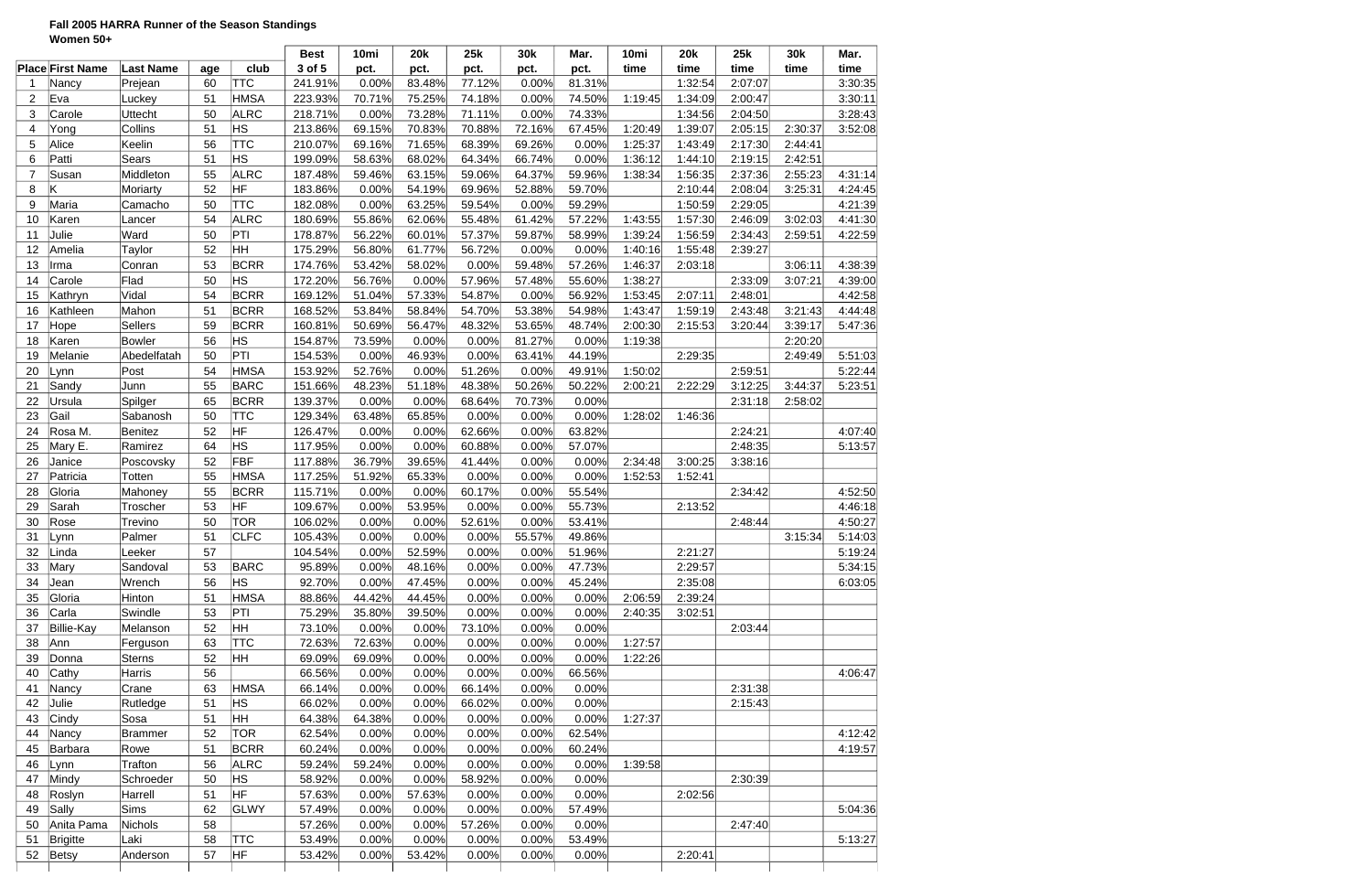| 53 | Sue Dean       | <b>Smith</b>  | 52 |            | 51.95% | $0.00\%$ | $0.00\%$ | 51.95%   | 0.00% | 0.00%    |         |         | 2:54:07 |         |
|----|----------------|---------------|----|------------|--------|----------|----------|----------|-------|----------|---------|---------|---------|---------|
| 54 | Karen          | Berglund      | 54 | ΗF         | 51.87% | $0.00\%$ | 0.00%    | 0.00%    | 0.00% | 51.87%   |         |         |         | 5:10:30 |
| 55 | lLorrie∶       | <b>Ellis</b>  | 58 |            | 51.40% | 0.00%    | 0.00%    | 0.00%    | 0.00% | 51.40%   |         |         |         | 5:22:52 |
| 56 | Bonnie         | Egbert        | 53 |            | 49.45% | 0.00%    | 0.00%    | 0.00%    | 0.00% | 49.45%   |         |         |         | 5:22:39 |
| 57 | <b>Barbara</b> | Shepard       | 51 | ΗS         | 46.31% | 46.31%   | 0.00%    | 0.00%    | 0.00% | 0.00%    | 2:00:40 |         |         |         |
| 58 | Bette          | Lehmberg      | 52 | НF         | 45.68% | 0.00%    | 0.00%    | 0.00%    | 0.00% | 45.68%   |         |         |         | 5:46:01 |
| 59 | Mary           | lDeason       | 61 | HMSA       | 45.60% | 45.60%   | 0.00%    | 0.00%    | 0.00% | 0.00%    | 2:15:22 |         |         |         |
| 60 | Vinnie         | Lloyd         | 62 | <b>PTI</b> | 43.92% | 0.00%    | 43.92%   | 0.00%    | 0.00% | $0.00\%$ |         | 3:00:39 |         |         |
| 61 | Cindy          | Weis          | 50 | НS         | 43.72% | 43.72%   | 0.00%    | $0.00\%$ | 0.00% | 0.00%    | 2:06:41 |         |         |         |
| 62 | Sara           | White         | 63 | <b>PTI</b> | 43.68% | 0.00%    | 43.68%   | $0.00\%$ | 0.00% | 0.00%    |         | 3:03:43 |         |         |
| 63 | Bobbie         | <b>Browne</b> | 58 | HF         | 35.43% | $0.00\%$ | 35.43%   | 0.00%    | 0.00% | 0.00%    |         | 3:32:08 |         |         |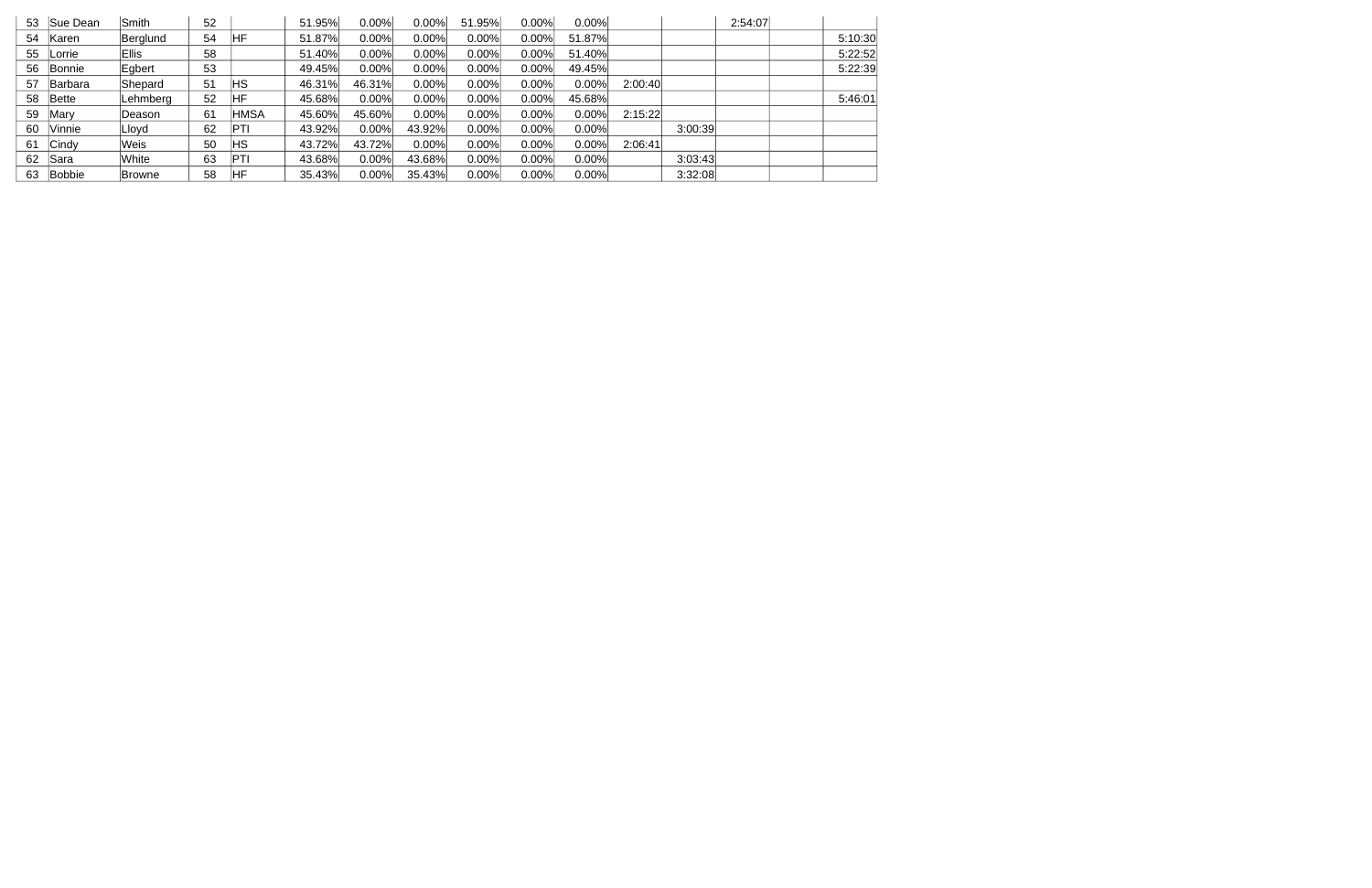### **Fall 2005 HARRA Runner of the Season Standings Men under 40**

| 3 of 5<br><b>Place First Name</b><br>time<br><b>Last Name</b><br>club<br>pct.<br>pct.<br>pct.<br>pct.<br>pct.<br>age<br>ŀНН<br>81.06%<br>84.46%<br>0.00%<br>33<br>248.37%<br>0.00%<br>82.85%<br>0:55:06<br>Luis<br>Armenteros<br><b>ALRC</b><br>Prisner<br>33<br>0.00%<br>82.12%<br>80.39%<br>83.06%<br>$\overline{2}$<br><b>Drew</b><br>245.57%<br>0.00%<br>34<br>HS<br>Riley<br>0:57:56<br>3<br>Brett<br>242.84%<br>77.10%<br>81.13%<br>0.00%<br>81.71%<br>80.00%<br>26<br><b>TOR</b><br>Routt<br>0.00%<br>80.55%<br>78.48%<br>238.90%<br>79.11%<br>79.23%<br>4<br>Joseph<br><b>HS</b><br>34<br>75.87%<br>5<br>Yoder<br>233.87%<br>79.42%<br>77.04%<br>0.00%<br>77.41%<br>0:58:53<br>John<br>Abel<br>27<br><b>TOR</b><br>6<br>Zavala<br>229.87%<br>74.06%<br>76.89%<br>75.24%<br>77.74%<br>0.00%<br>1:00:19<br>Matt<br>28<br><b>BARC</b><br>71.71%<br>79.79%<br>7<br>McCurdy<br>229.31%<br>0.00%<br>77.81%<br>0.00%<br>1:02:18<br>37<br><b>HS</b><br>74.91%<br>8<br>71.61%<br>72.24%<br>74.76%<br>72.94%<br>Thomas<br>King Jr<br>222.61%<br>1:02:22<br>29<br><b>TOR</b><br>0.00%<br>74.16%<br>9<br>Oviedo<br>216.65%<br>73.53%<br>68.97%<br>0.00%<br>Joe<br>38<br><b>BARC</b><br>68.71%<br>72.13%<br>Christopher<br>Bittinger<br>70.93%<br>0.00%<br>0.00%<br>1:05:01<br>211.77%<br>10<br>ΗS<br>Chris<br>31<br>209.89%<br>65.89%<br>69.96%<br>67.20%<br>69.73%<br>70.20%<br>1:07:47<br>11<br>Boylan<br>39<br>Scott<br><b>BCRR</b><br>65.82%<br>68.70%<br>68.65%<br>70.84%<br>12<br>Wonderly<br>208.20%<br>0.00%<br>1:07:52<br>HS<br>30<br>67.76%<br>13<br>Andrew<br>Keller<br>206.67%<br>70.74%<br>67.02%<br>65.67%<br>68.17%<br>1:05:55<br>ŀнн<br>39<br>Robin<br>205.09%<br>0.00%<br>66.56%<br>65.55%<br>0.00%<br>72.98%<br>Fortenberry<br>14<br>ŀнн<br>Raul<br>29<br>65.26%<br>0.00%<br>68.60%<br>1:08:27<br>202.24%<br>62.10%<br>68.38%<br>15<br>Quiros<br><b>HS</b><br>36<br>Scott<br>Effner<br>0.00%<br>67.17%<br>63.91%<br>16<br>201.10%<br>63.09%<br>70.03%<br><b>Reyes</b><br>39<br><b>TOR</b><br>60.13%<br>17<br>199.98%<br>65.11%<br>63.84%<br>67.15%<br>67.72%<br>1:14:17<br>Jose<br>Rios<br>35<br><b>TOR</b><br>0.00%<br>70.18%<br>54.69%<br>74.39%<br>0.00%<br>18<br>199.27%<br>Leno<br>22<br><b>HS</b><br>0.00%<br>1:06:33<br>Eric<br>Glaves<br>198.70%<br>67.12%<br>68.88%<br>62.70%<br>0.00%<br>19<br>35<br>65.54%<br>0.00%<br>65.66%<br>0.00%<br>1:08:09<br>20<br>Andrew<br>Sharenson<br>197.31%<br>66.11%<br>HН<br>32<br>62.57%<br>21<br>Stephen<br>197.11%<br>69.09%<br>65.46%<br>0.00%<br>0.00%<br>1:11:23<br>Mayor<br>HS<br>27<br>64.72%<br>22<br>David<br>Minken<br>196.71%<br>0.00%<br>67.37%<br>64.61%<br>0.00%<br><b>Britt</b><br>32<br>0.00%<br>65.26%<br>67.64%<br>23<br>Walther<br>196.55%<br>63.65%<br>0.00%<br>35<br>Jeff<br><b>TOR</b><br>24<br>62.10%<br>65.86%<br>62.84%<br>65.53%<br>64.64%<br>1:11:56<br>Eisele<br>196.03%<br>Stilwell<br>36<br><b>BCRR</b><br>65.81%<br>61.34%<br>25<br>195.32%<br>68.17%<br>61.14%<br>0.00%<br>1:07:52<br>Tom<br>30<br>Simon<br>Brabo<br><b>BCRR</b><br>61.83%<br>65.75%<br>52.34%<br>67.01%<br>0.00%<br>1:12:14<br>26<br>194.59%<br>35<br><b>TOR</b><br>0.00%<br>67.00%<br>27<br>Sean<br>193.17%<br>0.00%<br>59.28%<br>66.90%<br>Dunbar | time<br>1:06:42<br>1:08:36<br>1:09:26<br>1:09:56<br>1:10:56 | time<br>1:29:04 | time<br>1:45:19 | time    |
|----------------------------------------------------------------------------------------------------------------------------------------------------------------------------------------------------------------------------------------------------------------------------------------------------------------------------------------------------------------------------------------------------------------------------------------------------------------------------------------------------------------------------------------------------------------------------------------------------------------------------------------------------------------------------------------------------------------------------------------------------------------------------------------------------------------------------------------------------------------------------------------------------------------------------------------------------------------------------------------------------------------------------------------------------------------------------------------------------------------------------------------------------------------------------------------------------------------------------------------------------------------------------------------------------------------------------------------------------------------------------------------------------------------------------------------------------------------------------------------------------------------------------------------------------------------------------------------------------------------------------------------------------------------------------------------------------------------------------------------------------------------------------------------------------------------------------------------------------------------------------------------------------------------------------------------------------------------------------------------------------------------------------------------------------------------------------------------------------------------------------------------------------------------------------------------------------------------------------------------------------------------------------------------------------------------------------------------------------------------------------------------------------------------------------------------------------------------------------------------------------------------------------------------------------------------------------------------------------------------------------------------------------------------------------------------------------------------------------------------------------------------------------------------------------------------------------------------------------------------------------------------------------------------------------------------------------------------------------------------------------------------------------------------------------------------------------------------------------------------------------------------------------------------------------------------------------------------|-------------------------------------------------------------|-----------------|-----------------|---------|
|                                                                                                                                                                                                                                                                                                                                                                                                                                                                                                                                                                                                                                                                                                                                                                                                                                                                                                                                                                                                                                                                                                                                                                                                                                                                                                                                                                                                                                                                                                                                                                                                                                                                                                                                                                                                                                                                                                                                                                                                                                                                                                                                                                                                                                                                                                                                                                                                                                                                                                                                                                                                                                                                                                                                                                                                                                                                                                                                                                                                                                                                                                                                                                                                                |                                                             |                 |                 |         |
|                                                                                                                                                                                                                                                                                                                                                                                                                                                                                                                                                                                                                                                                                                                                                                                                                                                                                                                                                                                                                                                                                                                                                                                                                                                                                                                                                                                                                                                                                                                                                                                                                                                                                                                                                                                                                                                                                                                                                                                                                                                                                                                                                                                                                                                                                                                                                                                                                                                                                                                                                                                                                                                                                                                                                                                                                                                                                                                                                                                                                                                                                                                                                                                                                |                                                             |                 |                 |         |
|                                                                                                                                                                                                                                                                                                                                                                                                                                                                                                                                                                                                                                                                                                                                                                                                                                                                                                                                                                                                                                                                                                                                                                                                                                                                                                                                                                                                                                                                                                                                                                                                                                                                                                                                                                                                                                                                                                                                                                                                                                                                                                                                                                                                                                                                                                                                                                                                                                                                                                                                                                                                                                                                                                                                                                                                                                                                                                                                                                                                                                                                                                                                                                                                                |                                                             |                 |                 | 2:32:42 |
|                                                                                                                                                                                                                                                                                                                                                                                                                                                                                                                                                                                                                                                                                                                                                                                                                                                                                                                                                                                                                                                                                                                                                                                                                                                                                                                                                                                                                                                                                                                                                                                                                                                                                                                                                                                                                                                                                                                                                                                                                                                                                                                                                                                                                                                                                                                                                                                                                                                                                                                                                                                                                                                                                                                                                                                                                                                                                                                                                                                                                                                                                                                                                                                                                |                                                             |                 | 1:46:47         | 2:38:33 |
|                                                                                                                                                                                                                                                                                                                                                                                                                                                                                                                                                                                                                                                                                                                                                                                                                                                                                                                                                                                                                                                                                                                                                                                                                                                                                                                                                                                                                                                                                                                                                                                                                                                                                                                                                                                                                                                                                                                                                                                                                                                                                                                                                                                                                                                                                                                                                                                                                                                                                                                                                                                                                                                                                                                                                                                                                                                                                                                                                                                                                                                                                                                                                                                                                |                                                             | 1:30:30         | 1:50:07         | 2:41:37 |
|                                                                                                                                                                                                                                                                                                                                                                                                                                                                                                                                                                                                                                                                                                                                                                                                                                                                                                                                                                                                                                                                                                                                                                                                                                                                                                                                                                                                                                                                                                                                                                                                                                                                                                                                                                                                                                                                                                                                                                                                                                                                                                                                                                                                                                                                                                                                                                                                                                                                                                                                                                                                                                                                                                                                                                                                                                                                                                                                                                                                                                                                                                                                                                                                                |                                                             | 1:32:56         |                 | 2:43:51 |
|                                                                                                                                                                                                                                                                                                                                                                                                                                                                                                                                                                                                                                                                                                                                                                                                                                                                                                                                                                                                                                                                                                                                                                                                                                                                                                                                                                                                                                                                                                                                                                                                                                                                                                                                                                                                                                                                                                                                                                                                                                                                                                                                                                                                                                                                                                                                                                                                                                                                                                                                                                                                                                                                                                                                                                                                                                                                                                                                                                                                                                                                                                                                                                                                                | 1:13:16                                                     | 1:35:10         | 1:52:14         |         |
|                                                                                                                                                                                                                                                                                                                                                                                                                                                                                                                                                                                                                                                                                                                                                                                                                                                                                                                                                                                                                                                                                                                                                                                                                                                                                                                                                                                                                                                                                                                                                                                                                                                                                                                                                                                                                                                                                                                                                                                                                                                                                                                                                                                                                                                                                                                                                                                                                                                                                                                                                                                                                                                                                                                                                                                                                                                                                                                                                                                                                                                                                                                                                                                                                |                                                             | 1:32:01         |                 | 2:38:58 |
|                                                                                                                                                                                                                                                                                                                                                                                                                                                                                                                                                                                                                                                                                                                                                                                                                                                                                                                                                                                                                                                                                                                                                                                                                                                                                                                                                                                                                                                                                                                                                                                                                                                                                                                                                                                                                                                                                                                                                                                                                                                                                                                                                                                                                                                                                                                                                                                                                                                                                                                                                                                                                                                                                                                                                                                                                                                                                                                                                                                                                                                                                                                                                                                                                | 1:15:12                                                     | 1:39:07         | 1:56:42         | 2:53:53 |
|                                                                                                                                                                                                                                                                                                                                                                                                                                                                                                                                                                                                                                                                                                                                                                                                                                                                                                                                                                                                                                                                                                                                                                                                                                                                                                                                                                                                                                                                                                                                                                                                                                                                                                                                                                                                                                                                                                                                                                                                                                                                                                                                                                                                                                                                                                                                                                                                                                                                                                                                                                                                                                                                                                                                                                                                                                                                                                                                                                                                                                                                                                                                                                                                                | 1:16:37                                                     | 1:43:49         |                 | 2:51:02 |
|                                                                                                                                                                                                                                                                                                                                                                                                                                                                                                                                                                                                                                                                                                                                                                                                                                                                                                                                                                                                                                                                                                                                                                                                                                                                                                                                                                                                                                                                                                                                                                                                                                                                                                                                                                                                                                                                                                                                                                                                                                                                                                                                                                                                                                                                                                                                                                                                                                                                                                                                                                                                                                                                                                                                                                                                                                                                                                                                                                                                                                                                                                                                                                                                                | 1:18:06                                                     | 1:40:56         |                 |         |
|                                                                                                                                                                                                                                                                                                                                                                                                                                                                                                                                                                                                                                                                                                                                                                                                                                                                                                                                                                                                                                                                                                                                                                                                                                                                                                                                                                                                                                                                                                                                                                                                                                                                                                                                                                                                                                                                                                                                                                                                                                                                                                                                                                                                                                                                                                                                                                                                                                                                                                                                                                                                                                                                                                                                                                                                                                                                                                                                                                                                                                                                                                                                                                                                                | 1:20:31                                                     | 1:46:33         | 2:05:08         | 3:00:41 |
|                                                                                                                                                                                                                                                                                                                                                                                                                                                                                                                                                                                                                                                                                                                                                                                                                                                                                                                                                                                                                                                                                                                                                                                                                                                                                                                                                                                                                                                                                                                                                                                                                                                                                                                                                                                                                                                                                                                                                                                                                                                                                                                                                                                                                                                                                                                                                                                                                                                                                                                                                                                                                                                                                                                                                                                                                                                                                                                                                                                                                                                                                                                                                                                                                | 1:22:00                                                     | 1:44:18         |                 | 2:59:02 |
|                                                                                                                                                                                                                                                                                                                                                                                                                                                                                                                                                                                                                                                                                                                                                                                                                                                                                                                                                                                                                                                                                                                                                                                                                                                                                                                                                                                                                                                                                                                                                                                                                                                                                                                                                                                                                                                                                                                                                                                                                                                                                                                                                                                                                                                                                                                                                                                                                                                                                                                                                                                                                                                                                                                                                                                                                                                                                                                                                                                                                                                                                                                                                                                                                | 1:19:38                                                     | 1:46:50         | 2:12:52         | 3:06:03 |
|                                                                                                                                                                                                                                                                                                                                                                                                                                                                                                                                                                                                                                                                                                                                                                                                                                                                                                                                                                                                                                                                                                                                                                                                                                                                                                                                                                                                                                                                                                                                                                                                                                                                                                                                                                                                                                                                                                                                                                                                                                                                                                                                                                                                                                                                                                                                                                                                                                                                                                                                                                                                                                                                                                                                                                                                                                                                                                                                                                                                                                                                                                                                                                                                                | 1:24:38                                                     | 1:49:14         |                 | 2:53:47 |
|                                                                                                                                                                                                                                                                                                                                                                                                                                                                                                                                                                                                                                                                                                                                                                                                                                                                                                                                                                                                                                                                                                                                                                                                                                                                                                                                                                                                                                                                                                                                                                                                                                                                                                                                                                                                                                                                                                                                                                                                                                                                                                                                                                                                                                                                                                                                                                                                                                                                                                                                                                                                                                                                                                                                                                                                                                                                                                                                                                                                                                                                                                                                                                                                                |                                                             | 1:55:17         | 2:07:36         | 3:04:54 |
|                                                                                                                                                                                                                                                                                                                                                                                                                                                                                                                                                                                                                                                                                                                                                                                                                                                                                                                                                                                                                                                                                                                                                                                                                                                                                                                                                                                                                                                                                                                                                                                                                                                                                                                                                                                                                                                                                                                                                                                                                                                                                                                                                                                                                                                                                                                                                                                                                                                                                                                                                                                                                                                                                                                                                                                                                                                                                                                                                                                                                                                                                                                                                                                                                | 1:23:52                                                     | 1:53:30         | 2:04:36         | 3:18:28 |
|                                                                                                                                                                                                                                                                                                                                                                                                                                                                                                                                                                                                                                                                                                                                                                                                                                                                                                                                                                                                                                                                                                                                                                                                                                                                                                                                                                                                                                                                                                                                                                                                                                                                                                                                                                                                                                                                                                                                                                                                                                                                                                                                                                                                                                                                                                                                                                                                                                                                                                                                                                                                                                                                                                                                                                                                                                                                                                                                                                                                                                                                                                                                                                                                                | 1:26:31                                                     | 1:52:10         | 2:09:56         | 3:07:17 |
|                                                                                                                                                                                                                                                                                                                                                                                                                                                                                                                                                                                                                                                                                                                                                                                                                                                                                                                                                                                                                                                                                                                                                                                                                                                                                                                                                                                                                                                                                                                                                                                                                                                                                                                                                                                                                                                                                                                                                                                                                                                                                                                                                                                                                                                                                                                                                                                                                                                                                                                                                                                                                                                                                                                                                                                                                                                                                                                                                                                                                                                                                                                                                                                                                | 1:20:16                                                     | 2:10:55         | 1:57:17         |         |
|                                                                                                                                                                                                                                                                                                                                                                                                                                                                                                                                                                                                                                                                                                                                                                                                                                                                                                                                                                                                                                                                                                                                                                                                                                                                                                                                                                                                                                                                                                                                                                                                                                                                                                                                                                                                                                                                                                                                                                                                                                                                                                                                                                                                                                                                                                                                                                                                                                                                                                                                                                                                                                                                                                                                                                                                                                                                                                                                                                                                                                                                                                                                                                                                                | 1:21:47                                                     | 1:54:12         |                 |         |
|                                                                                                                                                                                                                                                                                                                                                                                                                                                                                                                                                                                                                                                                                                                                                                                                                                                                                                                                                                                                                                                                                                                                                                                                                                                                                                                                                                                                                                                                                                                                                                                                                                                                                                                                                                                                                                                                                                                                                                                                                                                                                                                                                                                                                                                                                                                                                                                                                                                                                                                                                                                                                                                                                                                                                                                                                                                                                                                                                                                                                                                                                                                                                                                                                |                                                             | 1:48:19         | 2:12:53         |         |
|                                                                                                                                                                                                                                                                                                                                                                                                                                                                                                                                                                                                                                                                                                                                                                                                                                                                                                                                                                                                                                                                                                                                                                                                                                                                                                                                                                                                                                                                                                                                                                                                                                                                                                                                                                                                                                                                                                                                                                                                                                                                                                                                                                                                                                                                                                                                                                                                                                                                                                                                                                                                                                                                                                                                                                                                                                                                                                                                                                                                                                                                                                                                                                                                                |                                                             |                 |                 |         |
|                                                                                                                                                                                                                                                                                                                                                                                                                                                                                                                                                                                                                                                                                                                                                                                                                                                                                                                                                                                                                                                                                                                                                                                                                                                                                                                                                                                                                                                                                                                                                                                                                                                                                                                                                                                                                                                                                                                                                                                                                                                                                                                                                                                                                                                                                                                                                                                                                                                                                                                                                                                                                                                                                                                                                                                                                                                                                                                                                                                                                                                                                                                                                                                                                | 1:21:32                                                     | 1:49:23         |                 |         |
|                                                                                                                                                                                                                                                                                                                                                                                                                                                                                                                                                                                                                                                                                                                                                                                                                                                                                                                                                                                                                                                                                                                                                                                                                                                                                                                                                                                                                                                                                                                                                                                                                                                                                                                                                                                                                                                                                                                                                                                                                                                                                                                                                                                                                                                                                                                                                                                                                                                                                                                                                                                                                                                                                                                                                                                                                                                                                                                                                                                                                                                                                                                                                                                                                | 1:23:37                                                     | 1:50:49         |                 | 3:15:58 |
|                                                                                                                                                                                                                                                                                                                                                                                                                                                                                                                                                                                                                                                                                                                                                                                                                                                                                                                                                                                                                                                                                                                                                                                                                                                                                                                                                                                                                                                                                                                                                                                                                                                                                                                                                                                                                                                                                                                                                                                                                                                                                                                                                                                                                                                                                                                                                                                                                                                                                                                                                                                                                                                                                                                                                                                                                                                                                                                                                                                                                                                                                                                                                                                                                | 1:26:19                                                     | 1:52:30         |                 | 3:07:30 |
|                                                                                                                                                                                                                                                                                                                                                                                                                                                                                                                                                                                                                                                                                                                                                                                                                                                                                                                                                                                                                                                                                                                                                                                                                                                                                                                                                                                                                                                                                                                                                                                                                                                                                                                                                                                                                                                                                                                                                                                                                                                                                                                                                                                                                                                                                                                                                                                                                                                                                                                                                                                                                                                                                                                                                                                                                                                                                                                                                                                                                                                                                                                                                                                                                | 1:25:32                                                     | 1:53:57         | 2:13:09         | 3:16:12 |
|                                                                                                                                                                                                                                                                                                                                                                                                                                                                                                                                                                                                                                                                                                                                                                                                                                                                                                                                                                                                                                                                                                                                                                                                                                                                                                                                                                                                                                                                                                                                                                                                                                                                                                                                                                                                                                                                                                                                                                                                                                                                                                                                                                                                                                                                                                                                                                                                                                                                                                                                                                                                                                                                                                                                                                                                                                                                                                                                                                                                                                                                                                                                                                                                                | 1:22:37                                                     | 1:57:06         |                 | 3:26:47 |
|                                                                                                                                                                                                                                                                                                                                                                                                                                                                                                                                                                                                                                                                                                                                                                                                                                                                                                                                                                                                                                                                                                                                                                                                                                                                                                                                                                                                                                                                                                                                                                                                                                                                                                                                                                                                                                                                                                                                                                                                                                                                                                                                                                                                                                                                                                                                                                                                                                                                                                                                                                                                                                                                                                                                                                                                                                                                                                                                                                                                                                                                                                                                                                                                                | 1:25:41                                                     | 2:16:48         | 2:10:12         |         |
|                                                                                                                                                                                                                                                                                                                                                                                                                                                                                                                                                                                                                                                                                                                                                                                                                                                                                                                                                                                                                                                                                                                                                                                                                                                                                                                                                                                                                                                                                                                                                                                                                                                                                                                                                                                                                                                                                                                                                                                                                                                                                                                                                                                                                                                                                                                                                                                                                                                                                                                                                                                                                                                                                                                                                                                                                                                                                                                                                                                                                                                                                                                                                                                                                |                                                             | 2:00:47         | 2:10:25         | 3:09:19 |
| 36<br><b>ALRC</b><br>62.31%<br>67.17%<br>0.00%<br>28<br>192.41%<br>62.93%<br>0.00%<br>1:11:41<br>Ozog<br>Joseph                                                                                                                                                                                                                                                                                                                                                                                                                                                                                                                                                                                                                                                                                                                                                                                                                                                                                                                                                                                                                                                                                                                                                                                                                                                                                                                                                                                                                                                                                                                                                                                                                                                                                                                                                                                                                                                                                                                                                                                                                                                                                                                                                                                                                                                                                                                                                                                                                                                                                                                                                                                                                                                                                                                                                                                                                                                                                                                                                                                                                                                                                                | 1:23:52                                                     | 1:53:47         |                 |         |
| <b>HS</b><br>35<br>60.97%<br>59.38%<br>29<br>Hojin<br>Lim<br>190.34%<br>66.02%<br>58.37%<br>63.36%<br>1:13:16                                                                                                                                                                                                                                                                                                                                                                                                                                                                                                                                                                                                                                                                                                                                                                                                                                                                                                                                                                                                                                                                                                                                                                                                                                                                                                                                                                                                                                                                                                                                                                                                                                                                                                                                                                                                                                                                                                                                                                                                                                                                                                                                                                                                                                                                                                                                                                                                                                                                                                                                                                                                                                                                                                                                                                                                                                                                                                                                                                                                                                                                                                  | 1:25:20                                                     | 2:02:40         | 2:17:43         | 3:33:35 |
| Wisner<br>Michael<br>35<br><b>TTC</b><br>189.21%<br>57.23%<br>60.99%<br>61.73%<br>63.20%<br>64.27%<br>1:18:03<br>30                                                                                                                                                                                                                                                                                                                                                                                                                                                                                                                                                                                                                                                                                                                                                                                                                                                                                                                                                                                                                                                                                                                                                                                                                                                                                                                                                                                                                                                                                                                                                                                                                                                                                                                                                                                                                                                                                                                                                                                                                                                                                                                                                                                                                                                                                                                                                                                                                                                                                                                                                                                                                                                                                                                                                                                                                                                                                                                                                                                                                                                                                            | 1:32:22                                                     | 1:55:59         | 2:18:03         | 3:17:20 |
| 33<br><b>BARC</b><br>60.44%<br>64.34%<br>0.00%<br>31<br>185.89%<br>61.10%<br>0.00%<br>1:13:54<br>Christopher<br>Preston                                                                                                                                                                                                                                                                                                                                                                                                                                                                                                                                                                                                                                                                                                                                                                                                                                                                                                                                                                                                                                                                                                                                                                                                                                                                                                                                                                                                                                                                                                                                                                                                                                                                                                                                                                                                                                                                                                                                                                                                                                                                                                                                                                                                                                                                                                                                                                                                                                                                                                                                                                                                                                                                                                                                                                                                                                                                                                                                                                                                                                                                                        | 1:27:33                                                     | 1:57:11         |                 |         |
| 32 $\vert$ John<br><b>BARC</b><br>Burkhardt<br>38<br>184.66%<br>51.13%<br>0.00%<br>0.00%<br>67.21%<br>66.32%                                                                                                                                                                                                                                                                                                                                                                                                                                                                                                                                                                                                                                                                                                                                                                                                                                                                                                                                                                                                                                                                                                                                                                                                                                                                                                                                                                                                                                                                                                                                                                                                                                                                                                                                                                                                                                                                                                                                                                                                                                                                                                                                                                                                                                                                                                                                                                                                                                                                                                                                                                                                                                                                                                                                                                                                                                                                                                                                                                                                                                                                                                   | 1:23:49                                                     | 2:20:03         | 2:11:33         |         |
| David<br><b>BCRR</b><br>54.56%<br>63.15%<br>0.00%<br>60.32%<br>33<br>McGeehon<br>37<br>180.46%<br>56.99%<br>1:21:52                                                                                                                                                                                                                                                                                                                                                                                                                                                                                                                                                                                                                                                                                                                                                                                                                                                                                                                                                                                                                                                                                                                                                                                                                                                                                                                                                                                                                                                                                                                                                                                                                                                                                                                                                                                                                                                                                                                                                                                                                                                                                                                                                                                                                                                                                                                                                                                                                                                                                                                                                                                                                                                                                                                                                                                                                                                                                                                                                                                                                                                                                            | 1:29:12                                                     | 2:05:38         |                 | 3:30:16 |
| <b>HMSA</b><br>54.56%<br>66.47%<br>59.30%<br>34<br>Jesus<br>Garza<br>38<br>180.33%<br>0.00%<br>0.00%<br>1:21:52                                                                                                                                                                                                                                                                                                                                                                                                                                                                                                                                                                                                                                                                                                                                                                                                                                                                                                                                                                                                                                                                                                                                                                                                                                                                                                                                                                                                                                                                                                                                                                                                                                                                                                                                                                                                                                                                                                                                                                                                                                                                                                                                                                                                                                                                                                                                                                                                                                                                                                                                                                                                                                                                                                                                                                                                                                                                                                                                                                                                                                                                                                | 1:24:45                                                     |                 |                 | 3:33:53 |
| Rincon<br>34<br><b>TOR</b><br>166.36%<br>51.67%<br>59.63%<br>55.05%<br>0.00%<br>0.00%<br>1:26:27<br>35<br>Enrique                                                                                                                                                                                                                                                                                                                                                                                                                                                                                                                                                                                                                                                                                                                                                                                                                                                                                                                                                                                                                                                                                                                                                                                                                                                                                                                                                                                                                                                                                                                                                                                                                                                                                                                                                                                                                                                                                                                                                                                                                                                                                                                                                                                                                                                                                                                                                                                                                                                                                                                                                                                                                                                                                                                                                                                                                                                                                                                                                                                                                                                                                              | 1:34:28                                                     | 2:10:04         |                 |         |
| Gibbs<br>32<br><b>ALRC</b><br>0.00%<br>81.35%<br>36<br>163.41%<br>82.06%<br>0.00%<br>0.00%<br>Vaughn                                                                                                                                                                                                                                                                                                                                                                                                                                                                                                                                                                                                                                                                                                                                                                                                                                                                                                                                                                                                                                                                                                                                                                                                                                                                                                                                                                                                                                                                                                                                                                                                                                                                                                                                                                                                                                                                                                                                                                                                                                                                                                                                                                                                                                                                                                                                                                                                                                                                                                                                                                                                                                                                                                                                                                                                                                                                                                                                                                                                                                                                                                           | 1:08:39                                                     |                 |                 | 2:35:55 |
| 37<br>28<br>159.39%<br>0.00%<br>40.32%<br>42.92%<br>Dalton<br>Pulsipher<br>60.48%<br>55.99%                                                                                                                                                                                                                                                                                                                                                                                                                                                                                                                                                                                                                                                                                                                                                                                                                                                                                                                                                                                                                                                                                                                                                                                                                                                                                                                                                                                                                                                                                                                                                                                                                                                                                                                                                                                                                                                                                                                                                                                                                                                                                                                                                                                                                                                                                                                                                                                                                                                                                                                                                                                                                                                                                                                                                                                                                                                                                                                                                                                                                                                                                                                    | 1:33:09                                                     | 2:07:53         | 3:36:24         | 4:55:31 |
|                                                                                                                                                                                                                                                                                                                                                                                                                                                                                                                                                                                                                                                                                                                                                                                                                                                                                                                                                                                                                                                                                                                                                                                                                                                                                                                                                                                                                                                                                                                                                                                                                                                                                                                                                                                                                                                                                                                                                                                                                                                                                                                                                                                                                                                                                                                                                                                                                                                                                                                                                                                                                                                                                                                                                                                                                                                                                                                                                                                                                                                                                                                                                                                                                |                                                             |                 |                 |         |
| Paddon-<br>36<br>38<br>157.21%<br>45.41%<br>0.00%<br>49.46%<br>53.63%<br>54.11%<br>1:38:22<br>Douglas                                                                                                                                                                                                                                                                                                                                                                                                                                                                                                                                                                                                                                                                                                                                                                                                                                                                                                                                                                                                                                                                                                                                                                                                                                                                                                                                                                                                                                                                                                                                                                                                                                                                                                                                                                                                                                                                                                                                                                                                                                                                                                                                                                                                                                                                                                                                                                                                                                                                                                                                                                                                                                                                                                                                                                                                                                                                                                                                                                                                                                                                                                          |                                                             | 2:24:45         | 2:42:41         | 3:54:23 |
| <b>HMSA</b><br>76.69%<br>79.18%<br>0.00%<br>Gerardo<br>39<br>155.86%<br>0.00%<br>0.00%<br>0:58:15<br>39<br>Mora                                                                                                                                                                                                                                                                                                                                                                                                                                                                                                                                                                                                                                                                                                                                                                                                                                                                                                                                                                                                                                                                                                                                                                                                                                                                                                                                                                                                                                                                                                                                                                                                                                                                                                                                                                                                                                                                                                                                                                                                                                                                                                                                                                                                                                                                                                                                                                                                                                                                                                                                                                                                                                                                                                                                                                                                                                                                                                                                                                                                                                                                                                | 1:11:09                                                     |                 |                 |         |
| ΗS<br>Fred<br>29<br>0.00%<br>74.43%<br>40<br>Miller III<br>149.42%<br>0.00%<br>74.99%<br>0.00%                                                                                                                                                                                                                                                                                                                                                                                                                                                                                                                                                                                                                                                                                                                                                                                                                                                                                                                                                                                                                                                                                                                                                                                                                                                                                                                                                                                                                                                                                                                                                                                                                                                                                                                                                                                                                                                                                                                                                                                                                                                                                                                                                                                                                                                                                                                                                                                                                                                                                                                                                                                                                                                                                                                                                                                                                                                                                                                                                                                                                                                                                                                 |                                                             | 1:35:29         |                 | 2:50:24 |
| 39<br><b>BCRR</b><br>0.00%<br>45.69%<br>Steve<br>149.08%<br>52.02%<br>0.00%<br>51.36%<br>41<br>Hasson                                                                                                                                                                                                                                                                                                                                                                                                                                                                                                                                                                                                                                                                                                                                                                                                                                                                                                                                                                                                                                                                                                                                                                                                                                                                                                                                                                                                                                                                                                                                                                                                                                                                                                                                                                                                                                                                                                                                                                                                                                                                                                                                                                                                                                                                                                                                                                                                                                                                                                                                                                                                                                                                                                                                                                                                                                                                                                                                                                                                                                                                                                          | 1:48:17                                                     |                 | 2:49:53         | 4:37:34 |
| ΗS<br>0.00%<br>43.66%<br>42<br>Shivakumar<br>28<br>148.24%<br>0.00%<br>52.11%<br>52.47%<br>Bhaskaran                                                                                                                                                                                                                                                                                                                                                                                                                                                                                                                                                                                                                                                                                                                                                                                                                                                                                                                                                                                                                                                                                                                                                                                                                                                                                                                                                                                                                                                                                                                                                                                                                                                                                                                                                                                                                                                                                                                                                                                                                                                                                                                                                                                                                                                                                                                                                                                                                                                                                                                                                                                                                                                                                                                                                                                                                                                                                                                                                                                                                                                                                                           |                                                             | 2:17:24         | 2:46:18         | 4:50:29 |
| 71.31%<br>0.00%<br>Jason<br>22<br><b>TOR</b><br>148.10%<br>76.78%<br>0.00%<br>0.00%<br>1:02:38<br>43<br>Moreno                                                                                                                                                                                                                                                                                                                                                                                                                                                                                                                                                                                                                                                                                                                                                                                                                                                                                                                                                                                                                                                                                                                                                                                                                                                                                                                                                                                                                                                                                                                                                                                                                                                                                                                                                                                                                                                                                                                                                                                                                                                                                                                                                                                                                                                                                                                                                                                                                                                                                                                                                                                                                                                                                                                                                                                                                                                                                                                                                                                                                                                                                                 | 1:13:22                                                     |                 |                 |         |
| Robert<br>38<br>0.00%<br>49.13%<br>49.02%<br>47.29%<br>44<br>147.06%<br>48.91%<br>Abramczyk                                                                                                                                                                                                                                                                                                                                                                                                                                                                                                                                                                                                                                                                                                                                                                                                                                                                                                                                                                                                                                                                                                                                                                                                                                                                                                                                                                                                                                                                                                                                                                                                                                                                                                                                                                                                                                                                                                                                                                                                                                                                                                                                                                                                                                                                                                                                                                                                                                                                                                                                                                                                                                                                                                                                                                                                                                                                                                                                                                                                                                                                                                                    | 1:54:40                                                     | 2:26:24         | 2:57:59         | 4:28:12 |
| HS<br>Afolabi<br>29<br>0.00%<br>46.98%<br>45<br>Ogundele<br>0.00%<br>49.11%<br>50.48%<br>146.57%                                                                                                                                                                                                                                                                                                                                                                                                                                                                                                                                                                                                                                                                                                                                                                                                                                                                                                                                                                                                                                                                                                                                                                                                                                                                                                                                                                                                                                                                                                                                                                                                                                                                                                                                                                                                                                                                                                                                                                                                                                                                                                                                                                                                                                                                                                                                                                                                                                                                                                                                                                                                                                                                                                                                                                                                                                                                                                                                                                                                                                                                                                               |                                                             | 2:25:47         | 2:52:51         |         |
| GLWY<br>47.45%<br>44.97%<br>46<br>Robert<br>Crabtree<br>34<br>145.14%<br>52.36%<br>45.33%<br>0.00%<br>1:34:08                                                                                                                                                                                                                                                                                                                                                                                                                                                                                                                                                                                                                                                                                                                                                                                                                                                                                                                                                                                                                                                                                                                                                                                                                                                                                                                                                                                                                                                                                                                                                                                                                                                                                                                                                                                                                                                                                                                                                                                                                                                                                                                                                                                                                                                                                                                                                                                                                                                                                                                                                                                                                                                                                                                                                                                                                                                                                                                                                                                                                                                                                                  | 1:47:35                                                     | 2:37:57         |                 | 4:42:03 |
| <b>Dick</b><br>45.40%<br>Daniel<br>27<br><b>TTC</b><br>142.94%<br>45.81%<br>50.61%<br>0.00%<br>46.51%<br>1:37:30<br>47                                                                                                                                                                                                                                                                                                                                                                                                                                                                                                                                                                                                                                                                                                                                                                                                                                                                                                                                                                                                                                                                                                                                                                                                                                                                                                                                                                                                                                                                                                                                                                                                                                                                                                                                                                                                                                                                                                                                                                                                                                                                                                                                                                                                                                                                                                                                                                                                                                                                                                                                                                                                                                                                                                                                                                                                                                                                                                                                                                                                                                                                                         | 1:51:18                                                     |                 | 3:07:35         | 4:39:22 |
| ΗS<br>55.95%<br>43.23%<br>48<br>Paul<br>39<br>142.72%<br>43.53%<br>0.00%<br>0.00%<br>1:42:36<br>Kennedy                                                                                                                                                                                                                                                                                                                                                                                                                                                                                                                                                                                                                                                                                                                                                                                                                                                                                                                                                                                                                                                                                                                                                                                                                                                                                                                                                                                                                                                                                                                                                                                                                                                                                                                                                                                                                                                                                                                                                                                                                                                                                                                                                                                                                                                                                                                                                                                                                                                                                                                                                                                                                                                                                                                                                                                                                                                                                                                                                                                                                                                                                                        | 1:40:41                                                     |                 |                 | 4:53:22 |
| 34<br><b>HS</b><br>0.00%<br>Peter<br>0.00%<br>74.19%<br>0.00%<br>49<br>Prescott<br>140.59%<br>66.40%                                                                                                                                                                                                                                                                                                                                                                                                                                                                                                                                                                                                                                                                                                                                                                                                                                                                                                                                                                                                                                                                                                                                                                                                                                                                                                                                                                                                                                                                                                                                                                                                                                                                                                                                                                                                                                                                                                                                                                                                                                                                                                                                                                                                                                                                                                                                                                                                                                                                                                                                                                                                                                                                                                                                                                                                                                                                                                                                                                                                                                                                                                           | 1:15:56                                                     | 1:47:50         |                 |         |
| 36<br>RH<br>0.00%<br>43.53%<br>50<br>Mahmoud<br>Latif<br>140.23%<br>50.52%<br>0.00%<br>46.17%                                                                                                                                                                                                                                                                                                                                                                                                                                                                                                                                                                                                                                                                                                                                                                                                                                                                                                                                                                                                                                                                                                                                                                                                                                                                                                                                                                                                                                                                                                                                                                                                                                                                                                                                                                                                                                                                                                                                                                                                                                                                                                                                                                                                                                                                                                                                                                                                                                                                                                                                                                                                                                                                                                                                                                                                                                                                                                                                                                                                                                                                                                                  |                                                             |                 |                 |         |
| 33<br><b>HS</b><br>0.00%<br>71.62%<br>51<br>Michael<br>138.59%<br>0.00%<br>66.97%<br>0.00%<br>Tognarelli                                                                                                                                                                                                                                                                                                                                                                                                                                                                                                                                                                                                                                                                                                                                                                                                                                                                                                                                                                                                                                                                                                                                                                                                                                                                                                                                                                                                                                                                                                                                                                                                                                                                                                                                                                                                                                                                                                                                                                                                                                                                                                                                                                                                                                                                                                                                                                                                                                                                                                                                                                                                                                                                                                                                                                                                                                                                                                                                                                                                                                                                                                       | 1:51:30                                                     |                 | 3:08:59         | 4:51:21 |
|                                                                                                                                                                                                                                                                                                                                                                                                                                                                                                                                                                                                                                                                                                                                                                                                                                                                                                                                                                                                                                                                                                                                                                                                                                                                                                                                                                                                                                                                                                                                                                                                                                                                                                                                                                                                                                                                                                                                                                                                                                                                                                                                                                                                                                                                                                                                                                                                                                                                                                                                                                                                                                                                                                                                                                                                                                                                                                                                                                                                                                                                                                                                                                                                                |                                                             | 1:46:54         |                 | 2:57:06 |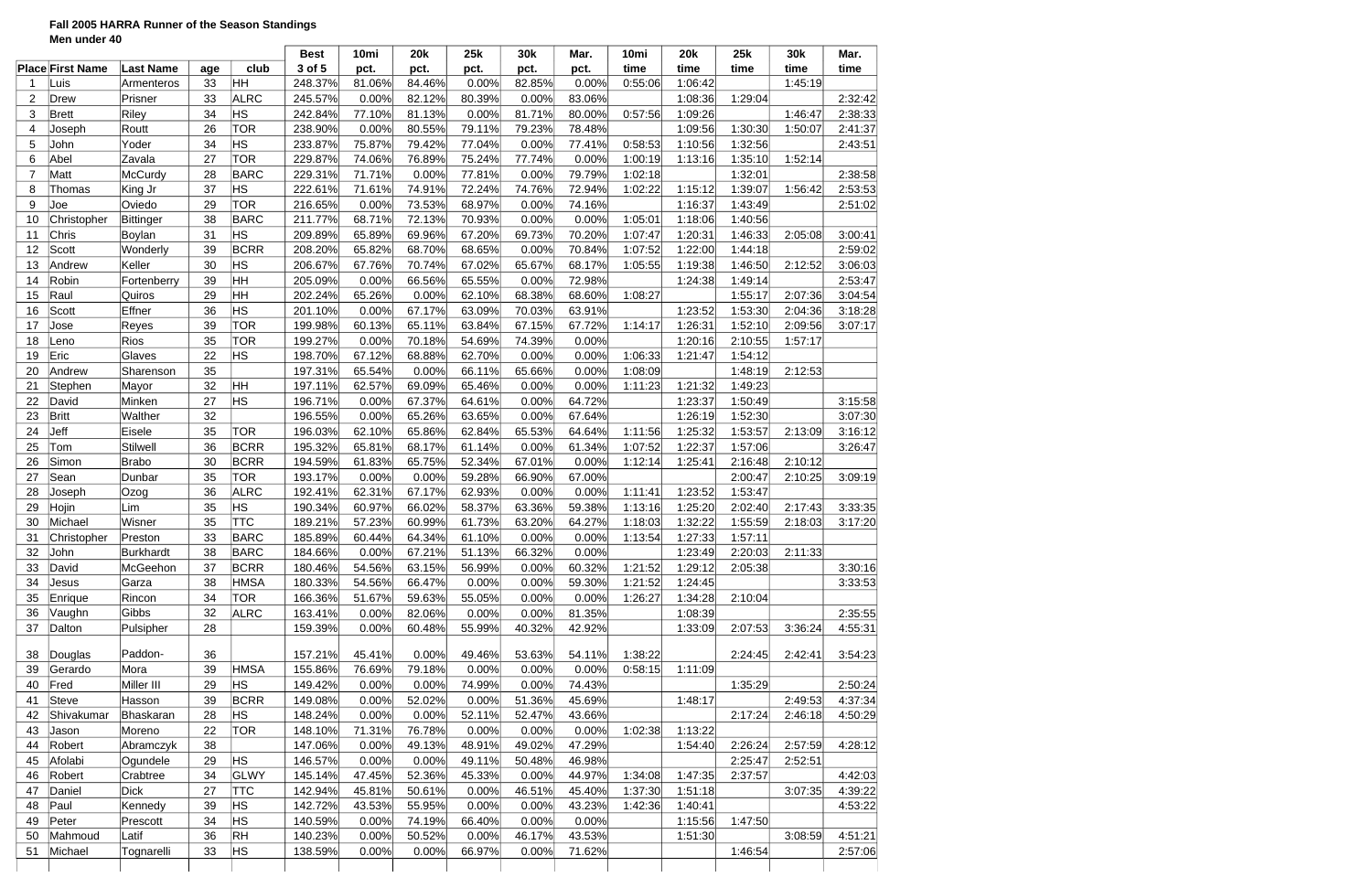| 52       | Doyle            | Seppala                  | 37       | <b>BARC</b>      | 137.73%          | 0.00%           | 48.87%         | 43.34%          | 45.53%         | 0.00%           |         | 1:55:16 | 2:45:13 | 3:11:39 |         |
|----------|------------------|--------------------------|----------|------------------|------------------|-----------------|----------------|-----------------|----------------|-----------------|---------|---------|---------|---------|---------|
| 53       | David            | Priest                   | 39       |                  | 137.49%          | 0.00%           | 69.91%         | 0.00%           | 0.00%          | 67.58%          |         | 1:20:35 |         |         | 3:07:41 |
| 54       | Keelan           | Hamilton                 | 33       |                  | 133.58%          | 45.30%          | 0.00%          | 43.46%          | 44.82%         | 41.85%          | 1:38:36 |         | 2:44:44 | 3:14:40 | 5:03:03 |
| 55       | Ryan             | Simpson                  | 33       |                  | 132.67%          | 42.05%          | 46.36%         | 37.77%          | 0.00%          | 44.26%          | 1:46:13 | 2:01:30 | 3:09:35 |         | 4:46:34 |
| 56       | Juan Carlos      | Benitez                  | 39       | HF               | 130.99%          | 0.00%           | 47.94%         | 42.31%          | 0.00%          | 40.73%          |         | 1:57:30 | 2:49:13 |         | 5:11:22 |
| 57       | Jason            | Reed                     | 34       | <b>TOR</b>       | 128.93%          | 0.00%           | 0.00%          | 0.00%           | 67.83%         | 61.10%          |         |         |         | 2:08:37 | 3:27:35 |
| 58       | Eric             | Stotzer                  | 38       | <b>BCRR</b>      | 128.17%          | 0.00%           | 66.82%         | 0.00%           | 0.00%          | 61.35%          |         | 1:24:18 |         |         | 3:26:45 |
| 59       | Jamie            | Johnson                  | 39       | <b>ALRC</b>      | 126.47%          | 60.75%          | 65.72%         | 0.00%           | 0.00%          | 0.00%           | 1:13:31 | 1:25:43 |         |         |         |
| 60       | Mark             | Farabee                  | 38       | HS               | 125.12%          | 0.00%           | 64.22%         | 0.00%           | 60.90%         | 0.00%           |         | 1:27:43 |         | 2:23:17 |         |
| 61       | Holden           | Choi                     | 39       | HS.              | 124.93%          | 38.88%          | 43.56%         | 39.23%          | 39.42%         | 41.95%          | 1:54:54 | 2:09:20 | 3:02:32 | 3:41:21 | 5:02:19 |
| 62       | John             | Galey                    | 36       |                  | 124.62%          | 37.03%          | 44.91%         | 0.00%           | 0.00%          | 42.68%          | 2:00:38 | 2:05:26 |         |         | 4:57:10 |
| 63       | Juan             | Arrieta                  | 37       | HS.              | 123.94%          | 31.62%          | 0.00%          | 45.50%          | 46.82%         | 0.00%           | 2:21:16 |         | 2:37:22 | 3:06:21 |         |
| 64       | Chip             | Maxa                     | 25       | HS               | 123.38%          | 0.00%           | 60.07%         | 0.00%           | 63.32%         | 0.00%           |         | 1:33:47 |         | 2:17:48 |         |
| 65       | Tim              | Blanchard                | 30       |                  | 118.49%          | 0.00%           | 0.00%          | 59.36%          | 0.00%          | 59.13%          |         |         | 2:00:38 |         | 3:34:29 |
| 66       | Darren           | Aklestad                 | 39       | FLS              | 114.23%          | 52.27%          | 61.96%         | 0.00%           | 0.00%          | 0.00%           | 1:25:27 | 1:30:55 |         |         |         |
| 67       | Guus             | Stigter                  | 37       | KW               | 113.12%          | 0.00%           | 0.00%          | 55.38%          | 57.74%         | 0.00%           |         |         | 2:09:18 | 2:31:06 |         |
| 68       | Michael          | Sachs                    | 32       |                  | 112.85%          | 0.00%           | 0.00%          | 0.00%           | 55.46%         | 57.38%          |         |         |         | 2:37:18 | 3:41:02 |
| 69       | Shawn            | Smith                    | 39       |                  | 108.46%          | 0.00%           | 57.78%         | 50.68%          | 0.00%          | 0.00%           |         | 1:37:30 | 2:21:17 |         |         |
| 70       | Ryan             | Marici                   | 28       | <b>BARC</b>      | 107.95%          | 0.00%           | 56.75%         | 51.20%          | 0.00%          | 0.00%           |         | 1:39:16 | 2:19:51 |         |         |
| 71       | Ryan             | <b>Stepler</b>           | 27       | HS.              | 103.76%          | 48.86%          | 54.91%         | 0.00%           | 0.00%          | 0.00%           | 1:31:25 | 1:42:36 |         |         |         |
| 72       | Donald           | Anderson                 | 33       | HS               | 102.87%          | 0.00%           | 0.00%          | 53.02%          | 0.00%          | 49.85%          |         |         | 2:15:02 |         | 4:14:26 |
| 73       | Carlos           | Rosario                  | 29       | HS               | 96.48%           | 0.00%           | 0.00%          | 49.02%          | 47.46%         | 0.00%           |         |         | 2:26:03 | 3:03:50 |         |
| 74       | Adnan            | Siddiqui                 | 30       |                  | 93.54%           | 0.00%           | 48.51%         | 45.02%          | 0.00%          | 0.00%           |         | 1:56:07 | 2:39:02 |         |         |
| 75       | Cipriano         | Alaniz                   | 14       |                  | 87.50%           | 44.95%          | 0.00%          | 42.55%          | 0.00%          | 0.00%           | 1:39:22 |         | 2:48:17 |         |         |
| 76       | Sean             | Wade                     | 39       | KW               | 83.29%           | 83.29%          | 0.00%          | 0.00%           | 0.00%          | 0.00%           | 0:53:38 |         |         |         |         |
| 77       | Gabriel          | Rodriguez                | 27       | <b>BARC</b>      | 82.63%           | 82.63%          | 0.00%          | 0.00%           | 0.00%          | 0.00%           | 0:54:03 |         |         |         |         |
| 78       | Ramiro           | Alvarado                 | 33       |                  | 82.05%           | 0.00%           | 0.00%          | 82.05%          | 0.00%          | 0.00%           |         |         | 1:27:16 |         |         |
| 79       | Ryan             | <b>Breaux</b>            | 29       | HF               | 81.33%           | 36.25%          | 0.00%          | 0.00%           | 0.00%          | 45.07%          | 2:03:13 |         |         |         | 4:41:23 |
| 80       | Jose             | Lara                     | 29       | <b>ALRC</b>      | 80.63%           | 0.00%           | 80.63%         | 0.00%           | 0.00%          | 0.00%           |         | 1:09:52 |         |         |         |
| 81       | Raul             | Villarreal               | 24       | <b>TOR</b>       | 78.83%           | 78.83%          | 0.00%          | 0.00%           | 0.00%          | 0.00%           | 0:56:40 |         |         |         |         |
| 82       | Jon              | Walk                     | 39       | HS.              | 78.76%           | 35.75%          | 0.00%          | 0.00%           | 43.01%         | 0.00%           | 2:04:56 |         |         | 3:22:51 |         |
| 83       | Thanhtam         | Dinh                     | 34       |                  | 76.47%           | 0.00%           | 0.00%          | 0.00%           | 76.47%         | 0.00%           |         |         |         | 1:54:06 |         |
| 84       | Manuel           | Laynes                   | 38       | <b>TOR</b>       | 74.69%           | 0.00%           | 0.00%          | 0.00%           | 74.69%         | 0.00%           |         |         |         | 1:56:49 |         |
| 85       | Chris            | McClung                  | 26       |                  | 74.07%           | 0.00%           | 74.07%         | 0.00%           | 0.00%          | 0.00%           |         | 1:16:03 |         |         |         |
| 86       | A.J.             | Terrell                  | 38       | HH<br><b>TTC</b> | 71.00%           | 0.00%           | 0.00%          | 0.00%           | 0.00%          | 71.00%          |         |         |         |         | 2:58:38 |
| 87       | David            | Wittman                  | 36       | HH.              | 68.42%           | 68.42%          | 0.00%          | 0.00%           | 0.00%          | 0.00%           | 1:05:17 |         |         |         |         |
| 88       | Carlo            |                          | 36       | <b>HMSA</b>      | 68.04%           | 68.04%          | 0.00%          | 0.00%           | 0.00%          | 0.00%           | 1:05:39 |         |         |         |         |
|          | Clint            | Deason                   |          | <b>TOR</b>       |                  |                 |                |                 |                |                 |         |         |         |         |         |
| 89<br>90 |                  | Sherrouse                | 22       | <b>ALRC</b>      | 67.98%           | 67.98%          | 0.00%          | 0.00%<br>0.00%  | 0.00%          | 0.00%<br>67.20% | 1:05:42 |         |         |         | 3:08:44 |
|          | Scott            | Schepps                  | 39       |                  | 67.20%           | 0.00%           | 0.00%          |                 | 0.00%          |                 |         |         |         |         |         |
| 91       | Alejandro        | Zuniga                   | 24<br>31 | <b>TOR</b>       | 66.90%           | 0.00%<br>0.00%  | 0.00%          | 0.00%<br>0.00%  | 0.00%          | 66.90%<br>0.00% |         | 1:26:45 |         |         | 3:09:36 |
| 92       | Kevin            | Goodwin                  | 35       |                  | 64.94%           |                 | 64.94%         |                 | 0.00%          |                 |         |         |         |         |         |
| 93<br>94 | Scott            | Michelman                | 39       | HF               | 64.78%<br>62.49% | 0.00%           | 0.00%          | 64.78%<br>0.00% | 0.00%          | 0.00%<br>0.00%  |         | 1:30:09 | 1:50:31 |         |         |
|          | Matt             | Wright<br><b>Browder</b> | 18       |                  |                  | 0.00%           | 62.49%         |                 | 0.00%          |                 |         |         |         |         |         |
| 95<br>96 | Thomas           |                          |          | <b>BARC</b>      | 62.48%<br>62.03% | 0.00%<br>62.03% | 0.00%<br>0.00% | 0.00%<br>0.00%  | 0.00%<br>0.00% | 62.48%<br>0.00% |         |         |         |         | 3:23:00 |
|          | Sam              | Rodriguez                | 30<br>38 |                  |                  |                 |                |                 |                |                 | 1:12:00 |         |         |         |         |
| 97       | Martin           | Guthrie                  |          |                  | 61.12%           | 0.00%           | 0.00%          | 0.00%           | 0.00%          | 61.12%          |         |         |         |         | 3:27:31 |
| 98       | Chuan-Wei        | Jang                     | 29       | <b>BCRR</b>      | 60.09%           | 0.00%           | 60.09%         | 0.00%           | 0.00%          | 0.00%           |         | 1:33:45 |         |         |         |
| 99       | Scott            | Schwind                  | 34       |                  | 59.85%           | 59.85%          | 0.00%          | 0.00%           | 0.00%          | 0.00%           | 1:14:38 |         |         |         |         |
| 100      | Adam             | Stewart                  | 16       | HS.              | 58.83%           | 0.00%           | 0.00%          | 0.00%           | 58.83%         | 0.00%           |         |         |         | 2:28:19 |         |
| 101      | Cesar            | Casarrubias              | 22       | <b>TOR</b>       | 58.26%           | 0.00%           | 0.00%          | 0.00%           | 0.00%          | 58.26%          |         |         |         |         | 3:37:42 |
| 102      | Shawn            | Emerick                  | 33       |                  | 57.99%           | 0.00%           | 0.00%          | 0.00%           | 0.00%          | 57.99%          |         |         |         |         | 3:38:44 |
| 103      | Jorge E.         | Rico                     | 33       | <b>TOR</b>       | 57.95%           | 0.00%           | 57.95%         | 0.00%           | 0.00%          | 0.00%           |         | 1:37:12 |         |         |         |
| 104      | Russell          | Meyer                    | 36       | HH.              | 57.85%           | 57.85%          | 0.00%          | 0.00%           | 0.00%          | 0.00%           | 1:17:12 |         |         |         |         |
| 105      | WonedwosserGoshu |                          | 33       | HS.              | 56.32%           | 0.00%           | 0.00%          | 0.00%           | 0.00%          | 56.32%          |         |         |         |         | 3:45:13 |
| 106      | Laurence         | Truett                   | 29<br>36 | HS               | 55.47%<br>55.37% | 0.00%           | 55.47%         | 0.00%<br>0.00%  | 0.00%<br>0.00% | 0.00%<br>55.37% |         | 1:41:33 |         |         | 3:49:04 |
| 107      | Greg             | Boncimino                |          |                  |                  | 0.00%           | 0.00%          |                 |                |                 |         |         |         |         |         |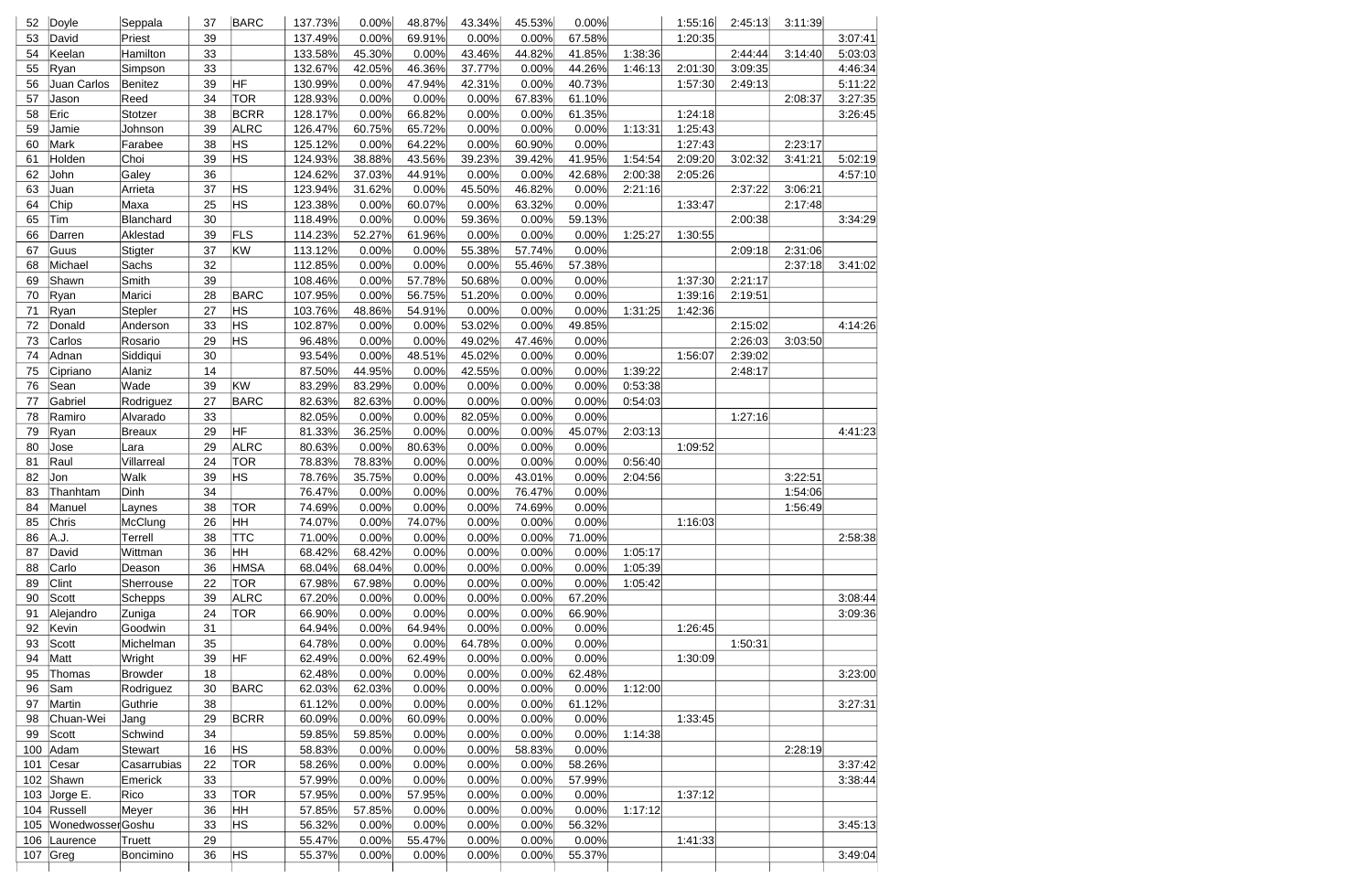| 108 | John        | Caffey       | 30 | <b>BCRR</b> | 53.90% | 0.00%    | 0.00%  | 53.90% | 0.00%  | 0.00%  |         | 2:12:51 |         |         |
|-----|-------------|--------------|----|-------------|--------|----------|--------|--------|--------|--------|---------|---------|---------|---------|
| 109 | Douglas     | Schroeder    | 38 | <b>HS</b>   | 53.68% | 0.00%    | 0.00%  | 0.00%  | 0.00%  | 53.68% |         |         |         | 3:56:16 |
| 110 | Steve       | lBezner      | 34 | <b>HS</b>   | 52.54% | 0.00%    | 0.00%  | 0.00%  | 0.00%  | 52.54% |         |         |         | 4:01:23 |
| 111 | Chris       | Casey        | 35 | <b>ALRC</b> | 50.59% | 50.59%   | 0.00%  | 0.00%  | 0.00%  | 0.00%  | 1:28:18 |         |         |         |
| 112 | Nelson      | Rodriguez Jr | 28 |             | 50.47% | 0.00%    | 0.00%  | 0.00%  | 0.00%  | 50.47% |         |         |         | 4:11:17 |
| 113 | Thomas      | Fons         | 39 |             | 50.00% | 0.00%    | 0.00%  | 0.00%  | 0.00%  | 50.00% |         |         |         | 4:13:41 |
| 114 | Anthony     | Toh          | 37 |             | 49.82% | 0.00%    | 0.00%  | 0.00%  | 0.00%  | 49.82% |         |         |         | 4:14:35 |
| 115 | Jesus       | Vallejo      | 35 | <b>HS</b>   | 49.67% | 0.00%    | 0.00%  | 0.00%  | 0.00%  | 49.67% |         |         |         | 4:15:22 |
| 116 | Brad        | Ryan         | 29 | <b>ALRC</b> | 48.84% | 0.00%    | 0.00%  | 48.84% | 0.00%  | 0.00%  |         | 2:26:36 |         |         |
| 117 | Benjamin A. | Mayer        | 38 |             | 48.57% | 0.00%    | 0.00%  | 0.00%  | 0.00%  | 48.57% |         |         |         | 4:21:07 |
| 118 | <b>Juan</b> | Galvan       | 32 | <b>TOR</b>  | 46.04% | 0.00%    | 0.00%  | 0.00%  | 46.04% | 0.00%  |         |         | 3:09:29 |         |
| 119 | Todd        | Eitleman     | 38 | TOR         | 44.90% | 0.00%    | 0.00%  | 0.00%  | 0.00%  | 44.90% |         |         |         | 4:42:27 |
| 120 | Chris       | McCarthy     | 28 | <b>BCRR</b> | 42.90% | 0.00%    | 42.90% | 0.00%  | 0.00%  | 0.00%  | 2:11:19 |         |         |         |
| 121 | Kevin       | Rogge        | 33 |             | 42.86% | 0.00%    | 0.00%  | 42.86% | 0.00%  | 0.00%  |         | 2:47:03 |         |         |
| 122 | Christian   | lNavarro     | 33 |             | 40.75% | 0.00%    | 0.00%  | 0.00%  | 0.00%  | 40.75% |         |         |         | 5:11:15 |
|     | 123 Wesley  | Ward         | 36 | IHF         | 38.53% | $0.00\%$ | 38.53% | 0.00%  | 0.00%  | 0.00%  | 2:26:13 |         |         |         |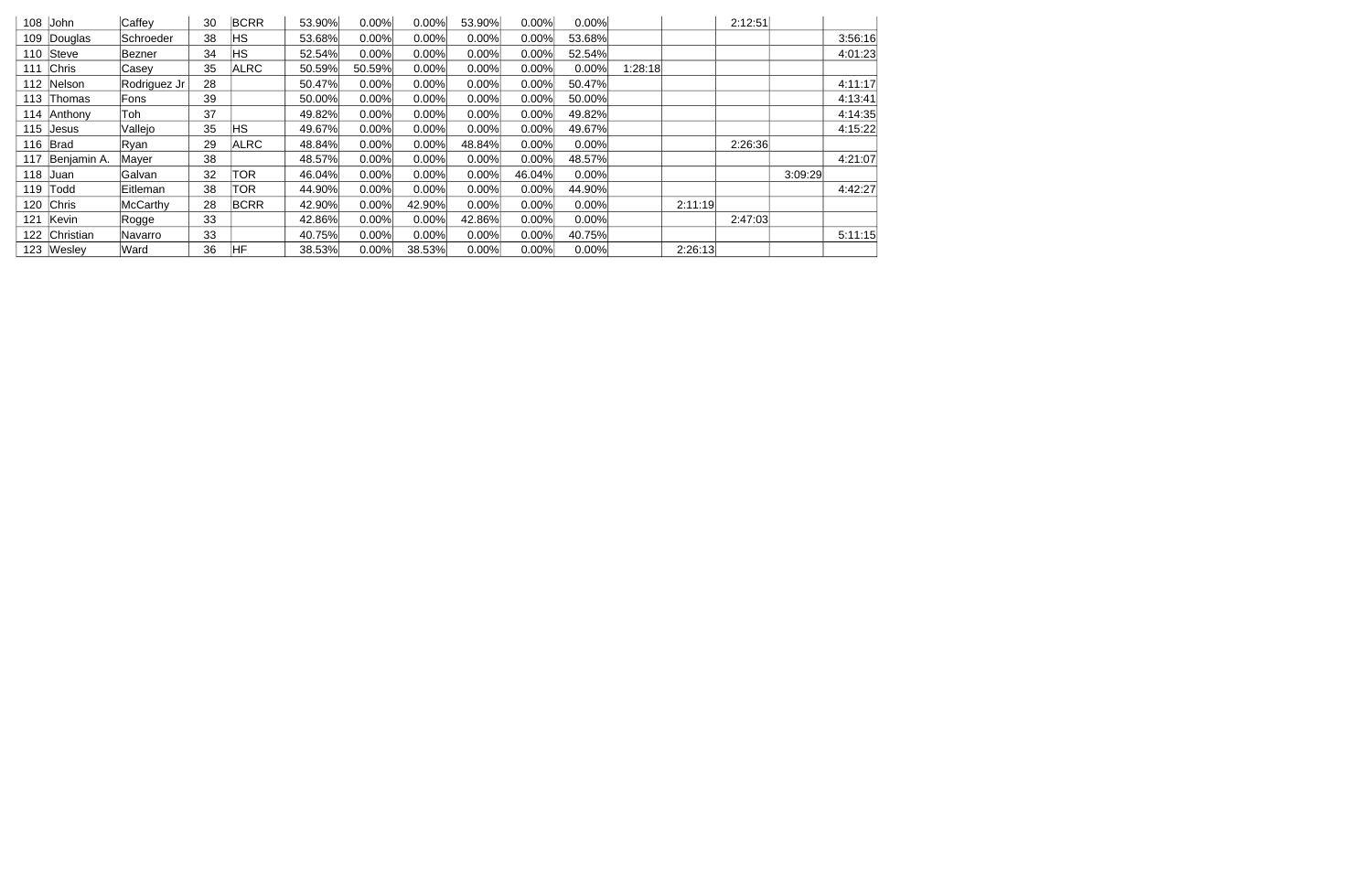# **Fall 2005 HARRA Runner of the Season Standings Men 40-49**

|                |                         |                  |     |             | <b>Best</b> | 10mi   | <b>20k</b> | 25k    | 30k    | Mar.   | 10mi    | <b>20k</b> | 25k     | 30k     | Mar.    |
|----------------|-------------------------|------------------|-----|-------------|-------------|--------|------------|--------|--------|--------|---------|------------|---------|---------|---------|
|                | <b>Place First Name</b> | <b>Last Name</b> | age | club        | 3 of 5      | pct.   | pct.       | pct.   | pct.   | pct.   | time    | time       | time    | time    | time    |
|                | <b>Bernie</b>           | Weber            | 48  | <b>TTC</b>  | 246.76%     | 0.00%  | 82.96%     | 81.57% | 0.00%  | 82.23% |         | 1:13:56    | 1:35:20 |         | 2:46:20 |
| $\overline{2}$ | Richard                 | Fredrich         | 48  | <b>TTC</b>  | 240.05%     | 0.00%  | 0.00%      | 76.63% | 82.56% | 80.86% |         |            | 1:41:29 | 1:54:30 | 2:49:10 |
| 3              | Francisco               | Perez            | 40  | <b>TOR</b>  | 237.94%     | 76.78% | 80.73%     | 76.17% | 80.43% | 63.04% | 0:59:51 | 1:11:36    | 1:36:14 | 1:50:48 | 3:24:35 |
| 4              | Larry                   | <b>Tidwell</b>   | 49  | <b>HMSA</b> | 236.57%     | 76.00% | 78.89%     | 77.52% | 80.16% | 76.41% | 1:04:39 | 1:18:20    | 1:41:06 | 1:58:50 | 3:00:25 |
| 5              | Richard                 | Peoples          | 46  | <b>ALRC</b> | 234.54%     | 0.00%  | 0.00%      | 77.47% | 78.68% | 78.40% |         |            | 1:38:52 | 1:58:20 | 2:51:50 |
| 6              | Kevin                   | Regis            | 46  | <b>TOR</b>  | 230.92%     | 0.00%  | 76.25%     | 75.18% | 79.50% | 0.00%  |         | 1:19:13    | 1:41:52 | 1:57:07 |         |
| $\overline{7}$ | Bill                    | Crich            | 48  | <b>BCRR</b> | 224.05%     | 72.56% | 77.34%     | 74.15% | 0.00%  | 0.00%  | 1:07:11 | 1:19:18    | 1:44:53 |         |         |
| 8              | Agapito                 | Gaytan           | 44  | <b>TOR</b>  | 223.32%     | 0.00%  | 73.62%     | 0.00%  | 77.44% | 72.26% |         | 1:20:49    |         | 1:58:28 | 3:03:41 |
| 9              | Matthew                 | Nicol            | 42  | <b>BCRR</b> | 223.11%     | 70.10% | 75.00%     | 72.12% | 75.99% | 69.65% | 1:06:30 | 1:18:12    | 1:43:07 | 1:58:58 | 3:07:50 |
| 10             | B.J.                    | Almond           | 49  | <b>HMSA</b> | 216.40%     | 70.73% | 73.15%     | 72.52% | 0.00%  | 0.00%  | 1:09:28 | 1:24:29    | 1:48:04 |         |         |
| 11             | Mark                    | Conran           | 46  | <b>BCRR</b> | 215.67%     | 62.71% | 68.61%     | 67.44% | 74.65% | 72.41% | 1:15:59 | 1:28:02    | 1:53:33 | 2:04:43 | 3:06:03 |
| 12             | Jean-Louis              | Pessin           | 49  | <b>BCRR</b> | 215.54%     | 66.28% | 70.89%     | 65.69% | 71.92% | 72.74% | 1:14:08 | 1:27:11    | 1:59:17 | 2:12:28 | 3:09:31 |
| 13             | Bill                    | Schroeder        | 43  | HS          | 215.53%     | 0.00%  | 74.63%     | 71.53% | 0.00%  | 69.38% |         | 1:19:09    | 1:44:43 |         | 3:09:56 |
| 14             | Lance                   | Collins          | 42  | HS          | 213.87%     | 68.61% | 0.00%      | 0.00%  | 73.58% | 71.69% | 1:07:57 |            |         | 2:02:52 | 3:02:29 |
| 15             | Martin                  | Pesek            | 45  | <b>BCRR</b> | 213.74%     | 60.01% | 72.29%     | 68.69% | 72.77% | 67.44% | 1:19:24 | 1:22:56    | 1:50:40 | 2:06:58 | 3:18:15 |
| 16             | Mark                    | Fraser           | 49  | <b>BCRR</b> | 208.89%     | 55.51% | 71.32%     | 68.52% | 0.00%  | 69.05% | 1:28:31 | 1:26:39    | 1:54:23 |         | 3:19:38 |
| 17             | John                    | <b>McWhorter</b> | 41  | <b>BCRR</b> | 206.98%     | 0.00%  | 0.00%      | 65.97% | 71.34% | 69.67% |         |            | 1:51:07 | 2:05:50 | 3:06:25 |
|                |                         |                  | 40  | <b>TOR</b>  |             | 65.27% | 71.07%     |        |        | 65.95% |         | 1:21:20    | 1:46:46 |         |         |
| 18             | Francisco               | Garza            |     |             | 205.67%     |        |            | 68.65% | 0.00%  |        | 1:10:24 |            |         |         | 3:15:33 |
| 19             | Jacob                   | Tonge            | 43  | <b>BCRR</b> | 205.16%     | 0.00%  | 69.19%     | 66.52% | 0.00%  | 69.45% |         | 1:25:22    | 1:52:36 |         | 3:09:44 |
| 20             | Robert                  | Brown            | 47  | <b>BCRR</b> | 203.17%     | 67.49% | 69.39%     | 66.29% | 0.00%  | 58.86% | 1:11:42 | 1:27:43    | 1:56:24 |         | 3:50:39 |
| 21             | Wayne                   | Rutledge         | 48  | <b>BARC</b> | 198.49%     | 62.68% | 69.74%     | 0.00%  | 0.00%  | 66.07% | 1:17:46 | 1:27:57    |         |         | 3:27:02 |
| 22             | Mark                    | Girouard         | 49  | <b>TTC</b>  | 198.33%     | 61.58% | 64.77%     | 64.50% | 67.31% | 66.25% | 1:19:48 | 1:35:25    | 2:01:30 | 2:21:32 | 3:28:04 |
| 23             | Sam                     | Musachia         | 47  | <b>HMSA</b> | 198.27%     | 62.28% | 67.39%     | 66.00% | 0.00%  | 64.88% | 1:17:41 | 1:30:19    | 1:56:56 |         | 3:29:13 |
| 24             | A.C.                    | Moldenhauer      | 42  | <b>TOR</b>  | 198.21%     | 62.16% | 65.96%     | 64.91% | 67.33% | 64.26% | 1:15:00 | 1:28:55    | 1:54:34 | 2:14:16 | 3:23:35 |
| 25             | Antonio                 | Zamudio          | 45  | TOR         | 197.17%     | 61.76% | 66.74%     | 0.00%  | 68.67% | 0.00%  | 1:16:36 | 1:29:09    |         | 2:14:33 |         |
| 26             | Philip                  | Trumbly          | 47  | HF          | 196.78%     | 0.00%  | 66.61%     | 65.74% | 0.00%  | 64.44% |         | 1:31:23    | 1:57:23 |         | 3:30:40 |
| 27             | Ted                     | Jodzio           | 44  | <b>HMSA</b> | 193.36%     | 0.00%  | 65.71%     | 64.16% | 63.49% | 61.13% |         | 1:30:33    | 1:57:35 | 2:24:29 | 3:37:07 |
| 28             | William                 | <b>Batzer</b>    | 47  | <b>BCRR</b> | 190.18%     | 0.00%  | 63.78%     | 60.05% | 66.35% | 0.00%  |         | 1:34:42    | 2:07:32 | 2:21:24 |         |
| 29             | Paul                    | Schulz           | 46  | <b>BCRR</b> | 187.26%     | 0.00%  | 64.20%     | 59.50% | 63.19% | 59.87% |         | 1:34:05    | 2:08:43 | 2:27:20 | 3:45:00 |
| 30             | Santos                  | Hernandez        | 49  | <b>HS</b>   | 183.09%     | 58.20% | 0.00%      | 61.29% | 63.59% | 57.75% | 1:24:25 |            | 2:07:52 | 2:29:49 | 3:58:42 |
| 31             | Michael                 | Johnston         | 49  |             | 181.85%     | 59.43% | 63.23%     | 58.44% | 0.00%  | 59.18% | 1:22:01 | 1:37:00    | 2:13:05 |         | 3:52:55 |
| 32             | Yoichi                  | Morishima        | 47  | <b>HS</b>   | 173.41%     | 53.37% | 0.00%      | 51.78% | 61.90% | 58.14% | 1:30:39 |            | 2:29:01 | 2:31:34 | 3:53:29 |
| 33             | Eric                    | Faria            | 47  | <b>BCRR</b> | 173.32%     | 53.12% | 57.68%     | 56.42% | 58.71% | 56.93% | 1:31:05 | 1:45:31    | 2:16:46 | 2:39:48 | 3:58:26 |
| 34             | Michael                 | Root             | 43  | <b>BARC</b> | 171.62%     | 62.24% | 46.44%     | 0.00%  | 0.00%  | 62.94% | 1:14:54 | 2:06:17    |         |         | 3:29:22 |
| 35             | Charles                 | Rodriguez        | 42  | <b>HS</b>   | 171.40%     | 56.28% | 58.35%     | 0.00%  | 56.77% | 0.00%  | 1:22:50 | 1:40:31    |         | 2:39:15 |         |
| 36             | Dunbar                  | Chambers III     | 47  |             | 170.59%     | 47.68% | 55.28%     | 52.49% | 58.33% | 56.98% | 1:41:28 | 1:50:06    | 2:27:01 | 2:40:51 | 3:58:14 |
| 37             | Joel                    | Chapa            | 44  |             | 170.44%     | 50.00% | 57.16%     | 52.86% | 55.28% | 58.00% | 1:33:54 | 1:43:20    | 2:21:42 | 2:44:44 | 3:48:52 |
| 38             | Martin                  | Stupel           | 41  | <b>HS</b>   | 169.49%     | 51.60% | 57.27%     | 54.64% | 57.58% | 49.38% | 1:29:03 | 1:40:56    | 2:15:07 | 2:35:54 | 4:23:02 |
| 39             | Christopher             | Harris           | 47  | <b>BCRR</b> | 167.07%     | 0.00%  | 0.00%      | 53.31% | 59.63% | 54.13% |         |            | 2:24:45 | 2:37:20 | 4:10:46 |
| 40             | Ashley                  | Kishino          | 46  | <b>BCRR</b> | 166.19%     | 0.00%  | 55.06%     | 0.00%  | 56.20% | 54.93% |         | 1:48:52    |         | 2:44:25 | 4:05:16 |
| 41             | Rick                    | Smith            | 49  | <b>FBF</b>  | 164.96%     | 0.00%  | 54.40%     | 54.27% | 56.29% | 49.97% |         | 1:52:45    | 2:23:17 | 2:49:14 | 4:33:45 |
| 42             | Roger                   | Redding          | 47  | <b>BARC</b> | 163.56%     | 51.34% | 59.93%     | 48.55% | 0.00%  | 52.29% | 1:33:30 | 1:40:47    | 2:37:45 |         | 4:19:36 |
| 43             | Eddie                   | Rodriguez        | 45  | <b>BCRR</b> | 162.89%     | 48.65% | 55.63%     | 52.29% | 54.97% | 49.20% | 1:37:57 | 1:47:46    | 2:25:22 | 2:48:05 | 4:31:45 |
| 44             | Jeff                    | Sharp            | 46  | HS          | 161.34%     | 0.00%  | 53.40%     | 52.71% | 55.24% | 51.73% |         | 1:53:07    | 2:25:18 | 2:48:32 | 4:20:26 |
| 45             | Michael                 | Manuel           | 47  | <b>BCRR</b> | 153.38%     | 0.00%  | 0.00%      | 48.35% | 49.59% | 55.43% |         |            | 2:39:36 | 3:09:10 | 4:04:53 |
| 46             | Darrin                  | Caramonta        | 40  |             | 152.83%     | 0.00%  | 0.00%      | 49.34% | 51.73% | 51.76% |         |            | 2:28:34 | 2:52:15 | 4:09:09 |
| 47             | Eric                    | Zoerb            | 44  | <b>FLS</b>  | 151.70%     | 0.00%  | 50.62%     | 50.11% | 48.31% | 50.96% |         | 1:57:32    | 2:30:33 | 3:09:52 | 4:20:29 |
|                | John                    | DiMarco          | 47  | <b>HS</b>   |             | 0.00%  |            |        |        | 49.29% |         |            |         |         |         |
| 48             |                         |                  |     |             | 151.23%     |        | 0.00%      | 45.09% | 56.85% |        |         |            | 2:51:08 | 2:45:02 | 4:35:25 |
| 49             | Vernon                  | <b>Tyger</b>     | 46  | <b>BCRR</b> | 151.01%     | 45.63% | 51.31%     | 50.61% | 0.00%  | 49.09% | 1:44:26 | 1:56:50    | 2:30:12 |         | 4:34:25 |
| 50             | Shawn                   | Smith            | 40  | HH          | 149.92%     | 0.00%  | 75.56%     | 74.36% | 0.00%  | 0.00%  |         | 1:16:30    | 1:38:34 |         |         |
| 51             | Doug                    | Haynie           | 43  |             | 149.74%     | 0.00%  | 51.13%     | 46.78% | 51.55% | 47.06% |         | 1:55:31    | 2:40:06 | 2:56:39 | 4:40:01 |
| 52             | Mark                    | Gonzales         | 41  | HS          | 148.17%     | 46.33% | 52.63%     | 49.03% | 0.00%  | 46.51% | 1:39:51 | 1:50:37    | 2:30:36 |         | 4:39:15 |
|                |                         |                  |     |             |             |        |            |        |        |        |         |            |         |         |         |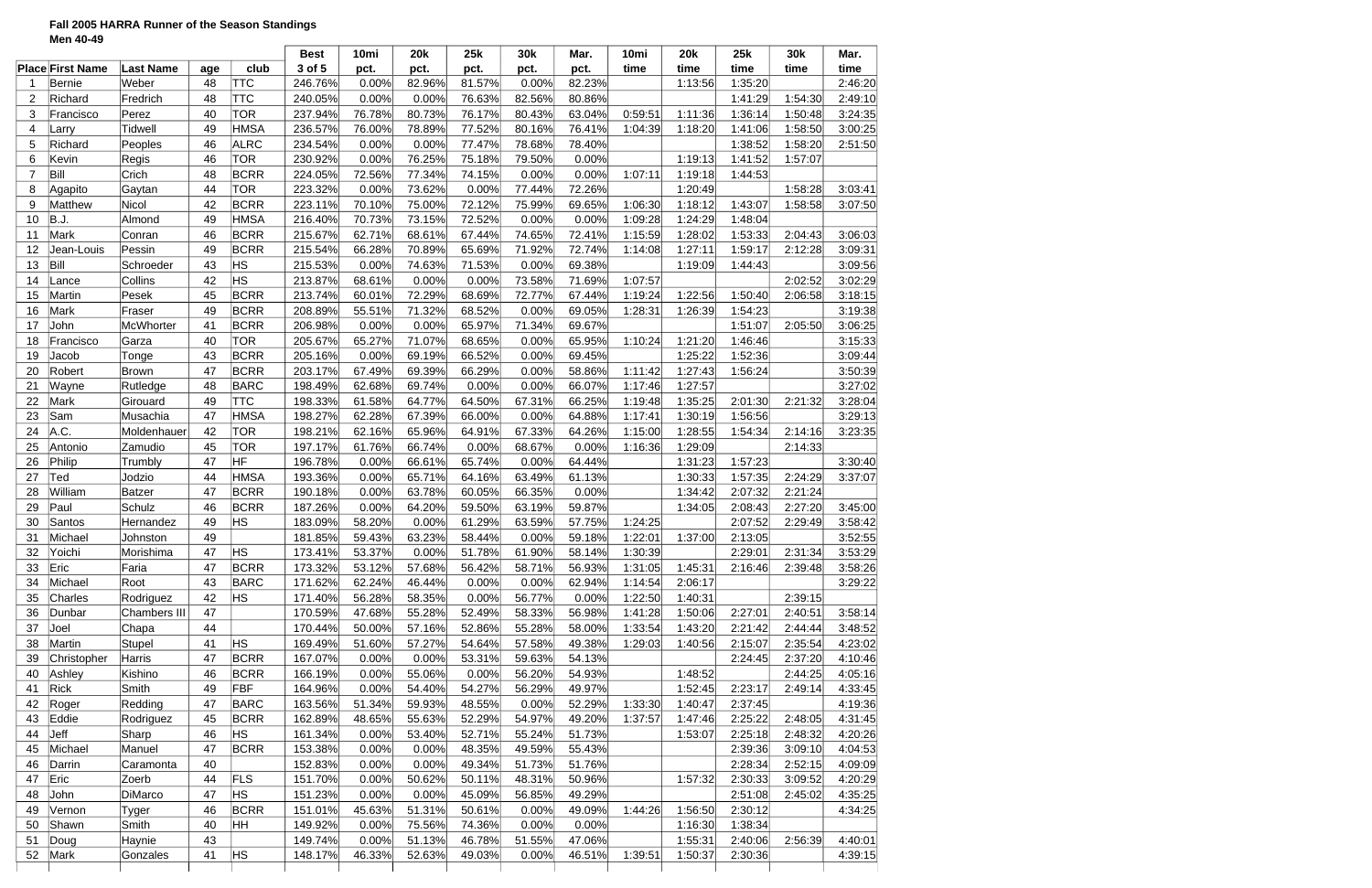| 53  | Jack          | McClintic       | 44 | <b>TOR</b>  | 145.63% | 72.18% | 0.00%  | 73.45% | 0.00%  | 0.00%  | 1:05:32 |         | 1:42:43 |         |         |
|-----|---------------|-----------------|----|-------------|---------|--------|--------|--------|--------|--------|---------|---------|---------|---------|---------|
| 54  | Jeffrey       | Tabourne        | 40 | <b>BCRR</b> | 145.12% | 45.70% | 49.31% | 47.77% | 48.05% | 46.79% | 1:37:44 | 1:54:15 | 2:29:54 | 3:01:35 | 4:35:39 |
| 55  | <b>Bert</b>   | Molina          | 41 | FLS         | 141.34% | 0.00%  | 73.72% | 67.62% | 0.00%  | 0.00%  |         | 1:18:58 | 1:49:12 |         |         |
| 56  | Robert        | Walters         | 45 | <b>BCRR</b> | 139.75% | 68.07% | 0.00%  | 71.68% | 0.00%  | 0.00%  | 1:10:00 |         | 1:46:03 |         |         |
| 57  | Paul          | Danilewicz      | 42 | <b>BCRR</b> | 138.29% | 68.31% | 69.97% | 0.00%  | 0.00%  | 0.00%  | 1:08:14 | 1:23:49 |         |         |         |
| 58  | Daniel        | Berezin         | 42 |             | 137.83% | 0.00%  | 0.00%  | 46.79% | 47.45% | 43.60% |         |         | 2:38:56 | 3:10:32 | 5:00:04 |
| 59  | Rueben        | Alaniz          | 48 |             | 137.75% | 49.04% | 0.00%  | 46.21% | 0.00%  | 42.50% | 1:39:24 |         | 2:48:18 |         | 5:21:52 |
| 60  | Mario         | Rios            | 41 | PTI         | 136.80% | 0.00%  | 48.31% | 44.60% | 0.00%  | 43.89% |         | 2:00:30 | 2:45:33 |         | 4:55:56 |
| 61  | Felix         | Lugo            | 49 | <b>BCRR</b> | 135.69% | 41.35% | 46.89% | 47.45% | 0.00%  | 39.75% | 1:58:49 | 2:11:48 | 2:45:09 |         | 5:46:45 |
| 62  | Avi           | Moss            | 43 | <b>BCRR</b> | 134.70% | 0.00%  | 0.00%  | 67.62% | 0.00%  | 67.09% |         |         | 1:50:46 |         | 3:16:25 |
| 63  | Predrag       | Bojovic         | 43 |             | 132.68% | 0.00%  | 67.89% | 64.78% | 0.00%  | 0.00%  |         | 1:27:00 | 1:55:37 |         |         |
| 64  | Bartay        | Hornberger      | 45 | <b>TTC</b>  | 131.44% | 0.00%  | 0.00%  | 66.36% | 0.00%  | 65.08% |         |         | 1:54:33 |         | 3:25:27 |
| 65  | Mike          | Crowley         | 41 | <b>BCRR</b> | 130.19% | 63.11% | 0.00%  | 67.08% | 0.00%  | 0.00%  | 1:13:19 |         | 1:50:04 |         |         |
| 66  | Mark          | Coleman         | 47 | TOR         | 129.32% | 0.00%  | 65.03% | 64.29% | 0.00%  | 0.00%  |         | 1:33:36 | 2:00:02 |         |         |
| 67  | Mark          | Henderson       | 45 | <b>BARC</b> | 126.56% | 0.00%  | 71.00% | 0.00%  | 0.00%  | 55.55% |         | 1:24:26 |         |         | 4:00:40 |
| 68  | Todd          | Wandling        | 43 | FLS         | 126.25% | 0.00%  | 0.00%  | 0.00%  | 67.14% | 59.11% |         |         |         | 2:15:38 | 3:42:56 |
| 69  | Joe           | <b>Sellers</b>  | 42 | <b>BCRR</b> | 125.70% | 40.25% | 44.23% | 0.00%  | 41.23% | 40.12% | 1:55:50 | 2:11:37 |         | 3:39:16 | 5:28:28 |
| 70  | Frank         | Marrone         | 47 | HF          | 123.62% | 0.00%  | 63.90% | 59.71% | 0.00%  | 0.00%  |         | 1:34:31 | 2:08:15 |         |         |
| 71  | Edward        | Downs           | 46 |             | 122.62% | 0.00%  | 42.28% | 39.62% | 0.00%  | 40.72% |         | 2:21:47 | 3:11:51 |         | 5:30:50 |
| 72  | Joe Luis      | Amador          | 47 | <b>TOR</b>  | 121.67% | 60.82% | 0.00%  | 0.00%  | 0.00%  | 60.85% | 1:19:33 |         |         |         | 3:43:05 |
| 73  | Monte         | Dobson          | 40 |             | 121.34% | 0.00%  | 0.00%  | 59.28% | 0.00%  | 62.06% |         |         | 2:03:39 |         | 3:27:48 |
| 74  | Arthur        | Madrid          | 45 | HF          | 121.17% | 0.00%  | 41.85% | 39.75% | 39.57% | 0.00%  |         | 2:23:16 | 3:11:15 | 3:53:29 |         |
| 75  | <b>Stuart</b> | Muirhead        | 40 | <b>BCRR</b> | 114.64% | 0.00%  | 65.04% | 0.00%  | 0.00%  | 49.60% |         | 1:28:52 |         |         | 4:20:00 |
| 76  | Aaron         | Fink            | 49 |             | 113.94% | 0.00%  | 59.40% | 0.00%  | 0.00%  | 54.54% |         | 1:44:02 |         |         | 4:12:46 |
| 77  | Patrick       | Flaherty        | 48 | <b>BCRR</b> | 110.12% | 0.00%  | 57.04% | 53.08% | 0.00%  | 0.00%  |         | 1:46:43 | 2:25:22 |         |         |
| 78  | Danny         | Sohn            | 44 | <b>BCRR</b> | 110.11% | 0.00%  | 55.31% | 0.00%  | 0.00%  | 54.80% |         | 1:47:35 |         |         | 4:02:13 |
| 79  | Mark          | Russell         | 45 | <b>ALRC</b> | 107.89% | 50.02% | 0.00%  | 0.00%  | 0.00%  | 57.88% | 1:35:16 |         |         |         | 3:51:00 |
| 80  | Fernando      | <b>Botello</b>  | 43 | <b>HMSA</b> | 106.73% | 51.72% | 0.00%  | 0.00%  | 0.00%  | 55.02% | 1:30:47 |         |         |         | 3:59:30 |
| 81  | Eddie         | Espinosa        | 43 | <b>TOR</b>  | 106.34% | 0.00%  | 0.00%  | 46.84% | 0.00%  | 59.51% |         |         | 2:39:55 |         | 3:41:26 |
| 82  | Alfonso       | <b>Torres</b>   | 48 | <b>BARC</b> | 98.77%  | 0.00%  | 53.60% | 0.00%  | 0.00%  | 45.17% |         | 1:53:34 |         |         | 5:02:48 |
| 83  | Mark          | Schultze        | 45 | <b>BARC</b> | 94.84%  | 0.00%  | 47.78% | 47.07% | 0.00%  | 0.00%  |         | 2:04:32 | 2:41:31 |         |         |
| 84  | Todd          | <b>Butcher</b>  | 43 | HF          | 92.70%  | 0.00%  | 0.00%  | 46.37% | 46.33% | 0.00%  |         |         | 2:41:32 | 3:16:33 |         |
| 85  | Doug          | Lance           | 44 | HF          | 89.22%  | 0.00%  | 47.87% | 41.35% | 0.00%  | 0.00%  |         | 2:04:18 | 3:02:27 |         |         |
| 86  | Ken           | Startz          | 49 | <b>HS</b>   | 88.67%  | 0.00%  | 0.00%  | 43.83% | 0.00%  | 44.84% |         |         | 2:58:47 |         | 5:07:25 |
| 87  | Steven        | King            | 42 | HН          | 80.95%  | 0.00%  | 80.95% | 0.00%  | 0.00%  | 0.00%  |         | 1:12:27 |         |         |         |
| 88  | Jonathan      | Miller          | 43 |             | 79.50%  | 0.00%  | 42.63% | 36.88% | 0.00%  | 0.00%  |         | 2:18:34 | 3:23:07 |         |         |
| 89  | Elias         | <b>Deetlefs</b> | 47 | <b>HS</b>   | 78.91%  | 0.00%  | 0.00%  | 0.00%  | 0.00%  | 78.91% |         |         |         |         | 2:52:02 |
| 90  | Tim           | Wesneski        | 44 | <b>HS</b>   | 78.67%  | 0.00%  | 0.00%  | 39.34% | 0.00%  | 39.32% |         |         | 3:11:47 |         | 5:37:32 |
| 91  | Dave          | Kerr            | 43 |             | 77.97%  | 0.00%  | 41.98% | 36.00% | 0.00%  | 0.00%  |         | 2:19:43 | 3:26:36 |         |         |
| 92  | Doug          | Spence          | 48 | <b>HS</b>   | 76.10%  | 0.00%  | 0.00%  | 0.00%  | 37.85% | 38.26% |         |         |         | 4:09:47 | 5:57:32 |
| 93  | Kurt          | Pepper          | 46 | FLS         | 74.65%  | 0.00%  | 0.00%  | 0.00%  | 74.65% | 0.00%  |         |         |         | 2:04:42 |         |
| 94  | Eden          | <b>Barrera</b>  | 40 | GLWY        | 73.43%  | 0.00%  | 0.00%  | 37.24% | 0.00%  | 36.18% |         |         | 3:16:48 |         | 5:56:26 |
| 95  | <b>Bernie</b> | Babinat         | 41 | <b>ALRC</b> | 72.39%  | 0.00%  | 0.00%  | 0.00%  | 0.00%  | 72.39% |         |         |         |         | 2:59:25 |
| 96  | John (J.P.)   | Anderson        | 41 | <b>BCRR</b> | 70.11%  | 0.00%  | 0.00%  | 0.00%  | 0.00%  | 70.11% |         |         |         |         | 3:05:15 |
| 97  | Randy         | Hook            | 44 | KW          | 69.74%  | 0.00%  | 0.00%  | 0.00%  | 0.00%  | 69.74% |         |         |         |         | 3:10:19 |
| 98  | Raymond       | Cruz            | 46 |             | 69.71%  | 69.71% | 0.00%  | 0.00%  | 0.00%  | 0.00%  | 1:08:51 |         |         |         |         |
| 99  | Tom           | Sherwood        | 47 | <b>BARC</b> | 69.17%  | 0.00%  | 69.17% | 0.00%  | 0.00%  | 0.00%  |         | 1:27:19 |         |         |         |
| 100 | Monte         | Fisher          | 46 | <b>FLS</b>  | 67.73%  | 0.00%  | 0.00%  | 0.00%  | 67.73% | 0.00%  |         |         |         | 2:17:28 |         |
| 101 | Marshall      | Penwright       | 49 |             | 66.03%  | 0.00%  | 0.00%  | 0.00%  | 0.00%  | 66.03% |         |         |         |         | 3:28:47 |
| 102 | Robert        | Sevin           | 48 | <b>FLS</b>  | 66.01%  | 66.01% | 0.00%  | 0.00%  | 0.00%  | 0.00%  | 1:13:51 |         |         |         |         |
| 103 | John          | McKenna         | 49 | <b>TTC</b>  | 65.50%  | 0.00%  | 0.00%  | 0.00%  | 0.00%  | 65.50% |         |         |         |         | 3:30:28 |
| 104 | Michael       | Dodson          | 48 | <b>TOR</b>  | 65.25%  | 0.00%  | 0.00%  | 0.00%  | 0.00%  | 65.25% |         |         |         |         | 3:29:37 |
| 105 | Joseph        | Tusa Jr         | 47 | <b>BCRR</b> | 64.83%  | 0.00%  | 0.00%  | 0.00%  | 0.00%  | 64.83% |         |         |         |         | 3:29:24 |
| 106 | John          | Cody            | 45 | <b>MPRC</b> | 64.72%  | 0.00%  | 0.00%  | 0.00%  | 0.00%  | 64.72% |         |         |         |         | 3:26:34 |
| 107 | Dave          | Adkins          | 48 | <b>TTC</b>  | 64.60%  | 0.00%  | 0.00%  | 0.00%  | 0.00%  | 64.60% |         |         |         |         | 3:31:45 |
| 108 | Michael       | Luna            | 45 | <b>HMSA</b> | 64.47%  | 0.00%  | 0.00%  | 0.00%  | 0.00%  | 64.47% |         |         |         |         | 3:27:23 |
|     |               |                 |    |             |         |        |        |        |        |        |         |         |         |         |         |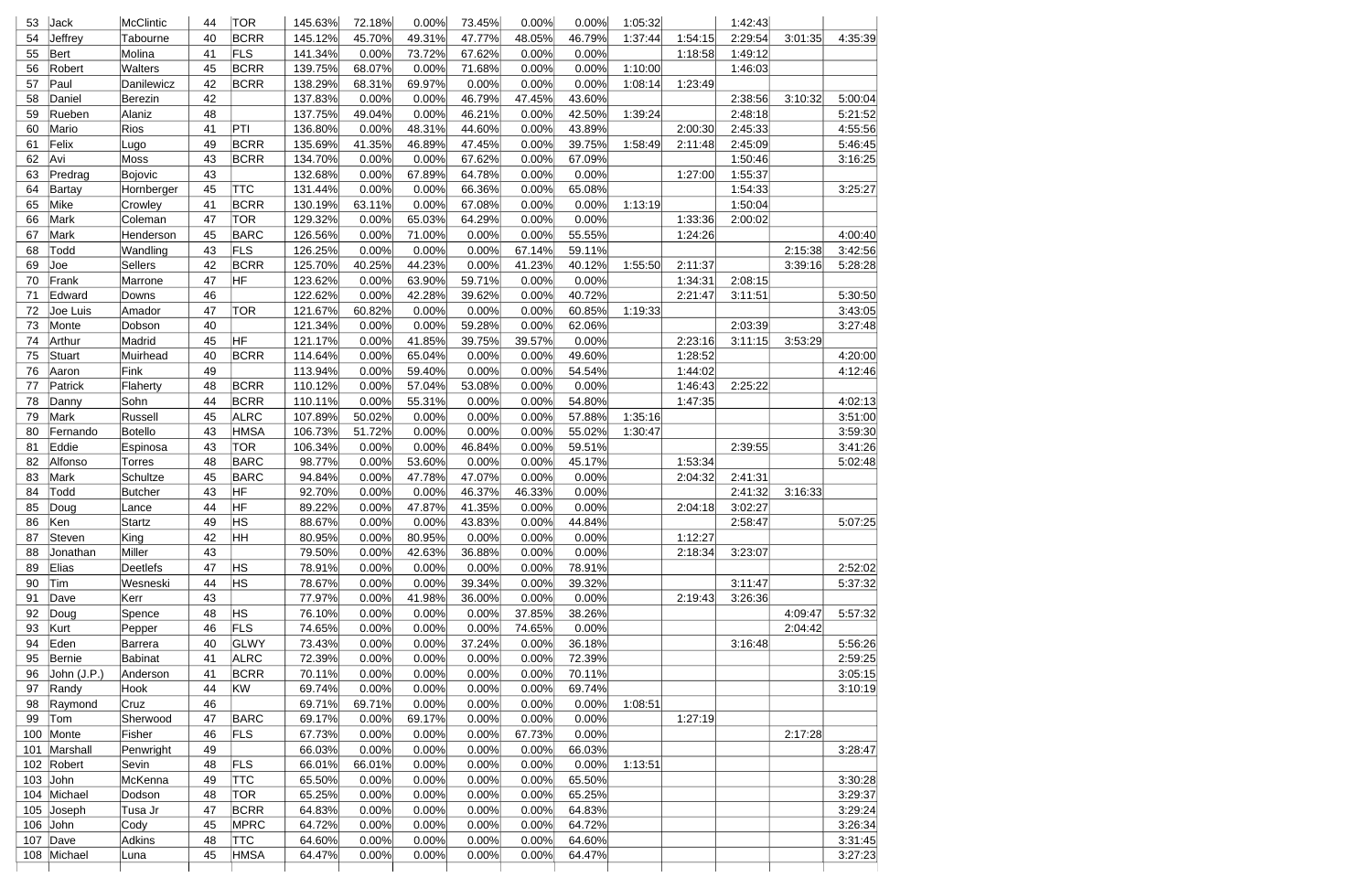| 109 | Paul      | Hernandez    | 46 | <b>ALRC</b> | 64.36% | 0.00%  | 0.00%  | 0.00%  | 0.00%  | 64.36% |         |         |         |         | 3:29:20 |
|-----|-----------|--------------|----|-------------|--------|--------|--------|--------|--------|--------|---------|---------|---------|---------|---------|
| 110 | David     | Waddell      | 45 | HS          | 64.35% | 0.00%  | 0.00%  | 64.35% | 0.00%  | 0.00%  |         |         | 1:58:08 |         |         |
| 111 | Rob       | Keene        | 49 | <b>HS</b>   | 63.93% | 0.00%  | 0.00%  | 63.93% | 0.00%  | 0.00%  |         |         | 2:02:34 |         |         |
| 112 | Marshall  | Cohen        | 48 | ŀНH         | 60.76% | 0.00%  | 60.76% | 0.00%  | 0.00%  | 0.00%  |         | 1:40:57 |         |         |         |
| 113 | J.P.      | Reed         | 49 |             | 60.58% | 0.00%  | 0.00%  | 0.00%  | 0.00%  | 60.58% |         |         |         |         | 3:47:33 |
| 114 | Eric      | Raschke      | 41 |             | 59.72% | 0.00%  | 0.00%  | 0.00%  | 0.00%  | 59.72% |         |         |         |         | 3:37:29 |
| 115 | Jeffrey   | Williams     | 47 | HS          | 59.08% | 0.00%  | 0.00%  | 0.00%  | 0.00%  | 59.08% |         |         |         |         | 3:49:47 |
| 116 | lan       | Groom        | 48 | <b>BCRR</b> | 59.04% | 0.00%  | 59.04% | 0.00%  | 0.00%  | 0.00%  |         | 1:43:53 |         |         |         |
| 117 | Gary      | Horn         | 48 |             | 58.83% | 0.00%  | 0.00%  | 0.00%  | 0.00%  | 58.83% |         |         |         |         | 3:52:30 |
| 118 | Terry     | Johnson      | 46 | FLS         | 58.17% | 58.17% | 0.00%  | 0.00%  | 0.00%  | 0.00%  | 1:22:31 |         |         |         |         |
| 119 | Sam       | Mack         | 47 | <b>BCRR</b> | 57.63% | 0.00%  | 0.00%  | 0.00%  | 0.00%  | 57.63% |         |         |         |         | 3:55:34 |
| 120 | Vernon    | McDonald     | 44 |             | 57.57% | 0.00%  | 0.00%  | 0.00%  | 0.00%  | 57.57% |         |         |         |         | 3:50:33 |
| 121 | Brooks    | <b>Myers</b> | 47 |             | 57.49% | 0.00%  | 0.00%  | 0.00%  | 0.00%  | 57.49% |         |         |         |         | 3:56:07 |
| 122 | Francisco | Galvan       | 43 | HS          | 57.29% | 0.00%  | 0.00%  | 0.00%  | 0.00%  | 57.29% |         |         |         |         | 3:50:00 |
| 123 | Jim       | Keily        | 49 | <b>ALRC</b> | 55.92% | 55.92% | 0.00%  | 0.00%  | 0.00%  | 0.00%  | 1:27:52 |         |         |         |         |
| 124 | Garret    | Vandenbelt   | 49 |             | 55.86% | 0.00%  | 0.00%  | 0.00%  | 0.00%  | 55.86% |         |         |         |         | 4:06:47 |
| 125 | Dennis    | Malloy       | 45 | <b>BARC</b> | 55.76% | 0.00%  | 55.76% | 0.00%  | 0.00%  | 0.00%  |         | 1:46:42 |         |         |         |
| 126 | Steve     | Schroeder    | 40 | <b>HS</b>   | 55.27% | 0.00%  | 0.00%  | 0.00%  | 0.00%  | 55.27% |         |         |         |         | 3:53:20 |
| 127 | Grant     | Hodges       | 49 |             | 54.81% | 0.00%  | 0.00%  | 0.00%  | 0.00%  | 54.81% |         |         |         |         | 4:11:29 |
| 128 | Michael   | Wilson       | 46 |             | 54.01% | 0.00%  | 0.00%  | 54.01% | 0.00%  | 0.00%  |         |         | 2:21:47 |         |         |
| 129 | Joel      | DuBois       | 47 | <b>HS</b>   | 52.55% | 0.00%  | 0.00%  | 0.00%  | 0.00%  | 52.55% |         |         |         |         | 4:18:19 |
| 130 | David     | Work         | 43 | <b>RH</b>   | 52.37% | 0.00%  | 0.00%  | 0.00%  | 0.00%  | 52.37% |         |         |         |         | 4:11:36 |
| 131 | Victor    | Curo         | 42 | <b>HS</b>   | 52.23% | 0.00%  | 0.00%  | 0.00%  | 0.00%  | 52.23% |         |         |         |         | 4:10:28 |
| 132 | Mark      | Leonard      | 43 |             | 52.06% | 0.00%  | 52.06% | 0.00%  | 0.00%  | 0.00%  |         | 1:53:27 |         |         |         |
| 133 | Tom       | Helm         | 40 | <b>BCRR</b> | 51.83% | 0.00%  | 51.83% | 0.00%  | 0.00%  | 0.00%  |         | 1:48:41 |         |         |         |
| 134 | Bryon     | Evenson      | 44 | HS          | 51.17% | 0.00%  | 51.17% | 0.00%  | 0.00%  | 0.00%  |         | 1:56:17 |         |         |         |
| 135 | Harry     | Sokolow      | 49 | <b>BCRR</b> | 50.13% | 0.00%  | 0.00%  | 0.00%  | 0.00%  | 50.13% |         |         |         |         | 4:34:59 |
| 136 | John      | Roberts      | 48 |             | 49.65% | 0.00%  | 49.65% | 0.00%  | 0.00%  | 0.00%  |         | 2:02:34 |         |         |         |
| 137 | Jeffery   | Cook         | 41 |             | 48.22% | 0.00%  | 0.00%  | 0.00%  | 0.00%  | 48.22% |         |         |         |         | 4:29:20 |
| 138 | Leonard   | Topolski     | 44 | <b>BARC</b> | 47.23% | 0.00%  | 0.00%  | 0.00%  | 0.00%  | 47.23% |         |         |         |         | 4:41:02 |
| 139 | Steven    | Stinemetz    | 48 | FBF         | 45.21% | 0.00%  | 0.00%  | 0.00%  | 0.00%  | 45.21% |         |         |         |         | 5:02:35 |
| 140 | J.R.      | Wacasey      | 46 | <b>BCRR</b> | 44.87% | 0.00%  | 0.00%  | 0.00%  | 0.00%  | 44.87% |         |         |         |         | 5:00:15 |
| 141 | Manny     | Valle        | 49 | <b>TOR</b>  | 44.74% | 0.00%  | 0.00%  | 0.00%  | 0.00%  | 44.74% |         |         |         |         | 5:08:06 |
| 142 | Lee       | Baughman     | 43 | <b>HS</b>   | 43.05% | 43.05% | 0.00%  | 0.00%  | 0.00%  | 0.00%  | 1:48:18 |         |         |         |         |
| 143 | Robert    | Lauck        | 49 |             | 40.62% | 0.00%  | 0.00%  | 0.00%  | 0.00%  | 40.62% |         |         |         |         | 5:39:22 |
| 144 | Tim       | Martinez     | 44 |             | 39.32% | 0.00%  | 0.00%  | 39.32% | 0.00%  | 0.00%  |         |         | 3:11:54 |         |         |
| 145 | Lawrence  | Hanson       | 47 | GLWY        | 39.14% | 0.00%  | 0.00%  | 0.00%  | 39.14% | 0.00%  |         |         |         | 3:59:41 |         |
| 146 | Jerry     | Mak          | 41 | <b>HS</b>   | 38.19% | 0.00%  | 0.00%  | 0.00%  | 0.00%  | 38.19% |         |         |         |         | 5:40:05 |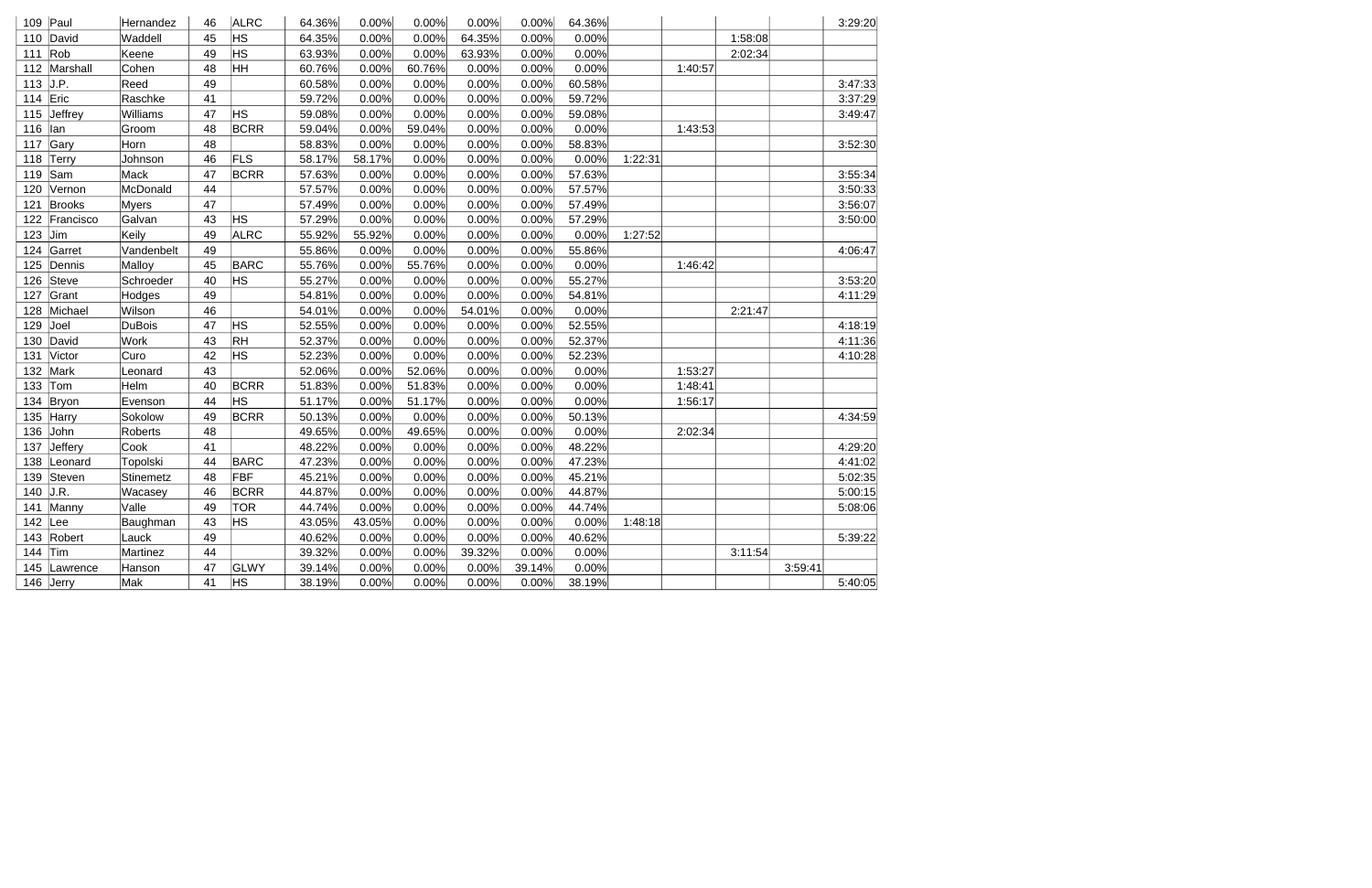# **Fall 2005 HARRA Runner of the Season Standings Men 50+**

|                |                         |                  |     |             | <b>Best</b> | 10mi   | <b>20k</b> | 25k    | 30k    | Mar.   | 10mi    | <b>20k</b> | 25k     | 30k     | Mar.    |
|----------------|-------------------------|------------------|-----|-------------|-------------|--------|------------|--------|--------|--------|---------|------------|---------|---------|---------|
|                | <b>Place First Name</b> | <b>Last Name</b> | age | club        | 3 of 5      | pct.   | pct.       | pct.   | pct.   | pct.   | time    | time       | time    | time    | time    |
| -1             | Ino                     | Cantu            | 72  | <b>TTC</b>  | 242.84%     | 79.12% | 84.01%     | 79.71% | 0.00%  | 0.00%  | 1:16:51 | 1:31:00    | 2:01:36 |         |         |
| $\overline{2}$ | <b>Steve</b>            | Brammer          | 54  | <b>TOR</b>  | 242.10%     | 77.32% | 0.00%      | 78.50% | 83.28% | 80.32% | 1:06:11 |            | 1:43:58 | 1:59:08 | 2:58:42 |
| 3              | Ted                     | Traynor          | 56  | <b>HS</b>   | 241.80%     | 0.00%  | 79.57%     | 77.54% | 80.91% | 81.32% |         | 1:22:17    | 1:47:05 | 2:04:44 | 2:59:33 |
| 4              | Kenneth                 | Ruane            | 64  |             | 241.75%     | 0.00%  | 80.96%     | 79.22% | 81.34% | 79.45% |         | 1:27:15    | 1:53:03 | 2:13:49 | 3:18:09 |
| 5              | Ty                      | Schmalz          | 58  | <b>ALRC</b> | 239.66%     | 75.27% | 78.00%     | 76.42% | 81.26% | 80.40% | 1:09:48 | 1:24:42    | 1:49:38 | 2:06:26 | 3:04:52 |
| 6              | Ben                     | Harvie           | 59  | <b>TTC</b>  | 239.36%     | 76.66% | 0.00%      | 77.21% | 81.70% | 80.45% | 1:09:08 |            | 1:50:28 | 2:06:54 | 3:06:26 |
| $\overline{7}$ | Joe                     | Melanson         | 50  | <b>HH</b>   | 236.91%     | 0.00%  | 0.00%      | 77.17% | 84.45% | 75.29% |         |            | 1:42:21 | 1:53:42 | 3:04:31 |
| 8              | Rich                    | Siemens          | 65  | <b>ALRC</b> | 235.25%     | 76.91% | 80.24%     | 78.09% | 0.00%  | 0.00%  | 1:13:46 | 1:28:55    | 1:55:52 |         |         |
| 9              | Jay                     | Hendrickson      | 52  | <b>BCRR</b> | 232.80%     | 73.92% | 78.85%     | 75.46% | 0.00%  | 78.49% | 1:08:06 | 1:20:18    | 1:46:24 |         | 2:59:52 |
| 10             | Miguel                  | Lopez            | 54  | <b>TOR</b>  | 232.37%     | 72.30% | 81.94%     | 78.13% | 0.00%  | 0.00%  | 1:10:46 | 1:18:33    | 1:44:28 |         |         |
| 11             | Donald                  | Brenner          | 66  | <b>BCRR</b> | 228.35%     | 69.16% | 78.72%     | 73.22% | 76.41% | 69.21% | 1:22:57 | 1:31:39    | 2:04:57 | 2:25:29 | 3:52:18 |
| 12             | Jim                     | <b>Braden</b>    | 70  | <b>BCRR</b> | 227.65%     | 73.71% | 77.35%     | 73.64% | 0.00%  | 76.59% | 1:21:27 | 1:37:35    | 2:09:59 |         | 3:39:36 |
| 13             | Mark                    | Anderson         | 53  | <b>HMSA</b> | 227.55%     | 71.48% | 76.11%     | 74.33% | 77.11% | 0.00%  | 1:11:00 | 1:23:52    | 1:48:55 | 2:07:36 |         |
| 14             | <b>Scott</b>            | Bounds           | 53  | <b>BCRR</b> | 227.55%     | 72.77% | 76.77%     | 0.00%  | 78.01% | 55.40% | 1:09:45 | 1:23:09    |         | 2:06:08 | 4:16:56 |
| 15             | Robert                  | Ellis            | 75  | <b>TTC</b>  | 224.05%     | 75.47% | 74.72%     | 73.86% | 0.00%  | 0.00%  | 1:24:53 | 1:47:48    | 2:18:17 |         |         |
| 16             | Jose Luis               | Martinez         | 54  | <b>TOR</b>  | 218.56%     | 72.27% | 74.04%     | 67.72% | 72.24% | 0.00%  | 1:10:48 | 1:26:56    | 2:00:32 | 2:17:20 |         |
| 17             | Roger                   | <b>Boak</b>      | 57  | <b>TTC</b>  | 218.52%     | 72.27% | 76.31%     | 69.94% | 0.00%  | 67.09% | 1:12:03 | 1:25:49    | 1:59:48 |         | 3:39:34 |
| 18             | Ben                     | Sopchak          | 50  | <b>RH</b>   | 216.54%     | 0.00%  | 74.06%     | 69.49% | 72.99% | 65.45% |         | 1:24:06    | 1:53:40 | 2:11:32 | 3:32:14 |
| 19             | B.J.                    | Almond           | 49  | <b>HMSA</b> | 216.40%     | 70.73% | 73.15%     | 72.52% | 0.00%  | 0.00%  | 1:09:28 | 1:24:29    | 1:48:04 |         |         |
| 20             | Ignacio                 | Ybarra           | 62  | <b>BARC</b> | 216.10%     | 69.32% | 75.18%     | 71.61% | 0.00%  | 0.00%  | 1:18:39 | 1:31:10    | 2:01:24 |         |         |
| 21             | Robert                  | Wishart          | 52  | <b>HS</b>   | 213.20%     | 0.00%  | 70.03%     | 68.08% | 75.09% | 66.71% |         | 1:30:25    | 1:57:55 | 2:09:57 | 3:31:38 |
| 22             | James                   | Leonard          | 52  | <b>ALRC</b> | 212.48%     | 66.82% | 71.94%     | 67.90% | 72.65% | 67.42% | 1:15:20 | 1:28:01    | 1:58:14 | 2:14:20 | 3:29:24 |
| 23             | Victor                  | Aguirre          | 54  | <b>TOR</b>  | 211.52%     | 65.72% | 72.94%     | 0.00%  | 71.81% | 66.78% | 1:17:13 | 1:27:31    |         | 2:18:10 | 3:34:56 |
| 24             | Orville                 | Kremmer          | 73  | <b>ALRC</b> | 209.42%     | 69.63% | 70.03%     | 69.77% | 69.06% | 0.00%  | 1:29:37 | 1:52:00    | 2:22:34 | 2:55:00 |         |
| 25             | James                   | Thurmond         | 59  |             | 208.49%     | 0.00%  | 72.73%     | 65.73% | 69.66% | 66.10% |         | 1:32:29    | 2:09:47 | 2:28:51 | 3:46:54 |
| 26             | Tom                     | Pasquini         | 52  |             | 207.98%     | 65.78% | 68.74%     | 67.54% | 71.71% | 0.00%  | 1:16:31 | 1:32:07    | 1:58:52 | 2:16:05 |         |
| 27             | Gary                    | Johnson          | 51  | <b>HMSA</b> | 207.08%     | 71.56% | 0.00%      | 72.82% | 0.00%  | 62.70% | 1:09:45 |            | 1:49:22 |         | 3:43:22 |
| 28             | Kevin                   | Campbell         | 51  | <b>HS</b>   | 204.45%     | 0.00%  | 0.00%      | 66.30% | 71.64% | 66.51% |         |            | 1:59:08 | 2:14:01 | 3:30:34 |
| 29             | <b>Bruce A</b>          | Mansur           | 52  |             | 201.50%     | 48.44% | 69.86%     | 64.23% | 57.39% | 67.41% | 1:43:54 | 1:30:38    | 2:04:59 | 2:50:01 | 3:29:27 |
| 30             | John                    | Polisini         | 52  | <b>ALRC</b> | 199.91%     | 63.12% | 68.96%     | 67.83% | 0.00%  | 0.00%  | 1:19:05 | 1:31:49    | 1:58:21 |         |         |
| 31             | Fred                    | Ward             | 62  | <b>HMSA</b> | 199.54%     | 0.00%  | 66.45%     | 65.04% | 68.06% | 0.00%  |         | 1:43:10    | 2:13:40 | 2:36:46 |         |
| 32             | Mick                    | Midkiff          | 60  | ∣BCRR       | 199.32%     | 66.84% | 70.83%     | 61.65% | 0.00%  | 0.00%  | 1:20:46 | 1:35:50    | 2:19:39 |         |         |
| 33             | Stephen                 | Shepard          | 50  | ΗS          | 198.16%     | 62.14% | 0.00%      | 61.10% | 69.50% | 66.53% | 1:19:42 |            | 2:09:16 | 2:18:09 | 3:28:49 |
| 34             | Richard                 | Klick            | 53  | HS          | 197.15%     | 65.22% | 68.36%     | 63.58% | 0.00%  | 0.00%  | 1:17:49 | 1:33:22    | 2:07:19 |         |         |
| 35             | Bill                    | <b>Buffum</b>    | 61  | <b>BARC</b> | 196.56%     | 63.55% | 71.02%     | 61.99% | 0.00%  | 0.00%  | 1:24:57 | 1:35:35    | 2:18:52 |         |         |
| 36             | Jack                    | Lippincott       | 59  | <b>TTC</b>  | 196.50%     | 53.50% | 68.53%     | 60.87% | 67.09% | 58.24% | 1:39:58 | 1:38:09    | 2:20:08 | 2:34:33 | 4:17:31 |
| 37             | Chow                    | <b>Ng</b>        | 54  |             | 196.42%     | 0.00%  | 65.98%     | 65.99% | 64.44% | 55.46% |         | 1:37:33    | 2:03:40 | 2:33:58 | 4:18:49 |
| 38             | Bill                    | <b>Butzner</b>   | 50  | <b>BCRR</b> | 192.45%     | 63.32% | 0.00%      | 0.00%  | 66.22% | 62.91% | 1:18:12 |            |         | 2:25:00 | 3:40.49 |
| 39             | Mark                    | Levy             | 54  |             | 191.94%     | 0.00%  | 65.68%     | 61.32% | 0.00%  | 64.94% |         | 1:38:00    | 2:13:06 |         | 3:41:02 |
| 40             | Ronnie                  | Schreiber        | 55  | <b>BARC</b> | 189.18%     | 61.19% | 65.82%     | 62.16% | 0.00%  | 0.00%  | 1:24:19 | 1:38:36    | 2:12:24 |         |         |
| 41             | Fred                    | <b>Steves</b>    | 64  | <b>BCRR</b> | 187.87%     | 60.47% | 63.99%     | 58.89% | 63.41% | 57.63% | 1:32:53 | 1:50:23    | 2:32:05 | 2:51:40 | 4:33:12 |
| 42             | Evan                    | Groutage         | 56  | <b>HMSA</b> | 187.67%     | 60.27% | 65.59%     | 61.81% | 0.00%  | 0.00%  | 1:26:23 | 1:39:50    | 2:14:21 |         |         |
| 43             | Lee                     | Greb             | 51  | HS          | 186.68%     | 57.35% | 62.27%     | 58.91% | 63.64% | 60.77% | 1:27:03 | 1:40:51    | 2:15:10 | 2:32:06 | 3:50:28 |
| 44             | Jesse                   | Smalls           | 59  | <b>TTC</b>  | 186.63%     | 0.00%  | 63.89%     | 60.93% | 61.81% | 58.68% |         | 1:45:17    | 2:20:00 | 2:47:45 | 4:15:35 |
| 45             | <b>Dick</b>             | Vaughan          | 50  |             | 186.51%     | 57.69% | 62.82%     | 59.39% | 64.30% | 55.28% | 1:25:50 | 1:39:09    | 2:13:00 | 2:29:19 | 4:11:19 |
| 46             | Barry                   | Chambers         | 61  | <b>HS</b>   | 186.00%     | 0.00%  | 61.66%     | 61.34% | 63.00% | 0.00%  |         | 1:51:10    | 2:21:43 | 2:47:42 |         |
| 47             | Dan                     | <b>Dick</b>      | 57  | <b>TTC</b>  | 184.00%     | 55.26% | 0.00%      | 0.00%  | 65.23% | 63.51% | 1:35:04 |            |         | 2:36:06 | 3:51:57 |
| 48             | Gabriel                 | Lara             | 63  | <b>ALRC</b> | 182.57%     | 0.00%  | 61.71%     | 58.71% | 62.14% | 58.19% |         | 1:53:19    | 2:31:01 | 2:53:25 | 4:27:52 |
| 49             | John                    | Duncan           | 53  | KW          | 181.99%     | 0.00%  | 61.22%     | 60.14% | 0.00%  | 60.63% |         | 1:44:16    | 2:14:36 |         | 3:54:46 |
| 50             | Douglas                 | Carlisle         | 64  | <b>BCRR</b> | 181.74%     | 0.00%  | 59.36%     | 59.84% | 0.00%  | 62.54% |         | 1:58:59    | 2:29:40 |         | 4:11:45 |
| 51             | John                    | <b>Bock</b>      | 59  |             | 180.50%     | 0.00%  | 63.60%     | 60.00% | 0.00%  | 56.91% |         | 1:45:46    | 2:22:11 |         | 4:23:34 |
| 52             | Ken                     | MacFarlane       | 60  | HF          | 180.32%     | 56.31% | 61.87%     | 55.87% | 61.75% | 56.70% | 1:35:52 | 1:49:43    | 2:34:05 | 2:49:26 | 4:26:56 |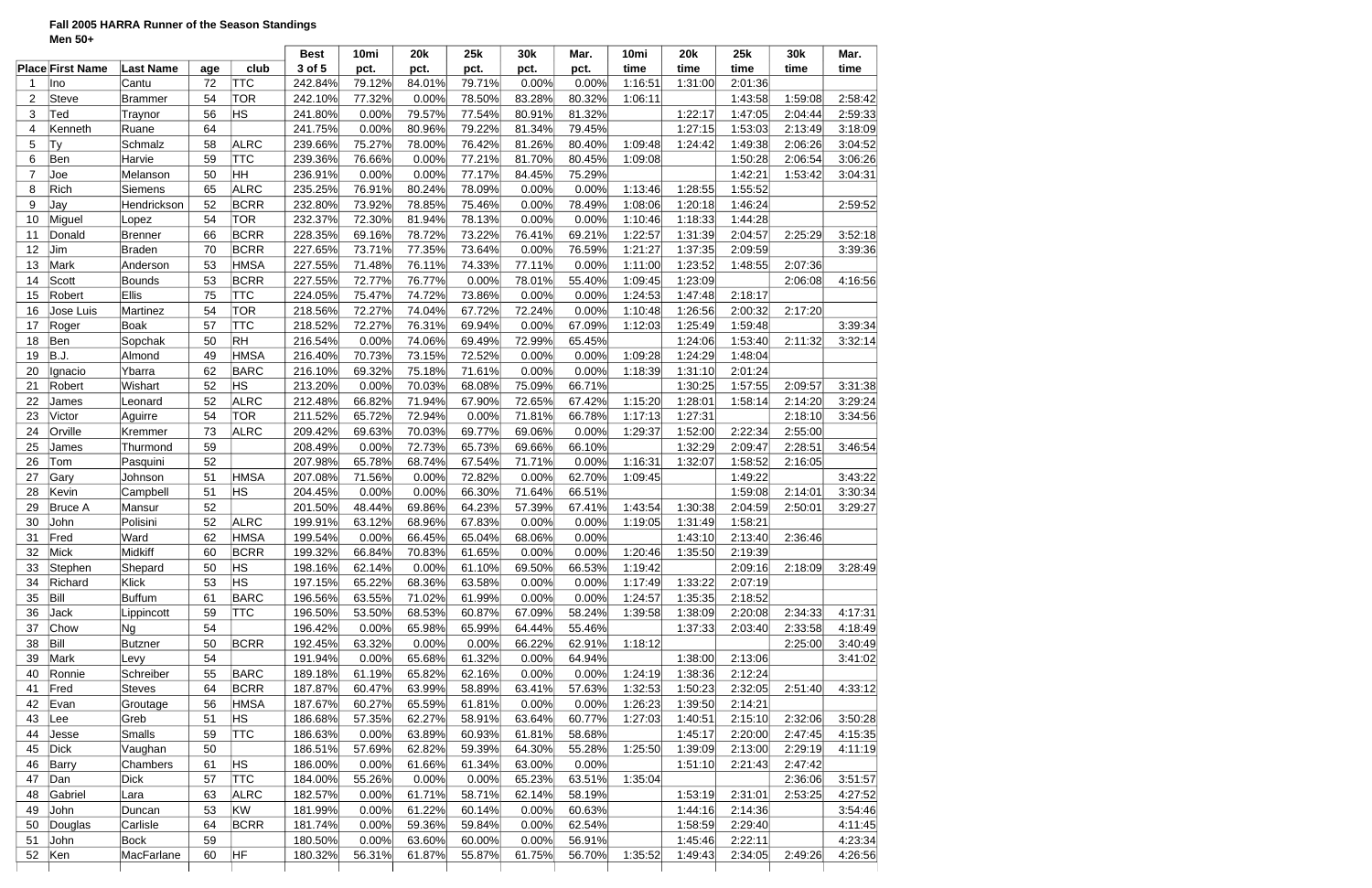| 53        | Mike        | Mangan               | 64 | <b>BCRR</b> | 179.95% | 59.88% | 0.00%  | 56.48% | 60.15% | 59.92% | 1:33:48 |         | 2:38:34 | 3:00:58 | 4:22:44 |
|-----------|-------------|----------------------|----|-------------|---------|--------|--------|--------|--------|--------|---------|---------|---------|---------|---------|
| 54        | Terry       | Mosley               | 52 | <b>BARC</b> | 177.46% | 0.00%  | 0.00%  | 57.12% | 60.22% | 60.12% |         |         | 2:20:33 | 2:42:03 | 3:54:49 |
| 55        | Joseph      | Parigi               | 60 | HS          | 176.89% | 0.00%  | 0.00%  | 59.56% | 59.48% | 57.85% |         |         | 2:24:32 | 2:55:55 | 4:21:38 |
| 56        | Chester     | Budzisz              | 50 | HF          | 171.88% | 0.00%  | 61.02% | 56.18% | 0.00%  | 54.68% |         | 1:42:04 | 2:20:35 |         | 4:14:04 |
| 57        | Joseph      | Norton               | 54 | HS          | 171.72% | 52.90% | 57.96% | 52.87% | 58.71% | 55.05% | 1:35:56 | 1:50:08 | 2:33:07 | 2:47:36 | 4:20:44 |
| 58        | Richard     | Jackson              | 51 | <b>BARC</b> | 170.01% | 0.00%  | 56.31% | 54.03% | 56.79% | 56.91% |         | 1:51:31 | 2:27:23 | 2:50:27 | 4:06:05 |
| 59        | Thomas      | McCay                | 62 | <b>BCRR</b> | 169.54% | 52.07% | 57.47% | 55.56% | 0.00%  | 56.51% | 1:45:44 | 2:00:28 | 2:38:02 |         | 4:33:06 |
| 60        | Robert      | Hoekman              | 64 | <b>TTC</b>  | 168.58% | 0.00%  | 61.69% | 54.07% | 0.00%  | 52.82% |         | 1:54:30 | 2:45:39 |         | 4:58:02 |
| 61        | Paul        | Roche                | 57 |             | 165.91% | 51.72% | 58.79% | 50.91% | 54.24% | 52.89% | 1:41:35 | 1:52:23 | 2:44:34 | 3:07:45 | 4:38:33 |
| 62        | Patrick     | Crow                 | 59 |             | 164.74% | 47.87% | 57.66% | 51.45% | 54.08% | 53.00% | 1:50:43 | 1:55:37 | 2:44:18 | 3:10:00 | 4:43:00 |
| 63        | David       | Hinkley              | 66 | HS.         | 164.71% | 0.00%  | 54.25% | 0.00%  | 56.48% | 53.98% |         | 2:13:00 |         | 3:16:49 | 4:57:52 |
| 64        | Allen       | White                | 61 | PTI         | 164.43% | 55.77% | 58.10% | 0.00%  | 0.00%  | 50.56% | 1:36:48 | 1:56:50 |         |         | 5:02:16 |
| 65        | Kevin       | Ward                 | 53 | PTI         | 163.90% | 52.69% | 0.00%  | 54.34% | 54.76% | 54.81% | 1:36:19 |         | 2:28:58 | 2:59:42 | 4:19:44 |
| 66        | John        | Phillips             | 55 | <b>BCRR</b> | 163.31% | 45.42% | 56.61% | 0.00%  | 58.02% | 48.69% | 1:53:37 | 1:54:39 |         | 2:52:27 | 4:57:16 |
| 67        | Rich        | Sears                | 52 | HS          | 163.08% | 48.84% | 57.30% | 0.00%  | 56.95% | 0.00%  | 1:42:13 | 1:49:36 |         | 2:51:21 |         |
| 68        | Dave        | Stadnick             | 57 | HS          | 161.66% | 55.69% | 0.00%  | 55.36% | 50.60% | 0.00%  | 1:34:19 |         | 2:31:21 | 3:21:14 |         |
| 69        | Bob         | Tyson                | 54 | FBF         | 161.05% | 47.43% | 55.24% | 47.81% | 56.21% | 49.60% | 1:47:52 | 1:56:31 | 2:50:42 | 2:56:30 | 4:49:23 |
| 70        | Phillip     | Hodges               | 61 |             | 160.99% | 51.21% | 55.08% | 54.70% | 0.00%  | 51.00% | 1:46:28 | 2:04:27 | 2:38:55 |         | 4:59:39 |
| 71        | Lewis       | Cantrell             | 51 | <b>TTC</b>  | 160.61% | 0.00%  | 53.10% | 51.90% | 55.60% | 0.00%  |         | 1:58:16 | 2:33:26 | 2:54:06 |         |
| 72        | Juan        | Garcia               | 54 | <b>TOR</b>  | 158.24% | 0.00%  | 54.69% | 49.78% | 52.09% | 51.46% |         | 1:57:41 | 2:43:57 | 3:10:29 | 4:38:55 |
| 73        | Julian J.   | Rodriguez            | 53 | HF          | 152.85% | 0.00%  | 50.58% | 50.40% | 0.00%  | 51.87% |         | 2:06:12 | 2:40:37 |         | 4:34:26 |
| 74        | Alfred      | Denbleyker           | 55 | <b>HMSA</b> | 149.82% | 73.05% | 76.77% | 0.00%  | 0.00%  | 0.00%  | 1:10:38 | 1:24:31 |         |         |         |
| 75        | Ronald      | Dunbar               | 55 | <b>HMSA</b> | 149.31% | 44.49% | 56.66% | 0.00%  | 0.00%  | 48.16% | 1:55:58 | 1:54:32 |         |         | 5:00:33 |
| 76        | Christopher | Rampacek             | 54 | PTI         | 148.48% | 49.36% | 50.91% | 48.21% | 43.51% | 43.13% | 1:42:50 | 2:05:22 | 2:47:54 | 3:46:08 | 5:32:49 |
| 77        | Alan        | Anderson             | 60 | HF          | 146.73% | 0.00%  | 51.01% | 51.64% | 0.00%  | 44.08% |         | 2:13:05 | 2:46:42 |         | 5:43:20 |
| 78        | Luther      | Harrell              | 55 | HF          | 146.73% | 0.00%  | 52.81% | 49.60% | 0.00%  | 44.32% |         | 2:02:54 | 2:45:55 |         | 5:26:33 |
| 79        | David       | Chester              | 60 | ŀнн         | 145.73% | 68.21% | 77.53% | 0.00%  | 0.00%  | 0.00%  | 1:18:25 | 1:26:46 |         |         |         |
| 80        |             |                      | 52 | HF          |         |        |        | 44.79% | 47.14% | 44.26% |         |         | 2:59:14 |         |         |
|           | Fred        | Walsh                | 57 | TOR         | 144.76% | 0.00%  | 52.82% | 0.00%  |        |        |         | 1:59:52 |         | 3:26:59 | 5:18:59 |
| 81        | Dario       | Varela               |    | HF          | 143.81% | 0.00%  | 74.77% |        | 0.00%  | 69.04% |         | 1:27:35 |         |         | 3:33:23 |
| 82        | Julian J.   | Rodriguez            | 53 |             | 143.28% | 0.00%  | 50.58% | 50.40% | 0.00%  | 42.30% |         | 2:06:12 | 2:40:37 |         | 5:36:33 |
| 83        | Larry       | Lindeen              | 65 | <b>BCRR</b> | 142.11% | 0.00%  | 0.00%  | 69.88% | 0.00%  | 72.22% |         |         | 2:09:28 |         | 3:40:12 |
| 84        | Carl        | Thornton             | 54 |             | 141.57% | 0.00%  | 76.01% | 65.56% | 0.00%  | 0.00%  |         | 1:23:59 | 2:04:30 |         |         |
| 85        | Jamal       | Jamalyaria           | 53 | <b>TOR</b>  | 141.33% | 70.42% | 0.00%  | 70.91% | 0.00%  | 0.00%  | 1:12:04 |         | 1:54:10 |         |         |
| 86        | Christopher | Plopper              | 56 | <b>HMSA</b> | 138.73% | 65.37% | 73.36% | 0.00%  | 0.00%  | 0.00%  | 1:19:39 | 1:29:16 |         |         |         |
| 87        | William     | Hayes                | 54 | <b>BCRR</b> | 138.61% | 0.00%  | 49.41% | 44.95% | 0.00%  | 44.25% |         | 2:09:12 | 3:00:06 |         | 5:24:20 |
| 88        | Gary        | Wood                 | 64 | <b>BCRR</b> | 135.35% | 63.73% | 71.62% | 0.00%  | 0.00%  | 0.00%  | 1:27:15 | 1:37:38 |         |         |         |
| 89        | Edward      | Chisholm             | 56 | HF          | 131.80% | 0.00%  | 48.63% | 40.61% | 42.56% | 0.00%  |         | 2:14:40 | 3:24:28 | 3:57:10 |         |
| 90        | Jerry       | Smith                | 55 | HН          | 131.63% | 63.33% | 68.31% | 0.00%  | 0.00%  | 0.00%  | 1:20:48 | 1:34:14 |         |         |         |
| 91        | Jack        | Browder              | 55 |             | 131.04% | 0.00%  | 67.91% | 0.00%  | 0.00%  | 63.13% |         | 1:35:34 |         |         | 3:49:15 |
| 92        | Harry       | Horne                | 67 | KW          | 130.45% | 0.00%  | 69.38% | 0.00%  | 0.00%  | 61.08% |         | 1:45:09 |         |         | 4:26:12 |
| 93        | Barry       | Davis                | 53 | FBF         | 129.35% | 42.34% | 45.70% | 0.00%  | 0.00%  | 41.30% | 1:59:51 | 2:19:40 |         |         | 5:44:39 |
| 94        | Robert      | McDowell             | 55 | HF          | 128.69% | 0.00%  | 66.51% | 0.00%  | 0.00%  | 62.18% |         | 1:37:35 |         |         | 3:52:45 |
| 95        | R. Don      | Ruggles              | 61 | FLS         | 126.93% | 62.72% | 0.00%  | 0.00%  | 0.00%  | 64.21% | 1:26:56 |         |         |         | 3:58:01 |
| 96        | Dale        | Lee                  | 50 | <b>TTC</b>  | 125.79% | 0.00%  | 0.00%  | 62.03% | 0.00%  | 63.75% |         |         | 2:06:20 |         | 3:37:54 |
| 97        | Jim         | Peiffer              | 62 | HS.         | 125.23% | 0.00%  | 0.00%  | 0.00%  | 66.80% | 58.43% |         |         |         | 2:39:44 | 4:24:09 |
| 98        | Thomas C    | Woltz Sr.            | 58 | HS          | 125.02% | 0.00%  | 0.00%  | 0.00%  | 62.51% | 62.51% |         |         |         | 2:44:22 | 3:57:47 |
| 99        | Richard     | Rodriguez            | 50 |             | 124.35% | 0.00%  | 61.21% | 0.00%  | 0.00%  | 63.14% |         | 1:41:45 |         |         | 3:40:01 |
| 100       | Stephen     | Liston               | 50 | <b>BCRR</b> | 123.94% | 0.00%  | 60.76% | 63.19% | 0.00%  | 0.00%  |         | 1:41:43 | 2:04:01 |         |         |
| 101       | Scott W     | Johnson              | 53 | HS          | 121.85% | 0.00%  | 59.83% | 0.00%  | 0.00%  | 62.03% |         | 1:46:42 |         |         | 3:49:30 |
| $102$ Jim |             | Carlson              | 58 | <b>TTC</b>  | 120.82% | 0.00%  | 63.23% | 0.00%  | 0.00%  | 57.59% |         | 1:45:25 |         |         | 4:18:06 |
| 103       | George      | Moriarty             | 54 | HF          | 117.97% | 0.00%  | 54.92% | 63.05% | 0.00%  | 0.00%  |         | 1:57:12 | 2:09:27 |         |         |
| 104       | Clark       | Hudgens              | 51 |             | 117.61% | 0.00%  | 61.18% | 56.42% | 0.00%  | 0.00%  |         | 1:41:48 | 2:19:59 |         |         |
| 105       | Robert      | Huzinec              | 64 |             | 116.90% | 0.00%  | 60.16% | 0.00%  | 0.00%  | 56.74% |         | 1:57:23 |         |         | 4:37:28 |
|           | 106 Dusty   | Cook                 | 51 | HS.         | 116.17% | 0.00%  | 0.00%  | 38.85% | 38.06% | 39.26% |         |         | 3:24:58 | 4:14:22 | 5:56:43 |
|           |             |                      |    |             |         | 35.15% | 38.78% | 0.00%  | 39.43% | 0.00%  | 2:32:08 | 2:55:04 |         | 4:25:20 |         |
| 107 Myron |             | Dianiska<br>Harbison | 60 | <b>CLFC</b> | 113.36% |        |        |        |        |        |         |         |         |         |         |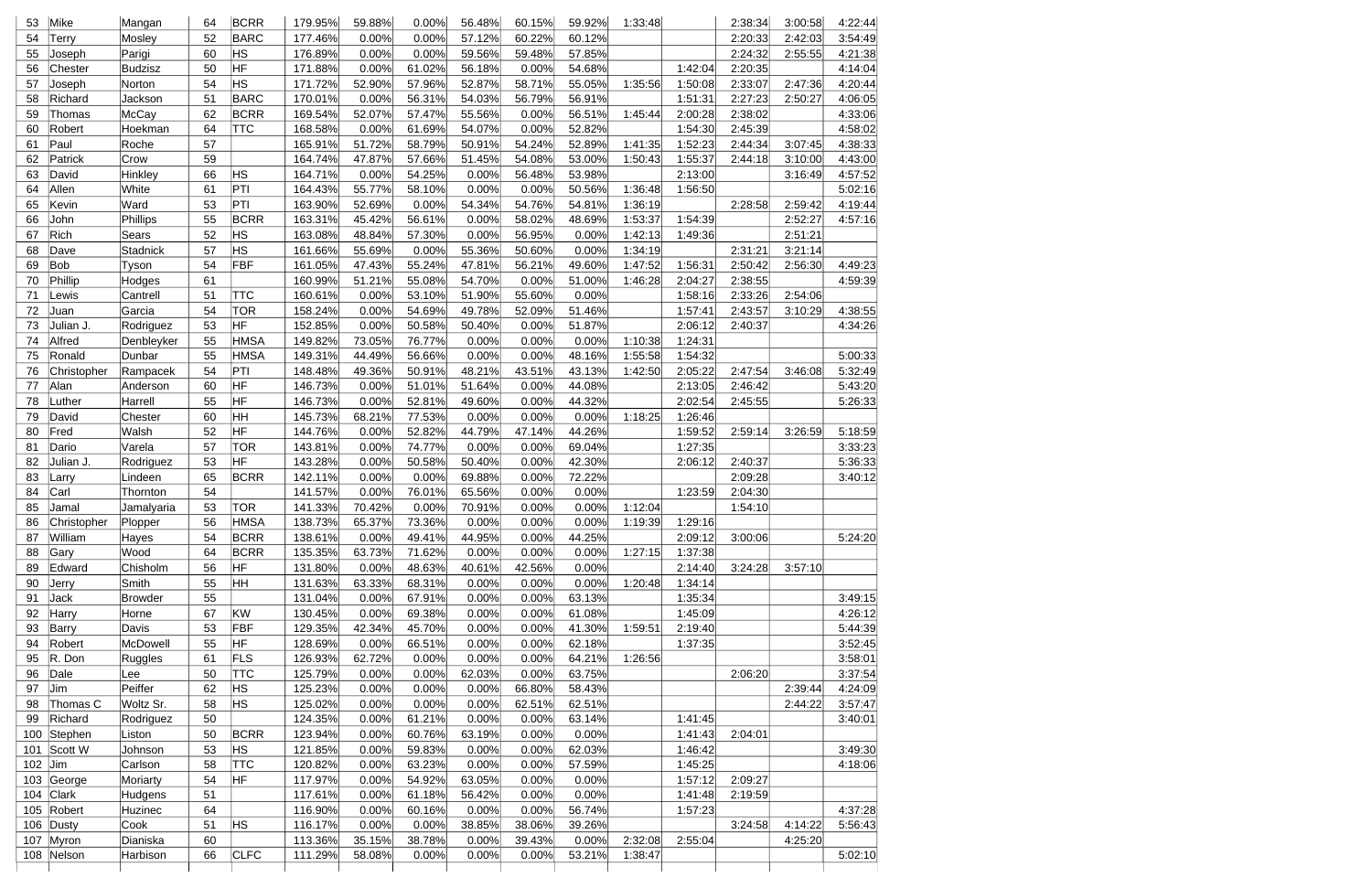| 109 Nicolas         | Meza        | 54 | <b>TOR</b>     | 110.85% | 0.00%  | 56.96% | 0.00%  | 0.00%  | 53.89% |         | 1:52:04 |         |         | 4:26:20 |
|---------------------|-------------|----|----------------|---------|--------|--------|--------|--------|--------|---------|---------|---------|---------|---------|
| John<br>110         | Fredrickson | 67 | <b>BCRR</b>    | 107.89% | 51.60% | 0.00%  | 0.00%  | 0.00%  | 56.29% | 1:52:26 |         |         |         | 4:48:50 |
| Tim<br>111          | Bowler      | 57 | ΗS             | 99.58%  | 44.08% | 0.00%  | 0.00%  | 55.50% | 0.00%  | 1:58:07 |         |         | 3:03:29 |         |
| 112 $\vert$ Jose    | Castaneda   | 51 | HS.            | 95.91%  | 0.00%  | 0.00%  | 45.01% | 50.90% | 0.00%  |         |         | 2:56:56 | 3:10:10 |         |
| 113 $Moez$          | Mangalji    | 50 |                | 92.91%  | 0.00%  | 0.00%  | 47.55% | 0.00%  | 45.36% |         |         | 2:44:48 |         | 5:06:15 |
| 114<br>Loren        | Neufeld     | 56 | HS.            | 89.45%  | 43.49% | 0.00%  | 45.96% | 0.00%  | 0.00%  | 1:59:44 |         | 3:00:39 |         |         |
| John<br>115         | Meriwether  | 53 |                | 86.53%  | 43.06% | 0.00%  | 0.00%  | 0.00%  | 43.47% | 1:57:51 |         |         |         | 5:27:29 |
| 116<br>Richard      | Vega        | 59 | <b>TTC</b>     | 73.48%  | 73.48% | 0.00%  | 0.00%  | 0.00%  | 0.00%  | 1:12:47 |         |         |         |         |
| 117<br>Rainer       | Potthast    | 51 | HS.            | 73.43%  | 0.00%  | 0.00%  | 0.00%  | 0.00%  | 73.43% |         |         |         |         | 3:10:44 |
| 118 Edward          | Fry         | 50 | <b>HMSA</b>    | 72.19%  | 0.00%  | 0.00%  | 72.19% | 0.00%  | 0.00%  |         |         | 1:49:24 |         |         |
| Tommy<br>119        | Elder       | 54 | <b>ALRC</b>    | 71.06%  | 0.00%  | 0.00%  | 0.00%  | 0.00%  | 71.06% |         |         |         |         | 3:21:59 |
| 120<br>$\vert$ Jose | Torres      | 52 | <b>ALRC</b>    | 70.31%  | 0.00%  | 0.00%  | 70.31% | 0.00%  | 0.00%  |         |         | 1:53:16 |         |         |
| Richard<br>121      | Verm        | 52 | <b>BCRR</b>    | 68.62%  | 0.00%  | 0.00%  | 0.00%  | 68.62% | 0.00%  |         |         |         | 2:22:13 |         |
| 122 Dan             | Allensworth | 76 | <b>ALRC</b>    | 66.91%  | 0.00%  | 0.00%  | 0.00%  | 0.00%  | 66.91% |         |         |         |         | 4:32:06 |
| 123<br>Lonnie       | Brauner     | 59 | <b>BCRR</b>    | 66.85%  | 0.00%  | 0.00%  | 0.00%  | 0.00%  | 66.85% |         |         |         |         | 3:44:22 |
| 124 $Rick$          | Burris      | 51 | <b>CLFC</b>    | 66.78%  | 0.00%  | 0.00%  | 0.00%  | 0.00%  | 66.78% |         |         |         |         | 3:29:44 |
| 125 $ $ Don         | Padilla     | 56 | <b>BCRR</b>    | 66.02%  | 0.00%  | 0.00%  | 0.00%  | 0.00%  | 66.02% |         |         |         |         | 3:41:10 |
| 126 Mike            | Thorn       | 56 |                | 64.09%  | 0.00%  | 0.00%  | 0.00%  | 0.00%  | 64.09% |         |         |         |         | 3:47:50 |
| 127<br>Paul         | Cooley      | 55 | <b>HMSA</b>    | 64.00%  | 0.00%  | 0.00%  | 0.00%  | 0.00%  | 64.00% |         |         |         |         | 3:46:09 |
| 128<br>Thomas       | Radosevich  | 52 | <b>BCRR</b>    | 63.45%  | 0.00%  | 0.00%  | 0.00%  | 0.00%  | 63.45% |         |         |         |         | 3:42:31 |
| Gerald<br>129       | Taylor      | 52 | HΗ             | 62.73%  | 62.73% | 0.00%  | 0.00%  | 0.00%  | 0.00%  | 1:20:14 |         |         |         |         |
|                     |             |    |                |         |        |        |        |        |        |         |         |         |         |         |
| Craig<br>130        | Toenniges   | 57 |                | 62.41%  | 0.00%  | 0.00%  | 0.00%  | 0.00%  | 62.41% |         |         |         |         | 3:56:03 |
| 131<br>Lorant       | Garban      | 73 |                | 61.83%  | 0.00%  | 0.00%  | 61.83% | 0.00%  | 0.00%  |         |         | 2:40:52 |         |         |
| David<br>132        | Harvey, Jr  | 52 | <b>BCRR</b>    | 61.59%  | 0.00%  | 0.00%  | 0.00%  | 0.00%  | 61.59% |         |         |         |         | 3:49:13 |
| Richard<br>133      | Ferguson    | 66 | <b>TTC</b>     | 61.37%  | 61.37% | 0.00%  | 0.00%  | 0.00%  | 0.00%  | 1:32:27 |         |         |         |         |
| 134 $\sqrt{a}$ J    | Lincecum    | 50 | <b>FLS</b>     | 61.02%  | 0.00%  | 61.02% | 0.00%  | 0.00%  | 0.00%  |         | 1:42:04 |         |         |         |
| Jim<br>135          | Webster     | 53 |                | 60.96%  | 0.00%  | 60.96% | 0.00%  | 0.00%  | 0.00%  |         | 1:44:43 |         |         |         |
| 136<br>Craig        | Fox         | 50 |                | 60.90%  | 0.00%  | 0.00%  | 0.00%  | 0.00%  | 60.90% |         |         |         |         | 3:48:06 |
| Ernesto<br>137      | Baca        | 50 | HH             | 60.56%  | 60.56% | 0.00%  | 0.00%  | 0.00%  | 0.00%  | 1:21:46 |         |         |         |         |
| Gregg<br>138        | Felts       | 50 | <b>TOR</b>     | 59.92%  | 0.00%  | 0.00%  | 59.92% | 0.00%  | 0.00%  |         |         | 2:11:49 |         |         |
| John<br>139         | Koenig      | 50 | <b>BCRR</b>    | 59.42%  | 0.00%  | 59.42% | 0.00%  | 0.00%  | 0.00%  |         | 1:44:49 |         |         |         |
| 140<br>Peter        | Birckhead   | 51 | <b>BCRR</b>    | 58.55%  | 0.00%  | 0.00%  | 0.00%  | 0.00%  | 58.55% |         |         |         |         | 3:59:13 |
| 141 Steve           | Boone       | 56 | <b>BCRR</b>    | 57.68%  | 0.00%  | 0.00%  | 0.00%  | 0.00%  | 57.68% |         |         |         |         | 4:13:08 |
| $142$ Will          | Hrachovy    | 57 | ∣HS            | 56.26%  | 0.00%  | 0.00%  | 0.00%  | 0.00%  | 56.26% |         |         |         |         | 4:21:50 |
| 143 $Rick$          | Mikeska     | 53 | HF             | 56.22%  | 0.00%  | 0.00%  | 0.00%  | 0.00%  | 56.22% |         |         |         |         | 4:13:12 |
| 144 David           | Alvarado    | 51 | <b>TTC</b>     | 56.10%  | 0.00%  | 0.00%  | 56.10% | 0.00%  | 0.00%  |         |         | 2:11:36 |         |         |
| 145 Hersh           | Levet       | 55 | HΗ             | 55.46%  | 55.46% | 0.00%  | 0.00%  | 0.00%  | 0.00%  | 1:33:03 |         |         |         |         |
| 146 Bill            | Smith       | 54 | <b>BCRR</b>    | 55.34%  | 55.34% | 0.00%  | 0.00%  | 0.00%  | 0.00%  | 1:31:42 |         |         |         |         |
| 147 D. Reagan       | Daniel III  | 51 | <b>ALRC</b>    | 54.17%  | 0.00%  | 0.00%  | 54.17% | 0.00%  | 0.00%  |         |         | 2:27:00 |         |         |
| 148 Dennis          | Shaw        | 51 | HF             | 53.66%  | 0.00%  | 0.00%  | 53.66% | 0.00%  | 0.00%  |         |         | 2:28:24 |         |         |
| 149 $Rick$          | Poplinger   | 52 | <b>BCRR</b>    | 53.48%  | 0.00%  | 0.00%  | 53.48% | 0.00%  | 0.00%  |         |         | 2:30:07 |         |         |
| 150 Nagindra        | Prashad     | 67 |                | 52.62%  | 0.00%  | 0.00%  | 0.00%  | 0.00%  | 52.62% |         |         |         |         | 5:08:59 |
| $151$ Bill          | Victory     | 61 |                | 50.56%  | 0.00%  | 0.00%  | 0.00%  | 0.00%  | 50.56% |         |         |         |         | 5:02:17 |
| 152 Chuck           | Bracht      | 58 | <b>BCRR</b>    | 50.40%  | 0.00%  | 0.00%  | 50.40% | 0.00%  | 0.00%  |         |         | 2:47:43 |         |         |
| 153 Frank           | Halter      | 52 | H <sub>S</sub> | 50.34%  | 0.00%  | 0.00%  | 50.34% | 0.00%  | 0.00%  |         |         | 2:39:28 |         |         |
| 154 Brian           | Binash      | 51 | HS.            | 49.98%  | 0.00%  | 0.00%  | 0.00%  | 0.00%  | 49.98% |         |         |         |         | 4:40:12 |
| 155 Robert          | Botto       | 56 | <b>TTC</b>     | 49.17%  | 0.00%  | 0.00%  | 0.00%  | 0.00%  | 49.17% |         |         |         |         | 4:56:58 |
| 156 Michael         | Wortham     | 59 |                | 49.16%  | 0.00%  | 49.16% | 0.00%  | 0.00%  | 0.00%  |         | 2:15:36 |         |         |         |
| 157 $ Gene$         | Harris      | 65 |                | 48.90%  | 0.00%  | 48.90% | 0.00%  | 0.00%  | 0.00%  |         | 2:25:55 |         |         |         |
|                     |             |    |                |         |        |        |        |        |        |         |         |         |         |         |
| 158 Philip          | Smith       | 70 |                | 48.61%  | 0.00%  | 0.00%  | 0.00%  | 0.00%  | 48.61% |         |         |         |         | 5:45:58 |
| 159 Arlen           | Isham       | 61 | <b>ALRC</b>    | 48.58%  | 0.00%  | 0.00%  | 0.00%  | 0.00%  | 48.58% |         |         |         |         | 5:14:38 |
| 160 Robert          | Long        | 53 |                | 48.28%  | 48.28% | 0.00%  | 0.00%  | 0.00%  | 0.00%  | 1:44:15 |         |         |         |         |
| 161 $ $ Lou         | Wilson      | 69 |                | 47.67%  | 0.00%  | 0.00%  | 0.00%  | 0.00%  | 47.67% |         |         |         |         | 5:48:50 |
| 162 Robert          | Rucker      | 63 | HF             | 47.55%  | 0.00%  | 47.55% | 0.00%  | 0.00%  | 0.00%  |         | 2:25:36 |         |         |         |
| $163$ Mike          | Grimes      | 52 | <b>BCRR</b>    | 47.29%  | 47.29% | 0.00%  | 0.00%  | 0.00%  | 0.00%  | 1:46:26 |         |         |         |         |
| 164 David           | Lloyd       | 66 | PTI            | 46.90%  | 0.00%  | 46.90% | 0.00%  | 0.00%  | 0.00%  |         | 2:33:50 |         |         |         |